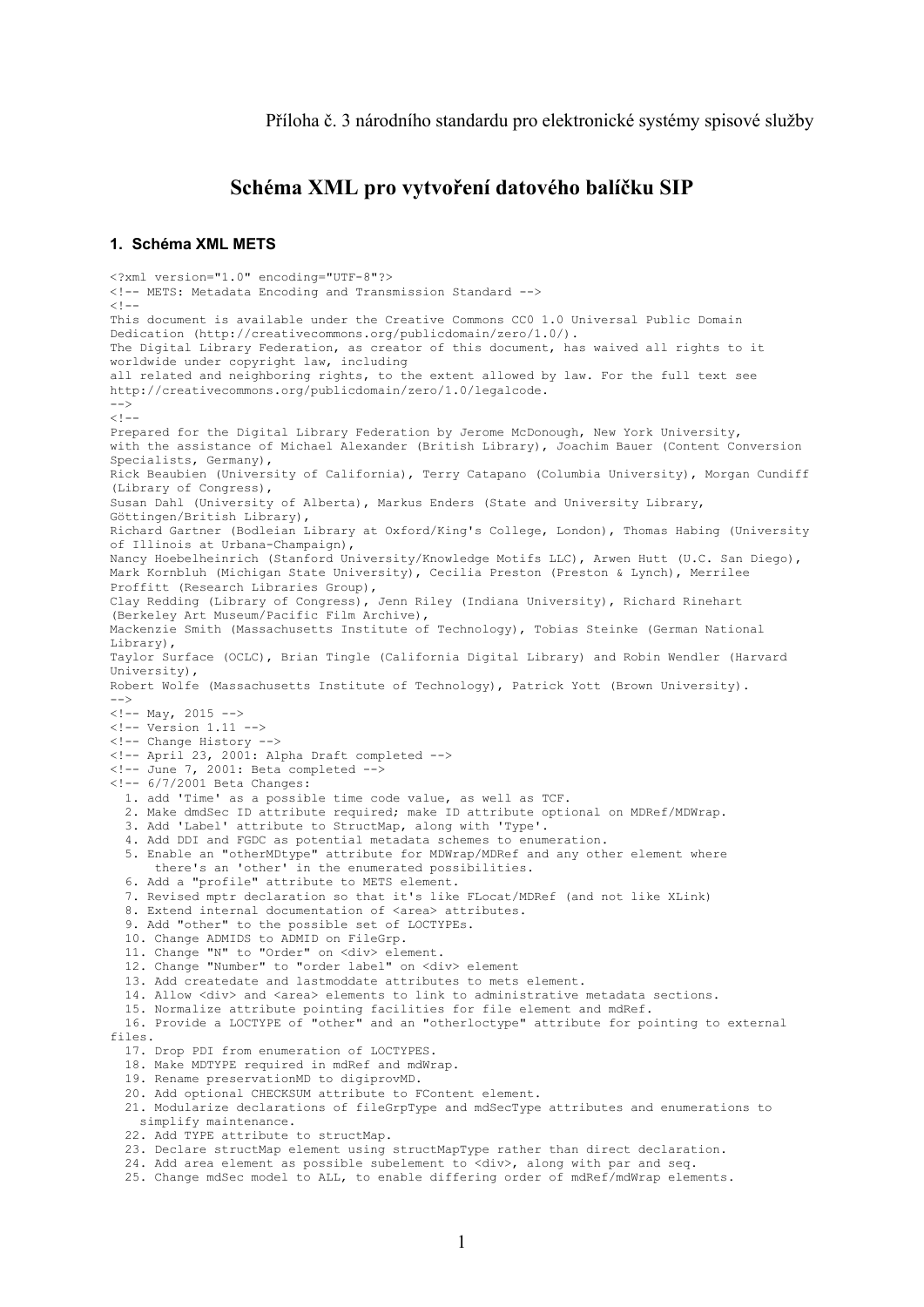26. Extend documentation on <par> and <seq> elements. --> <!-- October 22, 2001: Gamma completed --> <!-- 10/22/2001 Gamma changes: 1. Added optional fileSec element beneath METS root element to contain fileGrps. 2. Created subsidiary schema file xlink.xsd for XLink attributes, restored XLink attributes to mptr element, and added XLink support to mdRef and FLocat. 3. Created new element metsHdr to handle metadata regarding METS document itself (analogous to TEI Header). Moved CREATEDATE and LASTMODDATE attributes to metsHdr, and added new RECORDSTATUS attribute. Added new subsidiary elements agent and altRecordID to metsHdr. 4. Made CREATEDATE and LASTMODDATE attributes type xsd:dateTime to allow more precise recording of when work was done. 5. Changed all attributes using data type of xsd:binary to xsd:base64Binary to conform to final W3C schema recommendations. 6. Cleaned up annotations/documentation.  $--$ <!-- December 19, 2001: Epsilon and PROTOFINAL completed--> <!-- 12/19/2001 Epsilon changes: 1. Changed sequence operator for StructMap so that only 1 root div element is permitted. 2. Add new roles to agent element's role attribute and support for extensible 'other' role. 3. Add support for extensible 'other' type attribute on agent element. 4. Yet more documentation clean up. 5. Relocate CHECKSUM attribute from FContent to File element. 6. Change the file element's CREATED attribute and fileGroup's VERSDATE attribute to a type of xsd:dateTime 7. Change attribute name DMD for div element to DMDID for consistency's sake. 8. Added new behaviorSec for support of referencing executable code from METS object  $--$ <!-- February 8, 2002: Zeta bug fix to final -->  $\left(- - \frac{2}{8}\right)$ 2002 Zeta changes: 1. Eliminated redundant VRA in metadata type enumeration. 2. Changed mdWrap content model, adding xmlData element to eliminate ambiguous content model  $--&$ <!-- June 3, 2002: Version 1.1 --> <!-- 6/3/2002 v1.1 changes: 1. Add new structLink section for recording hyperlinks between media represented by structMap nodes. 2. Allow a <par> element to contain a <seq> --> <!-- Dec. 27, 2002: Version 1.2 --> <!-- 12/27/2002 v1.2 changes: 1. Add "USE" attribute to FileGrp, File, FLocat and FContent; 2. Make FLocat repeatable; 3. Have FContent mimic mdWrap in using separate binData/xmlData sections; 4. Copyright statement added; 5. Allow both FLocat and Fcontent in single file element; 6. Allow behaviorSec elements to group through GROUPID attribute; 7. allow descriptive and administrative metadata sections to be grouped through GROUPID attribute; 8. allow <file> element to point to descriptive metadata via DMDID attribute; 9. allow descriptive metadata and all forms of administrative metadata to point to administrative metadata via ADMID attribute; 10. CREATED and STATUS attributes added to all desc. and adm. metadata sections; and 11. clean up documentation in elements to reflect reality.  $--&>$ <!-- May 8, 2003: Version 1.3 -->  $\leftarrow$  -- 05/05/2003 v1.3 changes: 1. Change "2. OBJID: a primary identifier assigned to the original source document" to "2. OBJID: a primary identifier assigned to the METS object. 2. Add MODS to MDTYPEs. 3. Modify <file> attributes so that instead of just CHECKSUM we have CHECKSUM and CHECKSUMTYPE, where CHECKSUMTYPE is a controlled vocabulary as follows: HAVAL, MD5, SHA-1, SHA-256, SHA-384, SHA-512, TIGER, WHIRLPOOL 4.Alter BehaviorSec to make it recursive, and add a new behavior element to wrap mechanism and interfaceDef elements.  $--&$ <!-- May 1, 2004: Version 1.4 --> <!-- 05/01/2003 v1.4 changes: 1. Moved attribute documentation out of element documentation

(thank you, Brian Tingle).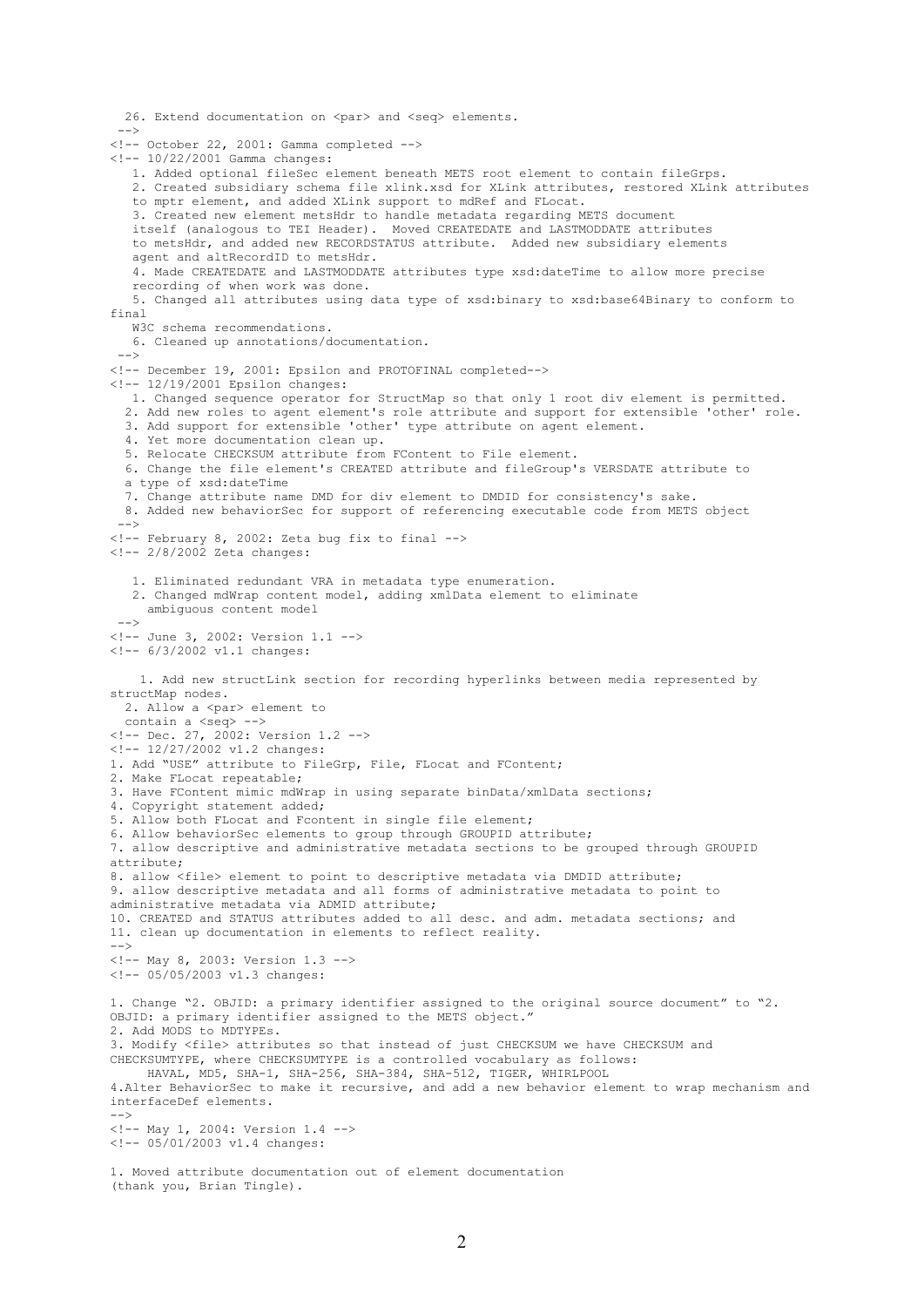2. New CONTENTIDS attribute (and URIs simpleType) added to div, fptr, mptr and area elements for mapping MPEG21 DII Identifier values 3. XLink namespace URI changed to conform with XLink recommendation. 4. ID Attribute added to FContent. 5. ID Attribute addedt to structLink. 6. ID Attribute added to smLink. 7. "LOM" added as metadata type.  $--$ <!-- April 12, 2005: Version 1.5 --> <!-- 04/12/2005 v1.5 changes: 1. Made file element recursive to deal with PREMIS Onion Layer model and support XFDU-ish unpacking specification. 2. Add <stream> element beneath <file> to allow linking of metadata to subfile structures. 3. Modify structLink TO and FROM attributes to put them in XLink namespace. 4. Make processContents "lax" for all xsd:any elements.  $--$ <!-- October 18, 2006: Version 1.6 --> <!-- 10/18/2006 v1.6 changes: 1. add ID to stream and transformFile 2. add ADMID to metsHdr 3. make smLink/@xlink:to and smLink/@xlink:from required  $--$ <!-- October 16, 2007/ Jan 20, 2008: Version 1.7 --> <!-- 10/16/2007 01/30/2008 v 1.7 changes: 1. create parType complex type to allow a seq to contain a par 2. create FILECORE attribute group with MIMETYPE, SIZE, CHECKSUM, CHECKSUMTYPE; change fileType, mdWrapType and mdRefType use the attribute group, so mdType and mdRef end up with new SIZE, CHECKSUM, and CHECKSUMTYPE attributes (file does not change) 20080130 2a. CREATED added to FILECORE 3. PREMIS:OBJECT PREMIS:AGENT PREMIS:RIGHTS PREMIS:EVENT added to MDTYPE value enumeration --> <!-- April 2009: Version 1.8 --> <!-- Version 1.8 changes: 1. Add CRC32, Adler-32, MNP to the enumerated values constraining CHECKSUMTYPE to align with MTX messageDigestAlgorithm constraints. 2. Add TEXTMD and METSRIGHTS to the enumeration values constraining MDTYPE. 3. Add an MDTYPEVERSION attribute as a companion to the MDTYPE attribute in the mdRef and mdWrap elements. 4. ID and STRUCTID attributes on the behavior element made optional. Depending on whether the behavior applies to a transformFile element or div elements in the structMap, only one or the other of the attributes would pertain. 5. Documentation aligned with the METS Primer, and corrected. 6. xml:lang="en" atttribute value added to every <documentation> element 7. xlink: extendedLink support added to the <structLink> element by means of a new <smLinkGrp> element, and its child <smLocatorLink> and <smArcLink> elements. --> <!--February 2010: Version 1.9--> <!--Version 1.9 Changes: 1. Added a <metsDocumentID> element to the <metsHdr> for recording a unique identifier for the METS document itself where this is different from the OBJID, the identifier for the entire digital object represented by the METS document. 2. Added "ISO 19115:2003 NAP" to the enumerated values for the MDTYPE attribute in the METADATA attribute group. 3. Added "XPTR" to the enumerated values for the BETYPE attribute on the areaType data type 4. Added BEGIN, END and BETYPE attributes to the <file> and <stream> elements for specifying the location of a nested file or a stream within it's parent file. --> <!-- March 2012: Version 1.9.1 --> <!-- Version 1.9.1 Changes: 1. Added 'EAC-CPF' as potential metadata scheme to MDTYPE enumeration EAC-CPF = Encoded Archival Context - Corporate Bodies, Persons, and Families http://eac.staatsbibliothek-berlin.de/eac-cpf-schema.html --> <!-- July 2013: Version 1.10 --> <!-- Version 1.10 Changes: 1. Added 'LIDO' as potential metadata scheme to MDTYPE enumeration LIDO = Lightweight Information Describing Objects http://network.icom.museum/cidoc/working-groups/data-harvesting-and-interchange/lidotechnical/specification/ 2. Added xsd:anyAttribute with namespace ##other and processContents lax to these METS

elements: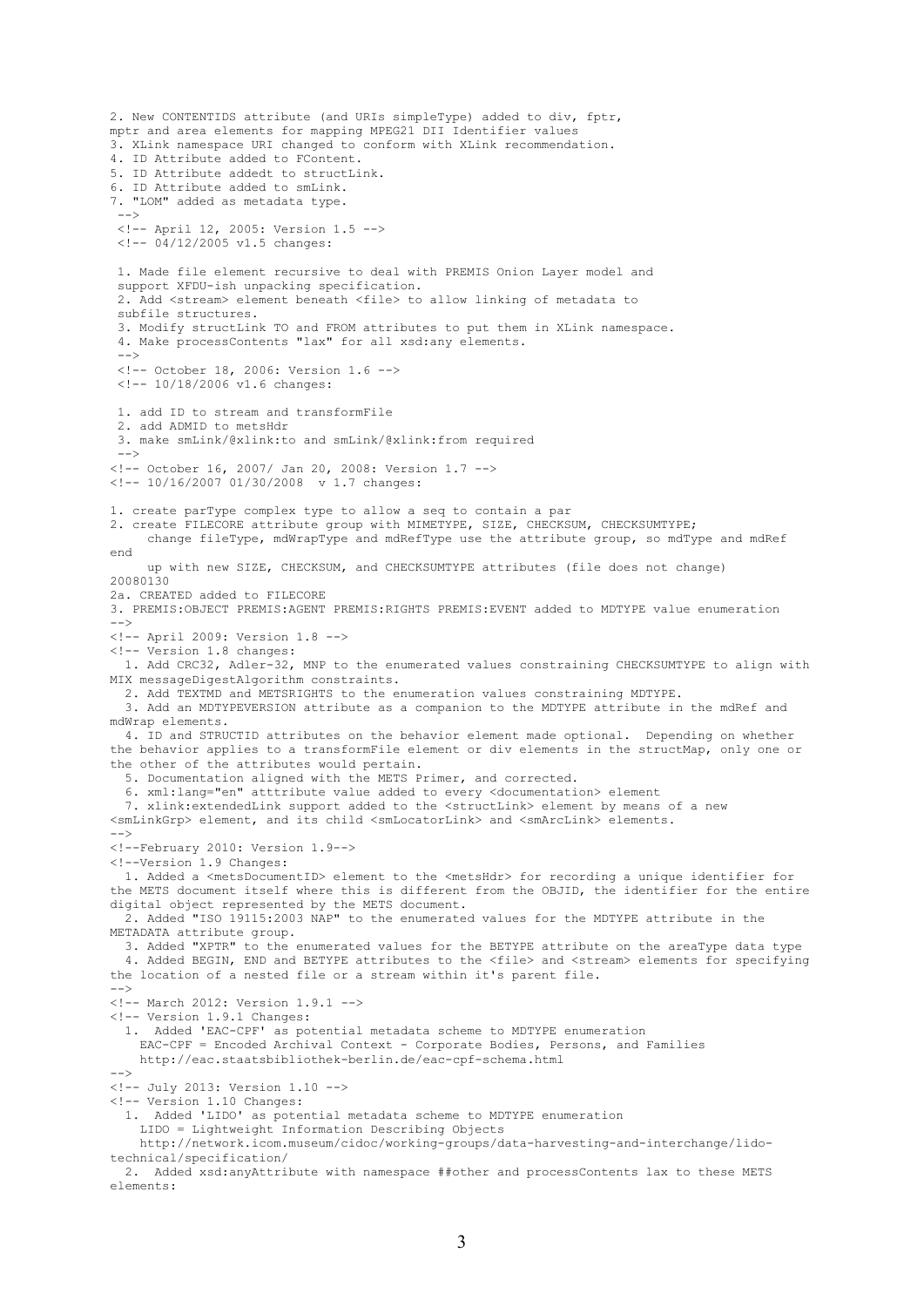mets metsHdr dmdSec amdSec techMD rightsMD sourceMD digiprovMD fileSec fileGrp file structMap fptr structLink behaviorSec This will allow arbitrary new attributes to be added to these elements to support local needs.  $--$ <!-- January 2015: Version 1.10.1 --> <!-- Version 1.10.1 Changes: 1. Fixed bug: The anyAttribute declaration was inadvertently added to the FLocat element when it should have been on the file element. This has been corrected in this version. --> <!-- May 2015: Version 1.11 --> <!-- Version 1.11 Changes: 1. Added new attributes, ORDER, ORDERLABEL, and LABEL, to these METS elements: par seq area 2. Also added xsd:anyAttribute with namespace ##other and processContents lax to these elements. This will allow arbitrary new attributes to be added to these elements to support local needs.  $--$ <xsd:schema targetNamespace="http://www.loc.gov/METS/" xmlns="http://www.loc.gov/METS/" xmlns:xlink="http://www.w3.org/1999/xlink" xmlns:xsd="http://www.w3.org/2001/XMLSchema" elementFormDefault="qualified" attributeFormDefault="unqualified"> <xsd:import namespace="http://www.w3.org/1999/xlink" schemaLocation="http://www.loc.gov/standards/xlink/xlink.xsd"/> <xsd:element name="mets"> <xsd:annotation> <xsd:documentation xml:lang="en">METS: Metadata Encoding and Transmission Standard. METS is intended to provide a standardized XML format for transmission of complex digital library objects between systems. As such, it can be seen as filling a role similar to that defined for the Submission Information Package (SIP), Archival Information Package (AIP) and Dissemination Information Package (DIP) in the Reference Model for an Open Archival Information System. The root element < mets&gt; establishes the container for the information being stored and/or transmitted by the standard. </xsd:documentation> </xsd:annotation> <xsd:complexType> <xsd:complexContent> <xsd:extension base="metsType"/> </xsd:complexContent> </xsd:complexType> </xsd:element> <xsd:complexType name="metsType"> <xsd:annotation> <xsd:documentation xml:lang="en">metsType: Complex Type for METS Sections A METS document consists of seven possible subsidiary sections: metsHdr (METS document header), dmdSec (descriptive metadata section), amdSec (administrative metadata section), fileGrp (file inventory group), structLink (structural map linking), structMap (structural map) and behaviorSec (behaviors section). </xsd:documentation> </xsd:annotation> <xsd:sequence> <xsd:element name="metsHdr" minOccurs="0"> <xsd:annotation> <xsd:documentation xml:lang="en"> The mets header element < metsHdr&qt; captures metadata about the METS document itself, not the digital object the METS document encodes. Although it records a more limited set of metadata, it is very similar in function and purpose to the headers employed in other schema such as the Text Encoding Initiative (TEI) or in the Encoded Archival Description

</xsd:documentation>

(EAD).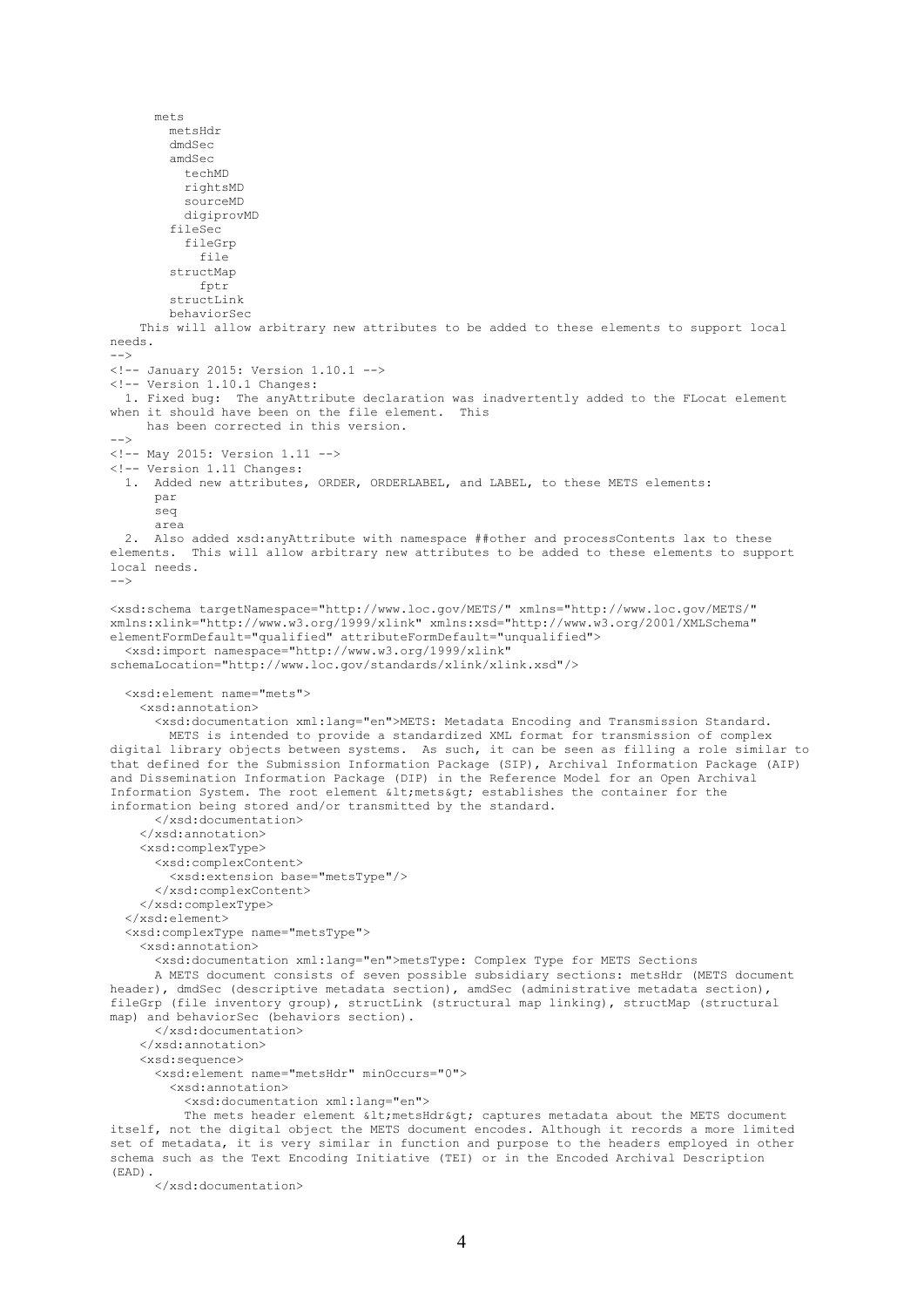```
 </xsd:annotation>
         <xsd:complexType>
           <xsd:sequence>
             <xsd:element name="agent" minOccurs="0" maxOccurs="unbounded">
               <xsd:annotation>
                 <xsd:documentation xml:lang="en">agent: 
                The agent element \< l; agent< q; provides for various parties and their roles
with respect to the METS record to be documented.
                 </xsd:documentation>
               </xsd:annotation>
               <xsd:complexType>
                 <xsd:sequence>
                   <xsd:element name="name" type="xsd:string">
                      <xsd:annotation>
                        <xsd:documentation xml:lang="en"> 
                      The element \sqrt{\epsilon} an be used to record the full name of the
document agent.
                       </xsd:documentation>
                     </xsd:annotation>
                   </xsd:element>
                  <xsd:element name="note" type="xsd:string" minOccurs="0" 
maxOccurs="unbounded">
                      <xsd:annotation>
                       <xsd:documentation xml:lang="en"> 
                      The < note&gt; element can be used to record any additional
information regarding the agent's activities with respect to the METS document.
                        </xsd:documentation>
                      </xsd:annotation>
                   </xsd:element>
                 </xsd:sequence>
                 <xsd:attribute name="ID" type="xsd:ID" use="optional">
                    <xsd:annotation>
                      <xsd:documentation xml:lang="en">ID (ID/O): This attribute uniquely 
identifies the element within the METS document, and would allow the element to be referenced 
unambiguously from another element or document via an IDREF or an XPTR. For more information 
on using ID attributes for internal and external linking see Chapter 4 of the METS Primer.
                     </xsd:documentation>
                   </xsd:annotation>
                 </xsd:attribute>
                 <xsd:attribute name="ROLE" use="required">
                   <xsd:annotation>
                     <xsd:documentation xml:lang="en">ROLE (string/R): Specifies the function 
of the agent with respect to the METS record. The allowed values are:
CREATOR: The person(s) or institution(s) responsible for the METS document.
EDITOR: The person(s) or institution(s) that prepares the metadata for encoding.
ARCHIVIST: The person(s) or institution(s) responsible for the document/collection.
PRESERVATION: The person(s) or institution(s) responsible for preservation functions.
DISSEMINATOR: The person(s) or institution(s) responsible for dissemination functions.
CUSTODIAN: The person(s) or institution(s) charged with the oversight of a 
document/collection.
IPOWNER: Intellectual Property Owner: The person(s) or institution holding copyright, trade or 
service marks or other intellectual property rights for the object.
OTHER: Use OTHER if none of the preceding values pertains and clarify the type and location 
specifier being used in the OTHERROLE attribute (see below).
                      </xsd:documentation>
                   </xsd:annotation>
                  <xsd:simpleType>
                      <xsd:restriction base="xsd:string">
                        <xsd:enumeration value="CREATOR"/>
                       <xsd:enumeration value="EDITOR"/>
                      <xsd:enumeration value="ARCHIVIST"/>
                       <xsd:enumeration value="PRESERVATION"/>
                       <xsd:enumeration value="DISSEMINATOR"/>
                        <xsd:enumeration value="CUSTODIAN"/>
                       <xsd:enumeration value="IPOWNER"/>
                       <xsd:enumeration value="OTHER"/>
                      </xsd:restriction>
                   </xsd:simpleType>
                 </xsd:attribute>
                 <xsd:attribute name="OTHERROLE" type="xsd:string" use="optional">
                   <xsd:annotation>
                      <xsd:documentation xml:lang="en">OTHERROLE (string/O): Denotes a role not 
contained in the allowed values set if OTHER is indicated in the ROLE attribute.
                     </xsd:documentation>
                   </xsd:annotation>
                 </xsd:attribute>
                 <xsd:attribute name="TYPE" use="optional">
```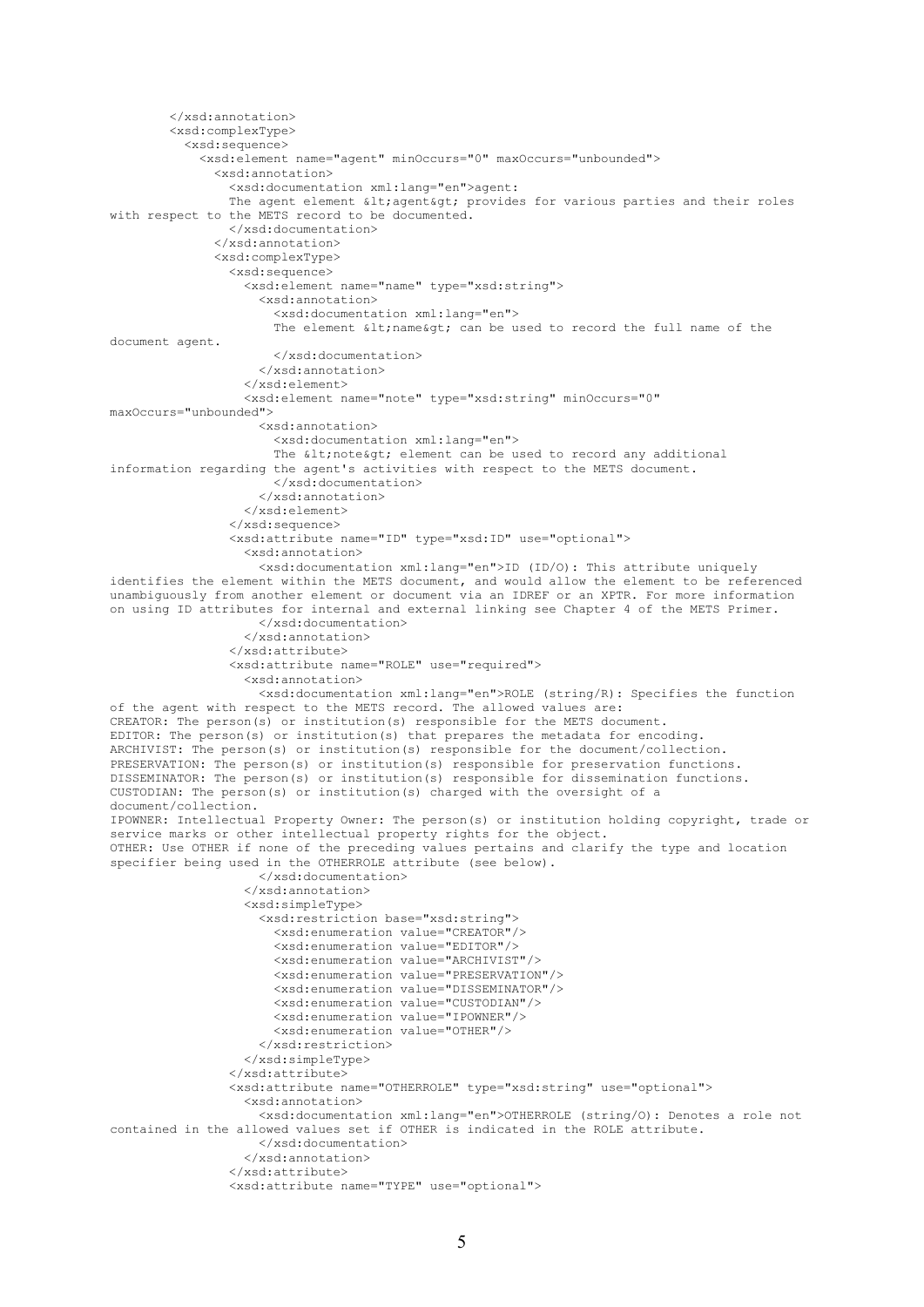```
 <xsd:annotation>
                     <xsd:documentation xml:lang="en">TYPE (string/O): is used to specify the 
type of AGENT. It must be one of the following values:
INDIVIDUAL: Use if an individual has served as the agent.
ORGANIZATION: Use if an institution, corporate body, association, non-profit enterprise, 
government, religious body, etc. has served as the agent.
OTHER: Use OTHER if none of the preceding values pertain and clarify the type of agent 
specifier being used in the OTHERTYPE attribute
                     </xsd:documentation>
                   </xsd:annotation>
                  <xsd:simpleType>
                     <xsd:restriction base="xsd:string">
                       <xsd:enumeration value="INDIVIDUAL"/>
                       <xsd:enumeration value="ORGANIZATION"/>
                      <xsd:enumeration value="OTHER"/>
                     </xsd:restriction>
                   </xsd:simpleType>
                 </xsd:attribute>
                 <xsd:attribute name="OTHERTYPE" type="xsd:string" use="optional">
                   <xsd:annotation>
                     <xsd:documentation xml:lang="en">OTHERTYPE (string/O): Specifies the type 
of agent when the value OTHER is indicated in the TYPE attribute.
                     </xsd:documentation>
                   </xsd:annotation>
                 </xsd:attribute>
               </xsd:complexType>
             </xsd:element>
             <xsd:element name="altRecordID" minOccurs="0" maxOccurs="unbounded">
               <xsd:annotation>
                 <xsd:documentation xml:lang="en"> 
                  The alternative record identifier element < altRecordID&gt; allows one to
use alternative record identifier values for the digital object represented by the METS 
document; the primary record identifier is stored in the OBJID attribute in the root 
klt:metskat: element.
                 </xsd:documentation>
               </xsd:annotation>
               <xsd:complexType>
                 <xsd:simpleContent>
                   <xsd:extension base="xsd:string">
                      <xsd:attribute name="ID" type="xsd:ID" use="optional">
                       <xsd:annotation>
                         <xsd:documentation xml:lang="en">ID (ID/O): This attribute uniquely 
identifies the element within the METS document, and would allow the element to be referenced 
unambiguously from another element or document via an IDREF or an XPTR. For more information 
on using ID attributes for internal and external linking see Chapter 4 of the METS Primer.
                         </xsd:documentation>
                       </xsd:annotation>
                     </xsd:attribute>
                     <xsd:attribute name="TYPE" type="xsd:string" use="optional">
                       <xsd:annotation>
                         <xsd:documentation xml:lang="en">TYPE (string/O): A description of the 
identifier type (e.g., OCLC record number, LCCN, etc.).
                         </xsd:documentation>
                       </xsd:annotation>
                     </xsd:attribute>
                   </xsd:extension>
                 </xsd:simpleContent>
               </xsd:complexType>
             </xsd:element>
             <xsd:element name="metsDocumentID" minOccurs="0">
               <xsd:annotation>
                 <xsd:documentation xml:lang="en"> 
                  The metsDocument identifier element < metsDocumentID&gt; allows a unique
identifier to be assigned to the METS document itself. This may be different from the OBJID 
attribute value in the root \< l; mets< q; element, which uniquely identifies the entire digital
object represented by the METS document.
                 </xsd:documentation>
               </xsd:annotation>
               <xsd:complexType>
                 <xsd:simpleContent>
                   <xsd:extension base="xsd:string">
                      <xsd:attribute name="ID" type="xsd:ID" use="optional">
                       <xsd:annotation>
                         <xsd:documentation xml:lang="en">ID (ID/O): This attribute uniquely 
identifies the element within the METS document, and would allow the element to be referenced 
unambiguously from another element or document via an IDREF or an XPTR. For more information 
on using ID attributes for internal and external linking see Chapter 4 of the METS Primer.
```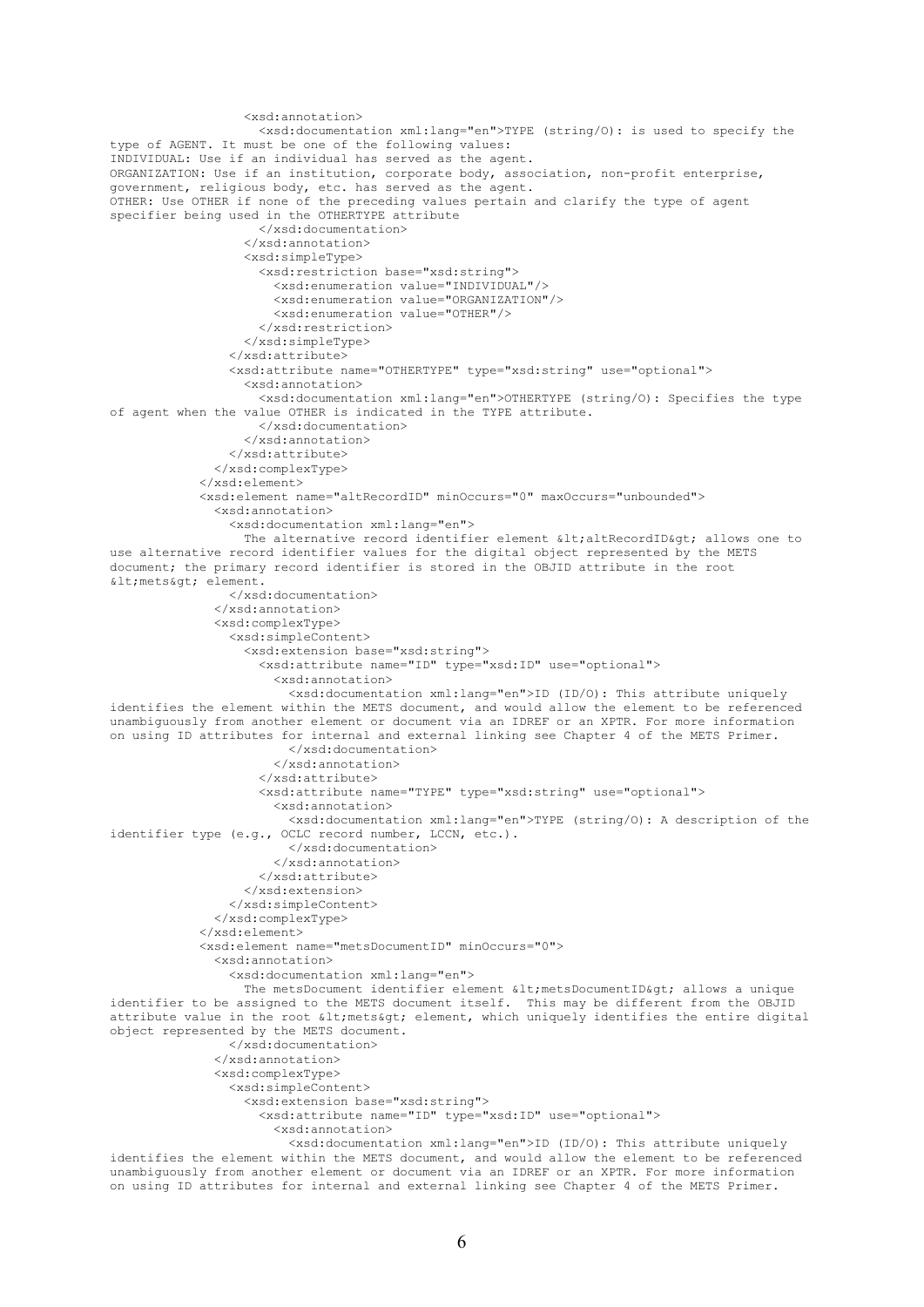```
 </xsd:documentation>
                        </xsd:annotation>
                      </xsd:attribute>
                     <xsd:attribute name="TYPE" type="xsd:string" use="optional">
                        <xsd:annotation>
                          <xsd:documentation xml:lang="en">TYPE (string/O): A description of the 
identifier type.
                          </xsd:documentation>
                        </xsd:annotation>
                      </xsd:attribute>
                   </xsd:extension>
                 </xsd:simpleContent>
               </xsd:complexType>
             </xsd:element> 
           </xsd:sequence>
           <xsd:attribute name="ID" type="xsd:ID" use="optional">
             <xsd:annotation>
                <xsd:documentation xml:lang="en">ID (ID/O): This attribute uniquely identifies 
the element within the METS document, and would allow the element to be referenced 
unambiguously from another element or document via an IDREF or an XPTR. For more information 
on using ID attributes for internal and external linking see Chapter 4 of the METS Primer.
               </xsd:documentation>
             </xsd:annotation>
           </xsd:attribute>
           <xsd:attribute name="ADMID" type="xsd:IDREFS" use="optional">
             <xsd:annotation>
                <xsd:documentation xml:lang="en">ADMID (IDREFS/O): Contains the ID attribute 
values of the <techMD&gt;, &lt;sourceMD&gt;, &lt;rightsMD&gt; and/or &lt;digiprovMD&gt;
elements within the < and Sec& of, of the METS document that contain administrative metadata
pertaining to the METS document itself. For more information on using METS IDREFS and IDREF 
type attributes for internal linking, see Chapter 4 of the METS Primer.
               </xsd:documentation>
              </xsd:annotation>
           </xsd:attribute>
           <xsd:attribute name="CREATEDATE" type="xsd:dateTime" use="optional">
              <xsd:annotation>
               <xsd:documentation xml:lang="en">CREATEDATE (dateTime/O): Records the date/time 
the METS document was created.
               </xsd:documentation>
             </xsd:annotation>
           </xsd:attribute>
           <xsd:attribute name="LASTMODDATE" type="xsd:dateTime" use="optional">
             <xsd:annotation>
               <xsd:documentation xml:lang="en">LASTMODDATE (dateTime/O): Is used to indicate 
the date/time the METS document was last modified.
                </xsd:documentation>
             </xsd:annotation>
           </xsd:attribute>
           <xsd:attribute name="RECORDSTATUS" type="xsd:string" use="optional">
             <xsd:annotation>
               <xsd:documentation xml:lang="en">RECORDSTATUS (string/O): Specifies the status 
of the METS document. It is used for internal processing purposes.
               </xsd:documentation>
             </xsd:annotation>
           </xsd:attribute>
           <xsd:anyAttribute namespace="##other" processContents="lax"/>
         </xsd:complexType>
       </xsd:element>
       <xsd:element name="dmdSec" type="mdSecType" minOccurs="0" maxOccurs="unbounded">
         <xsd:annotation>
           <xsd:documentation xml:lang="en">
            A descriptive metadata section < dmdSec&qt; records descriptive metadata
pertaining to the METS object as a whole or one of its components. The <dmdSec&gt; element
conforms to same generic datatype as the \<t; \<t; \<t; \<t; \<t; \<t; \<t; \<t; \<t; \<t; \<t; \<t; \<t; \<t; \<t; \<t; \<t; \<t; \<t; \<t; and < digiprovMD&qt; elements, and supports the same sub-elements and attributes. A
descriptive metadata element can either wrap the metadata (mdWrap) or reference it in an 
external location (mdRef) or both. METS allows multiple < dmdSec&qt; elements; and
descriptive metadata can be associated with any METS element that supports a DMDID attribute. 
Descriptive metadata can be expressed according to many current description standards (i.e., 
MARC, MODS, Dublin Core, TEI Header, EAD, VRA, FGDC, DDI) or a locally produced XML schema. 
           </xsd:documentation>
         </xsd:annotation>
       </xsd:element>
       <xsd:element name="amdSec" type="amdSecType" minOccurs="0" maxOccurs="unbounded">
         <xsd:annotation>
           <xsd:documentation xml:lang="en"> 
             The administrative metadata section <amdSec> contains the administrative
```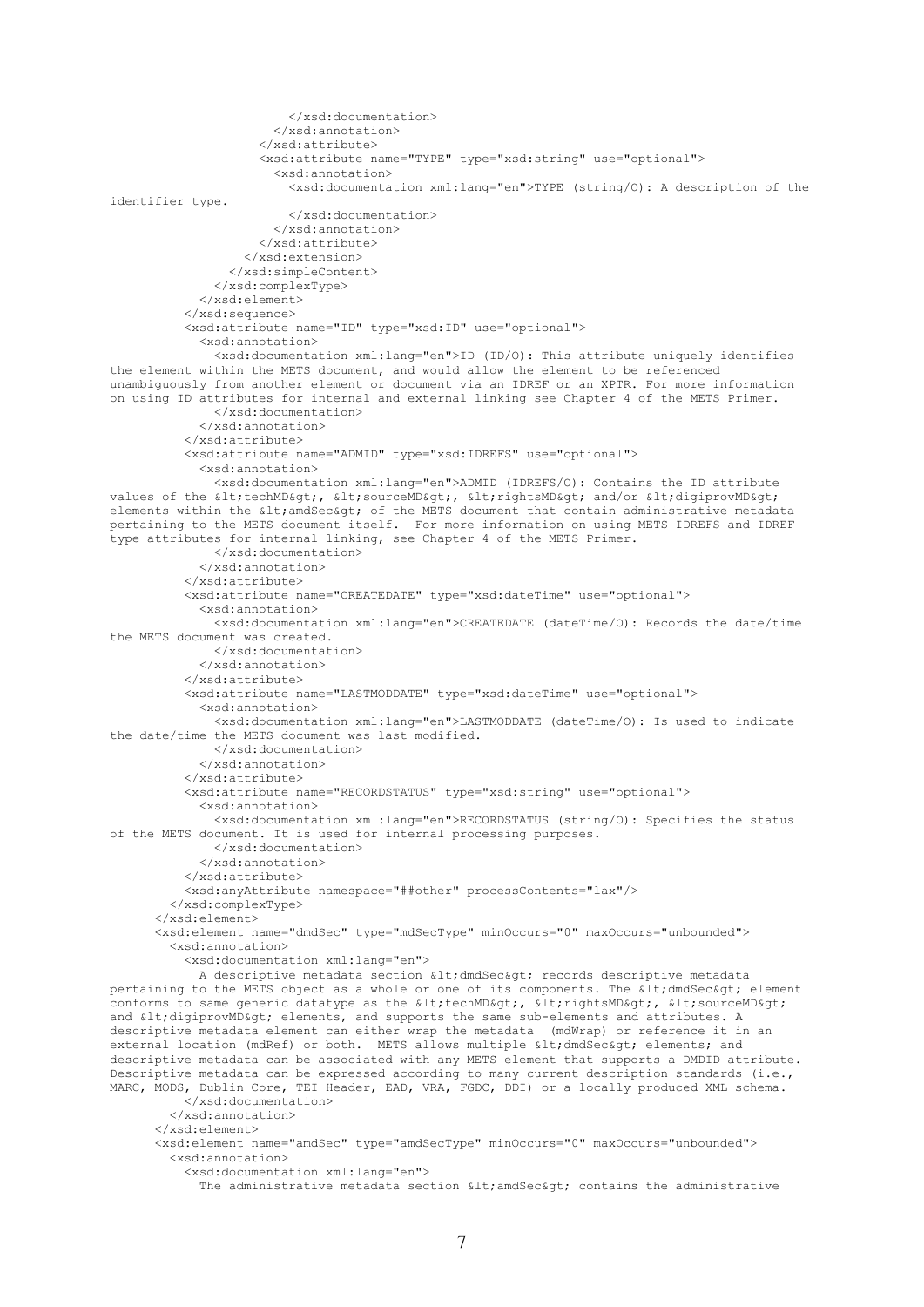metadata pertaining to the digital object, its components and any original source material from which the digital object is derived. The  $\< 1$  and  $\< \< \< 0$  is separated into four subsections that accommodate technical metadata (techMD), intellectual property rights (rightsMD), analog/digital source metadata (sourceMD), and digital provenance metadata (digiprovMD). Each of these subsections can either wrap the metadata (mdWrap) or reference it in an external location (mdRef) or both. Multiple instances of the  $\text{alt}$ ; amdSec&qt; element can occur within a METS document and multiple instances of its subsections can occur in one  $\delta$ lt; amdSec $\delta$ at; element. This allows considerable flexibility in the structuring of the administrative metadata. METS does not define a vocabulary or syntax for encoding administrative metadata. Administrative metadata can be expressed within the amdSec subelements according to many current community defined standards, or locally produced XML schemas. </xsd:documentation> </xsd:annotation> </xsd:element> <xsd:element name="fileSec" minOccurs="0"> <xsd:annotation> <xsd:documentation xml:lang="en"> The overall purpose of the content file section element < fileSec&gt; is to provide an inventory of and the location for the content files that comprise the digital object being described in the METS document. </xsd:documentation> </xsd:annotation> <xsd:complexType> <xsd:sequence> <xsd:element name="fileGrp" maxOccurs="unbounded"> <xsd:annotation> <xsd:documentation xml:lang="en"> A sequence of file group elements  $klt$ ; fileGrp> can be used group the digital files comprising the content of a METS object either into a flat arrangement or,<br>because each file group element can itself contain one or more, file group elements, into a because each file group element can itself contain one or more file group elements, nested (hierarchical) arrangement. In the case where the content files are images of different formats and resolutions, for example, one could group the image content files by format and create a separate  $\<1$ ; fileGrp $; for each image format/resolution such as:$  $-$  one  $\delta$ lt; fileGrp $\delta$ at; for the thumbnails of the images -- one < fileGrp&gt; for the higher resolution JPEGs of the image -- one < fileGrp&gt; for the master archival TIFFs of the images For a text resource with a variety of content file types one might group the content files at the highest level by type, and then use the alt; fileGrpagt; element's nesting capabilities to subdivide a < fileGrp&gt; by format within the type, such as: -- one < fileGrp&gt; for all of the page images with nested &lt; fileGrp&gt; elements for each image format/resolution (tiff, jpeg, gif) -- one wit;fileGrp> for a PDF version of all the pages of the document -- one < fileGrp&qt; for a TEI encoded XML version of the entire document or each of its pages. A < fileGrp&gt; may contain zero or more &lt; fileGrp&gt; elements and or &lt; file&gt; elements. </xsd:documentation> </xsd:annotation> <xsd:complexType> <xsd:complexContent> <xsd:extension base="fileGrpType"/> </xsd:complexContent> </xsd:complexType> </xsd:element> </xsd:sequence> <xsd:attribute name="ID" type="xsd:ID" use="optional"> <xsd:annotation> <xsd:documentation xml:lang="en">ID (ID/O): This attribute uniquely identifies the element within the METS document, and would allow the element to be referenced unambiguously from another element or document via an IDREF or an XPTR. For more information on using ID attributes for internal and external linking see Chapter 4 of the METS Primer. </xsd:documentation> </xsd:annotation> </xsd:attribute> <xsd:anyAttribute namespace="##other" processContents="lax"/> </xsd:complexType> </xsd:element> <xsd:element name="structMap" type="structMapType" maxOccurs="unbounded"> <xsd:annotation> <xsd:documentation xml:lang="en"> The structural map section < structMap&gt; is the heart of a METS document. It provides a means for organizing the digital content represented by the  $\text{alt}_i$ file $\text{4gt}_i$  elements in the  $\delta$ 1t; fileSec $\delta$ at; of the METS document into a coherent hierarchical structure. Such a hierarchical structure can be presented to users to facilitate their comprehension and navigation of the digital content. It can further be applied to any purpose requiring an understanding of the structural relationship of the content files or parts of the content

files. The organization may be specified to any level of granularity (intellectual and or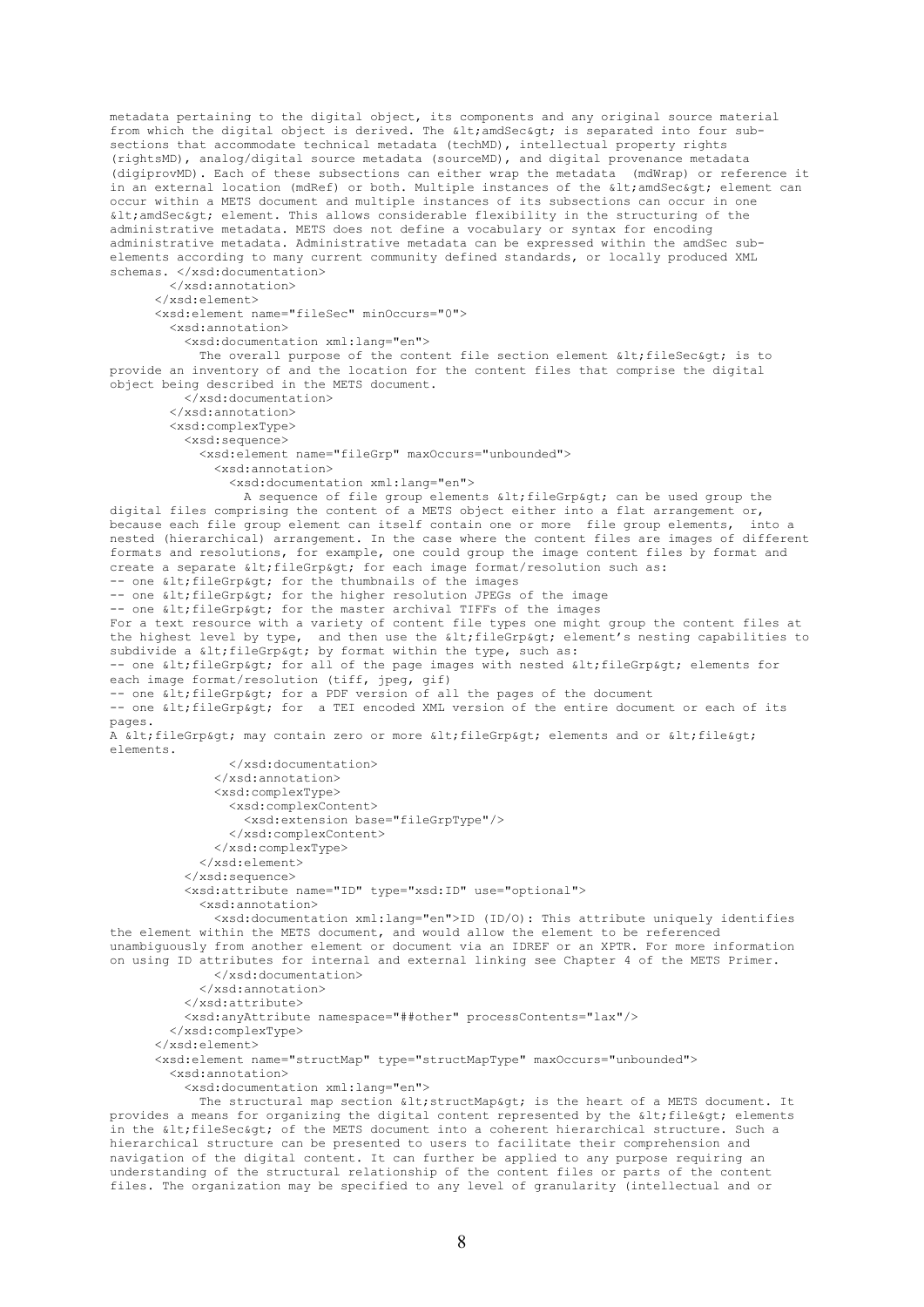```
physical) that is desired. Since the < structMap&gt; element is repeatable, more than one
organization can be applied to the digital content represented by the METS document. The 
hierarchical structure specified by a < structMap&gt; is encoded as a tree of nested
<div&gt; elements. A &lt;div&gt; element may directly point to content via child file
pointer < fptr&gt; elements (if the content is represented in the &lt; fileSec&lt;) or child
METS pointer < mptr&gt; elements (if the content is represented by an external METS
document). The alt; fptragt; element may point to a single whole alt; fileagt; element that
manifests its parent <div&lt;, or to part of a &lt;file&qt; that manifests its &lt;div&lt;.
It can also point to multiple files or parts of files that must be played/displayed either in 
sequence or in parallel to reveal its structural division. In addition to providing a means 
for organizing content, the < structMap&gt; provides a mechanism for linking content at any
hierarchical level with relevant descriptive and administrative metadata.
           </xsd:documentation>
         </xsd:annotation>
       </xsd:element>
       <xsd:element name="structLink" minOccurs="0">
         <xsd:annotation>
           <xsd:documentation xml:lang="en"> 
            The structural link section element \< t; structLink\< qt; allows for the
specification of hyperlinks between the different components of a METS structure that are 
delineated in a structural map. This element is a container for a single, repeatable element, 
< smLink&gt; which indicates a hyperlink between two nodes in the structural map. The
\< It; structLink> section in the METS document is identified using its XML ID attributes.
           </xsd:documentation>
         </xsd:annotation>
         <xsd:complexType>
           <xsd:complexContent>
             <xsd:extension base="structLinkType"/>
           </xsd:complexContent>
         </xsd:complexType>
       </xsd:element>
       <xsd:element name="behaviorSec" type="behaviorSecType" minOccurs="0" 
maxOccurs="unbounded">
         <xsd:annotation>
           <xsd:documentation xml:lang="en">
            A behavior section element < behaviorSec&gt; associates executable behaviors
with content in the METS document by means of a repeatable behavior \< 1; behavior\< q; element.
This element has an interface definition \< 1 interfaceDef> element that represents an
abstract definition of the set of behaviors represented by a particular behavior section. A 
< behavior&qt; element also has a &lt; mechanism&qt; element which is used to point to a
module of executable code that implements and runs the behavior defined by the interface 
definition. The \< l behaviorSec\< qt; element, which is repeatable as well as nestable, can be
used to group individual behaviors within the structure of the METS document. Such grouping 
can be useful for organizing families of behaviors together or to indicate other relationships 
between particular behaviors.</xsd:documentation>
         </xsd:annotation>
       </xsd:element>
     </xsd:sequence>
     <xsd:attribute name="ID" type="xsd:ID" use="optional">
       <xsd:annotation>
         <xsd:documentation xml:lang="en">ID (ID/O): This attribute uniquely identifies the 
element within the METS document, and would allow the element to be referenced unambiguously 
from another element or document via an IDREF or an XPTR. For more information on using ID 
attributes for internal and external linking see Chapter 4 of the METS Primer.
         </xsd:documentation>
       </xsd:annotation>
    \langle/yed·attribute>
     <xsd:attribute name="OBJID" type="xsd:string" use="optional">
       <xsd:annotation>
         <xsd:documentation xml:lang="en">OBJID (string/O): Is the primary identifier assigned 
to the METS object as a whole. Although this attribute is not required, it is strongly 
recommended. This identifier is used to tag the entire METS object to external systems, in 
contrast with the ID identifier.
         </xsd:documentation>
       </xsd:annotation>
     </xsd:attribute>
     <xsd:attribute name="LABEL" type="xsd:string" use="optional">
       <xsd:annotation>
         <xsd:documentation xml:lang="en">LABEL (string/O): Is a simple title string used to 
identify the object/entity being described in the METS document for the user.
         </xsd:documentation>
       </xsd:annotation>
     </xsd:attribute>
     <xsd:attribute name="TYPE" type="xsd:string" use="optional">
       <xsd:annotation>
         <xsd:documentation xml:lang="en">TYPE (string/O): Specifies the class or type of the 
object, e.g.: book, journal, stereograph, dataset, video, etc.
```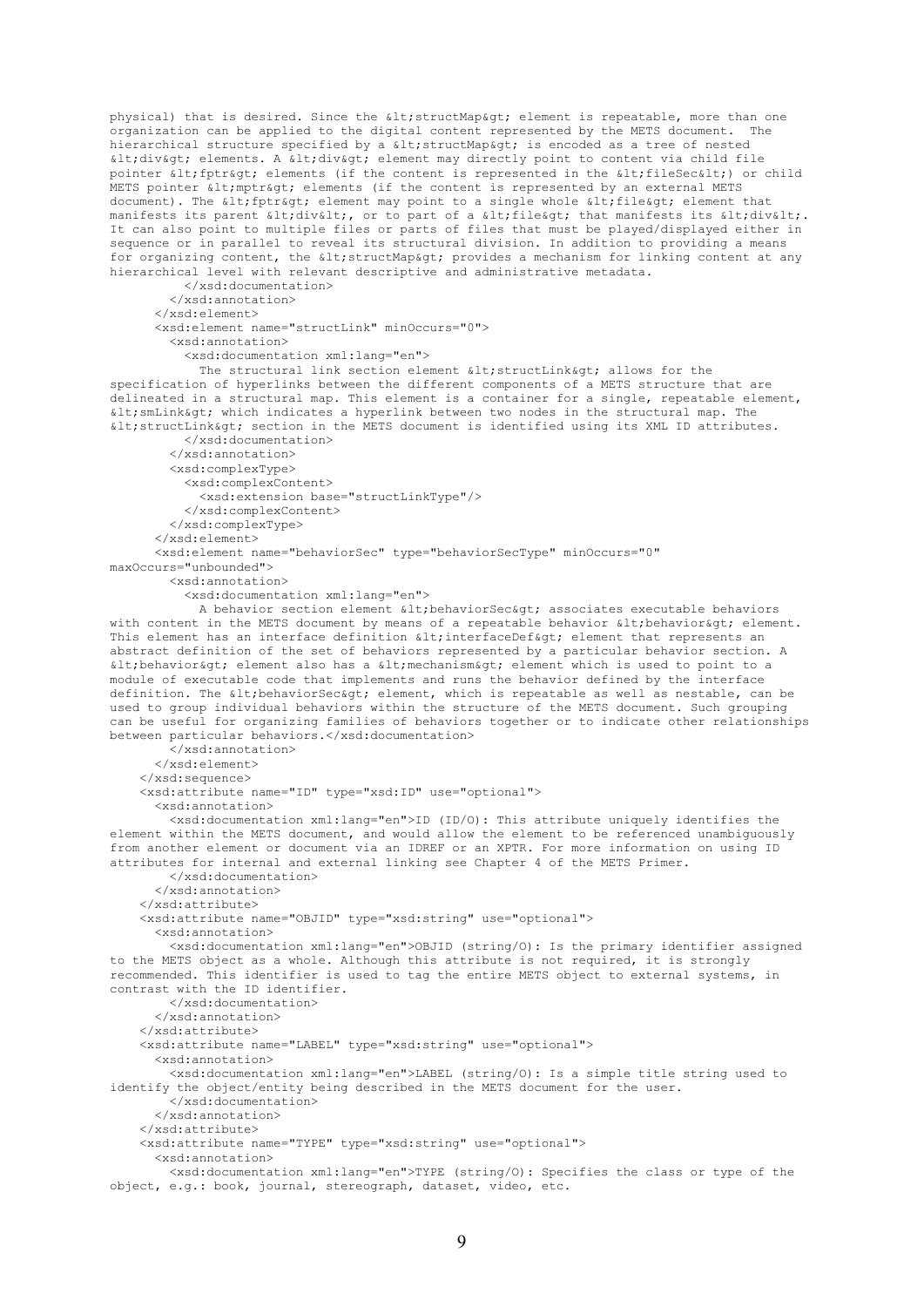```
 </xsd:documentation>
       </xsd:annotation>
     </xsd:attribute>
     <xsd:attribute name="PROFILE" type="xsd:string" use="optional">
       <xsd:annotation>
         <xsd:documentation xml:lang="en">PROFILE (string/O): Indicates to which of the 
registered profile(s) the METS document conforms. For additional information about PROFILES 
see Chapter 5 of the METS Primer.
       </xsd:documentation>
       </xsd:annotation>
     </xsd:attribute>
     <xsd:anyAttribute namespace="##other" processContents="lax"/>
   </xsd:complexType>
   <xsd:complexType name="amdSecType">
     <xsd:annotation>
       <xsd:documentation xml:lang="en">amdSecType: Complex Type for Administrative Metadata 
Sections
       The administrative metadata section consists of four possible subsidiary sections: 
techMD (technical metadata for text/image/audio/video files), rightsMD (intellectual property 
rights metadata), sourceMD (analog/digital source metadata), and digiprovMD (digital 
provenance metadata, that is, the history of migrations/translations performed on a digital 
library object from it's original digital capture/encoding).
       </xsd:documentation>
     </xsd:annotation>
     <xsd:sequence>
       <xsd:element name="techMD" type="mdSecType" minOccurs="0" maxOccurs="unbounded">
         <xsd:annotation>
           <xsd:documentation xml:lang="en"> 
            A technical metadata element < techMD&qt; records technical metadata about a
component of the METS object, such as a digital content file. The < techMD&gt; element
conforms to same generic datatype as the \texttt{alt;dmdSec\&qt;}, \texttt{alt;rightMD\&qt;}, \texttt{alt;sourceMD\&qt;}and <digiprovMD&gt; elements, and supports the same sub-elements and attributes. A
technical metadata element can either wrap the metadata (mdWrap) or reference it in an 
external location (mdRef) or both. METS allows multiple \deltalt; techMD&qt; elements; and
technical metadata can be associated with any METS element that supports an ADMID attribute. 
Technical metadata can be expressed according to many current technical description standards 
(such as MIX and textMD) or a locally produced XML schema.
           </xsd:documentation>
         </xsd:annotation>
       </xsd:element>
       <xsd:element name="rightsMD" type="mdSecType" minOccurs="0" maxOccurs="unbounded">
         <xsd:annotation>
           <xsd:documentation xml:lang="en">
            An intellectual property rights metadata element < rightsMD&gt; records
information about copyright and licensing pertaining to a component of the METS object. The 
\text{all}; rightsMD&qt; element conforms to same generic datatype as the \text{alt}; dmdSec&qt;, \text{alt}; techMD>,
\texttt{alt}; sourceMD> and \texttt{alt}; digiprovMD> elements, and supports the same sub-elements and
attributes. A rights metadata element can either wrap the metadata (mdWrap) or reference it 
in an external location (mdRef) or both. METS allows multiple \<lt;rightsMD> elements; and
rights metadata can be associated with any METS element that supports an ADMID attribute. 
Rights metadata can be expressed according current rights description standards (such as 
CopyrightMD and rightsDeclarationMD) or a locally produced XML schema.
           </xsd:documentation>
         </xsd:annotation>
       </xsd:element>
       <xsd:element name="sourceMD" type="mdSecType" minOccurs="0" maxOccurs="unbounded">
         <xsd:annotation>
           <xsd:documentation xml:lang="en">
            A source metadata element < sourceMD&qt; records descriptive and administrative
metadata about the source format or media of a component of the METS object such as a digital 
content file. It is often used for discovery, data administration or preservation of the 
digital object. The < sourceMD&gt; element conforms to same generic datatype as the
\deltalt;dmdSec>, \deltalt;techMD>, \deltalt;rightsMD>, and \deltalt;digiprovMD> elements, and
supports the same sub-elements and attributes. A source metadata element can either wrap the 
metadata (mdWrap) or reference it in an external location (mdRef) or both. METS allows 
multiple \<lt; sourceMD&qt; elements; and source metadata can be associated with any METS
element that supports an ADMID attribute. Source metadata can be expressed according to 
current source description standards (such as PREMIS) or a locally produced XML schema.
           </xsd:documentation>
         </xsd:annotation>
       </xsd:element>
       <xsd:element name="digiprovMD" type="mdSecType" minOccurs="0" maxOccurs="unbounded">
         <xsd:annotation>
```
<xsd:documentation xml:lang="en">

A digital provenance metadata element <digiprovMD&gt; can be used to record any preservation-related actions taken on the various files which comprise a digital object (e.g., those subsequent to the initial digitization of the files such as transformation or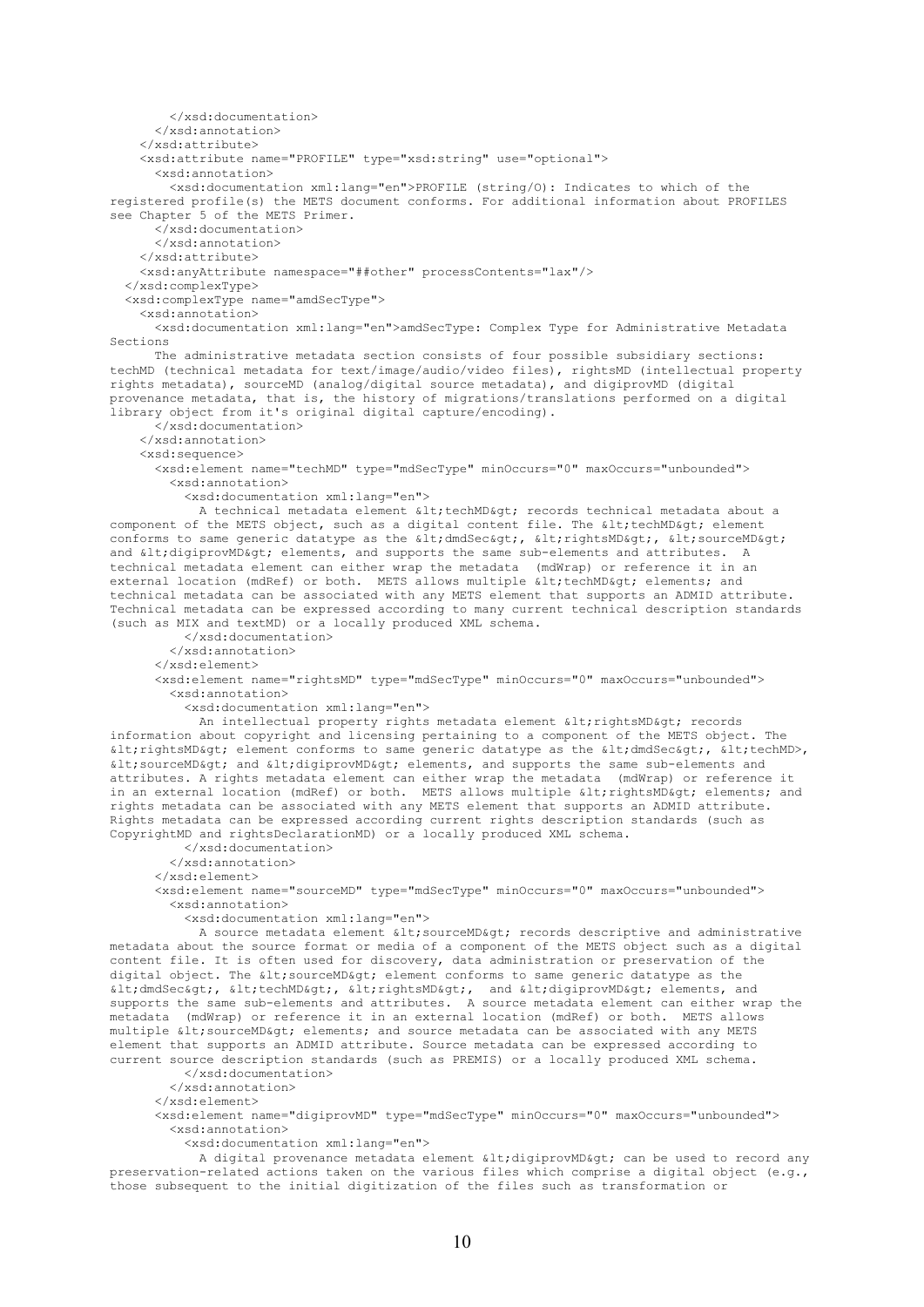migrations) or, in the case of born digital materials, the files' creation. In short, digital provenance should be used to record information that allows both archival/library staff and scholars to understand what modifications have been made to a digital object and/or its constituent parts during its life cycle. This information can then be used to judge how those processes might have altered or corrupted the object's ability to accurately represent the original item. One might, for example, record master derivative relationships and the process by which those derivations have been created. Or the <digiprovMD&qt; element could contain information regarding the migration/transformation of a file from its original digitization (e.g., OCR, TEI, etc.,)to its current incarnation as a digital object (e.g., JPEG2000). The  $\<$ lt; digiprovMD $<$ qt; element conforms to same generic datatype as the  $\<$ lt; dmdSec $<$ qt;,  $\texttt{all}$ ; techMD>,  $\texttt{all}$ ; rightsMD>, and  $\texttt{all}$ ; sourceMD> elements, and supports the same subelements and attributes. A digital provenance metadata element can either wrap the metadata (mdWrap) or reference it in an external location (mdRef) or both. METS allows multiple <digiprovMD> elements; and digital provenance metadata can be associated with any METS element that supports an ADMID attribute. Digital provenance metadata can be expressed according to current digital provenance description standards (such as PREMIS) or a locally produced XML schema. </xsd:documentation> </xsd:annotation> </xsd:element> </xsd:sequence> <xsd:attribute name="ID" type="xsd:ID" use="optional"> <xsd:annotation> <xsd:documentation xml:lang="en">ID (ID/O): This attribute uniquely identifies the element within the METS document, and would allow the element to be referenced unambiguously from another element or document via an IDREF or an XPTR. For more information on using ID attributes for internal and external linking see Chapter 4 of the METS Primer. </xsd:documentation> </xsd:annotation> </xsd:attribute> <xsd:anyAttribute namespace="##other" processContents="lax"/> </xsd:complexType> <xsd:complexType name="fileGrpType"> <xsd:annotation> <xsd:documentation xml:lang="en">fileGrpType: Complex Type for File Groups The file group is used to cluster all of the digital files composing a digital library object in a hierarchical arrangement (fileGrp is recursively defined to enable the creation of the hierarchy). Any file group may contain zero or more file elements. File elements in turn can contain one or more FLocat elements (a pointer to a file containing content for this object) and/or a FContent element (the contents of the file, in either XML or Base64 encoding). </xsd:documentation> </xsd:annotation> <xsd:choice> <xsd:element name="fileGrp" type="fileGrpType" minOccurs="0" maxOccurs="unbounded"/> <xsd:element name="file" minOccurs="0" maxOccurs="unbounded" type="fileType" > <xsd:annotation> <xsd:documentation xml:lang="en"> The file element < file &qt; provides access to the content files for the digital object being described by the METS document. A  $\< 1$  ile $\< g$  element may contain one or more  $dt$ ; FLocat> elements which provide pointers to a content file and/or a < FContent&gt; element which wraps an encoded version of the file. Embedding files using < FContent&gt; can be a valuable feature for exchanging digital objects between repositories or for archiving versions of digital objects for off-site storage. All < FLocat&gt; and &lt; FContent&gt; elements should identify and/or contain identical copies of a single file. The  $\text{alt}_f$ file $\text{act}_f$ element is recursive, thus allowing sub-files or component files of a larger file to be listed in the inventory. Alternatively, by using the < stream&gt; element, a smaller component of a file or of a related file can be placed within a < file&gt; element. Finally, by using the <transformFile&qt; element, it is possible to include within a &lt;file&qt; element a different version of a file that has undergone a transformation for some reason, such as format migration. </xsd:documentation> </xsd:annotation> </xsd:element> </xsd:choice> <xsd:attribute name="ID" type="xsd:ID" use="optional"> <xsd:annotation> <xsd:documentation xml:lang="en">ID (ID/O): This attribute uniquely identifies the element within the METS document, and would allow the element to be referenced unambiguously from another element or document via an IDREF or an XPTR. For more information on using ID attributes for internal and external linking see Chapter 4 of the METS Primer. </xsd:documentation> </xsd:annotation> </xsd:attribute> <xsd:attribute name="VERSDATE" type="xsd:dateTime" use="optional"> <xsd:annotation> <xsd:documentation xml:lang="en">VERSDATE (dateTime/O): An optional dateTime attribute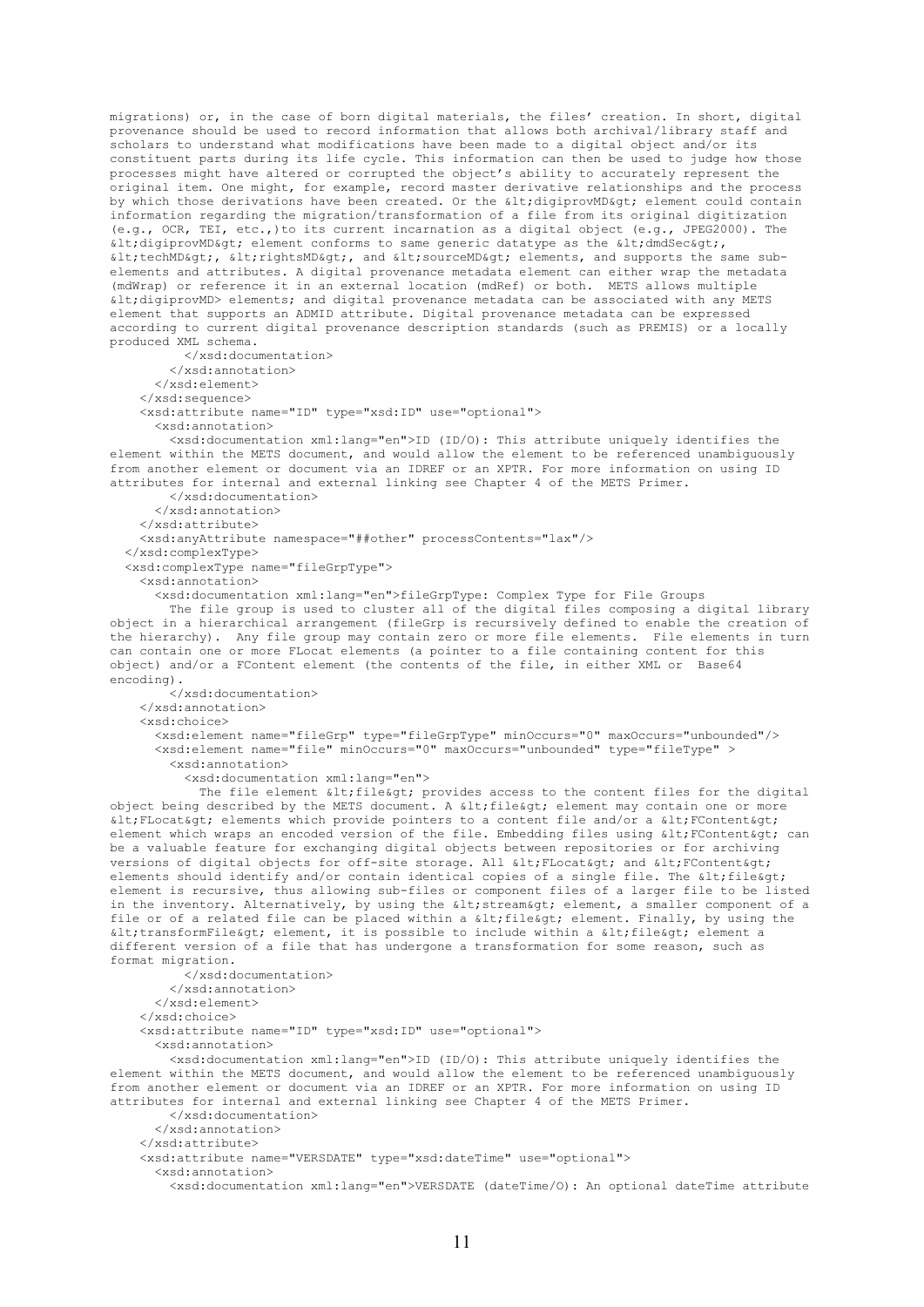```
specifying the date this version/fileGrp of the digital object was created.
         </xsd:documentation>
       </xsd:annotation>
     </xsd:attribute>
     <xsd:attribute name="ADMID" type="xsd:IDREFS" use="optional">
       <xsd:annotation>
         <xsd:documentation xml:lang="en">ADMID (IDREF/O): Contains the ID attribute values of 
the <techMD&qt;, &lt;sourceMD&qt;, &lt;rightsMD&qt; and/or &lt;digiprovMD&qt; elements
within the < amdSec&gt; of the METS document applicable to all of the files in a particular
file group. For more information on using METS IDREFS and IDREF type attributes for internal 
linking, see Chapter 4 of the METS Primer.
         </xsd:documentation>
       </xsd:annotation>
     </xsd:attribute>
     <xsd:attribute name="USE" type="xsd:string" use="optional">
       <xsd:annotation>
         <xsd:documentation xml:lang="en">USE (string/O): A tagging attribute to indicate the 
intended use of files within this file group (e.g., master, reference, thumbnails for image 
files). A USE attribute can be expressed at the alt; fileGrp&qt; level, the alt; file&qt; level,
the < FLocat&gt; level and/or the &lt; FContent&gt; level. A USE attribute value at the
\deltalt; fileGrp&qt; level should pertain to all of the files in the \deltalt; fileGrp&qt;. A USE
attribute at the < file&gt; level should pertain to all copies of the file as represented by
subsidiary < FLocat&gt; and/or &lt; FContent&gt; elements. A USE attribute at the
\deltalt; FLocat&qt; or \deltalt; FContent&qt; level pertains to the particular copy of the file that is
either referenced (< FLocat&qt;) or wrapped (&lt; FContent&qt;).
         </xsd:documentation>
       </xsd:annotation>
     </xsd:attribute>
     <xsd:anyAttribute namespace="##other" processContents="lax"/>
   </xsd:complexType>
   <xsd:complexType name="structMapType">
     <xsd:annotation>
       <xsd:documentation xml:lang="en">structMapType: Complex Type for Structural Maps
       The structural map (structMap) outlines a hierarchical structure for the original object 
being encoded, using a series of nested div elements.
       </xsd:documentation>
     </xsd:annotation>
     <xsd:sequence>
       <xsd:element name="div" type="divType">
         <xsd:annotation>
           <xsd:documentation xml:lang="en"> 
             The structural divisions of the hierarchical organization provided by a 
< structMap&gt; are represented by division &lt; div&gt; elements, which can be nested to any
depth. Each < div&gt; element can represent either an intellectual (logical) division or a
physical division. Every \text{alt}; div\text{sqrt}; node in the structural map hierarchy may be connected
(via subsidiary < mptr&gt; or &lt; fptr&gt; elements) to content files which represent that
div's portion of the whole document. 
           </xsd:documentation>
         </xsd:annotation>
       </xsd:element>
     </xsd:sequence>
     <xsd:attribute name="ID" type="xsd:ID" use="optional">
       <xsd:annotation>
         <xsd:documentation xml:lang="en">ID (ID/O): This attribute uniquely identifies the 
element within the METS document, and would allow the element to be referenced unambiguously 
from another element or document via an IDREF or an XPTR. For more information on using ID 
attributes for internal and external linking see Chapter 4 of the METS Primer.
         </xsd:documentation>
       </xsd:annotation>
     </xsd:attribute>
     <xsd:attribute name="TYPE" type="xsd:string" use="optional">
       <xsd:annotation>
         <xsd:documentation xml:lang="en">TYPE (string/O): Identifies the type of structure 
represented by the <structMap&gt;. For example, a &lt;structMap&gt; that represented a
purely logical or intellectual structure could be assigned a TYPE value of "logical" whereas a 
\deltalt; structMap\deltagt; that represented a purely physical structure could be assigned a TYPE value
of "physical". However, the METS schema neither defines nor requires a common vocabulary for 
this attribute. A METS profile, however, may well constrain the values for the 
k] t:structMap&ot: TYPE.
         </xsd:documentation>
       </xsd:annotation>
     </xsd:attribute>
     <xsd:attribute name="LABEL" type="xsd:string" use="optional">
       <xsd:annotation>
        <xsd:documentation xml:lang="en">LABEL (string/O): Describes the &lt;structMap&gt; to
viewers of the METS document. This would be useful primarily where more than one 
\deltalt; structMap&qt; is provided for a single object. A descriptive LABEL value, in that case,
```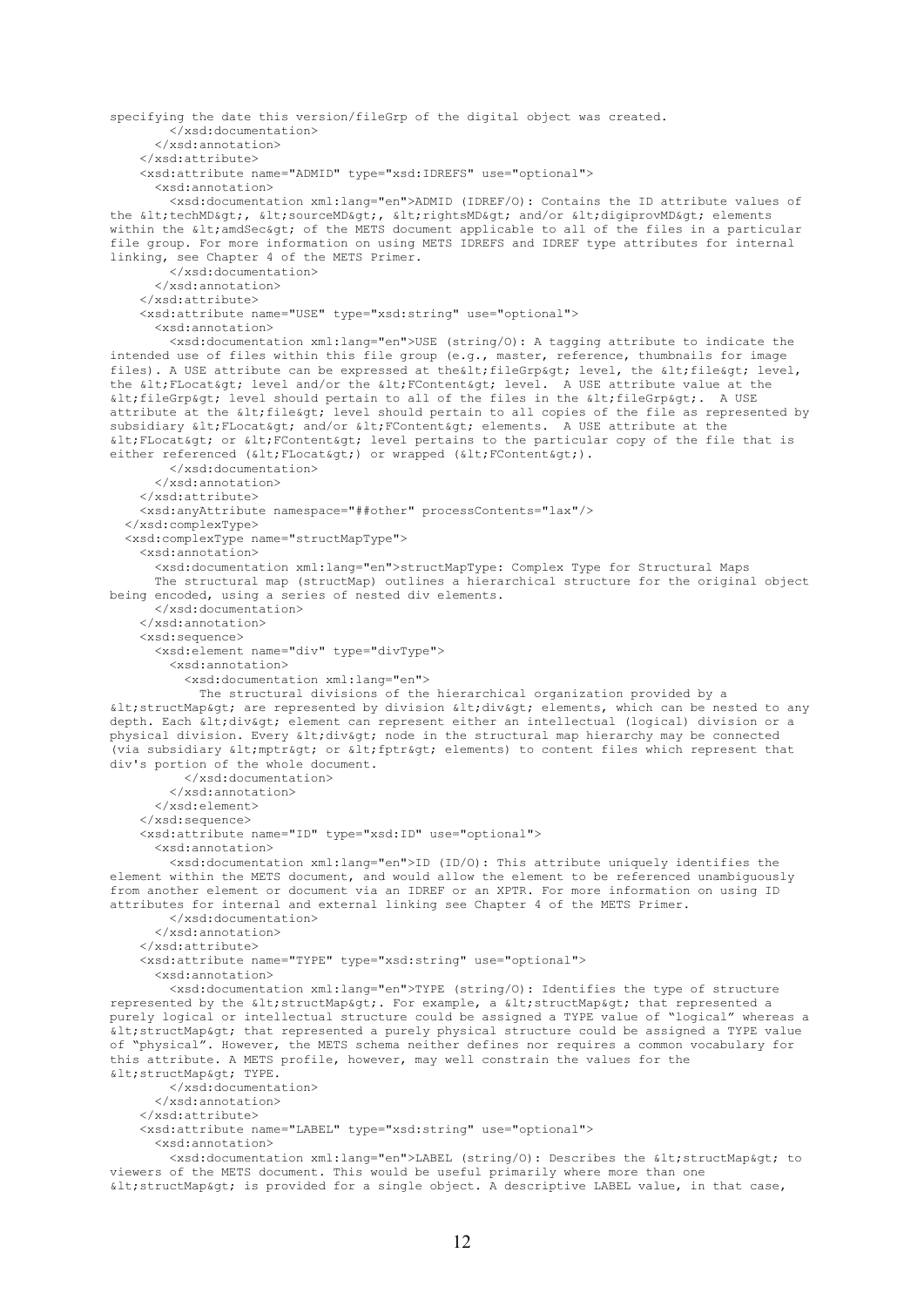```
could clarify to users the purpose of each of the available structMaps.
         </xsd:documentation>
       </xsd:annotation>
     </xsd:attribute>
     <xsd:anyAttribute namespace="##other" processContents="lax"/>
   </xsd:complexType>
   <xsd:complexType name="divType">
     <xsd:annotation>
       <xsd:documentation xml:lang="en">divType: Complex Type for Divisions
          The METS standard represents a document structurally as a series of nested div 
elements, that is, as a hierarchy (e.g., a book, which is composed of chapters, which are 
composed of subchapters, which are composed of text). Every div node in the structural map 
hierarchy may be connected (via subsidiary mptr or fptr elements) to content files which 
represent that div's portion of the whole document.
SPECIAL NOTE REGARDING DIV ATTRIBUTE VALUES:
to clarify the differences between the ORDER, ORDERLABEL, and LABEL attributes for the 
<div> element, imagine a text with 10 roman numbered pages followed by 10 arabic 
numbered pages. Page iii would have an ORDER of " 3", an ORDERLABEL of
" iii" and a LABEL of " Page iii", while page 3 would have an ORDER of
\alphaquot;13", an ORDERLABEL of \alphaquot;3" and a LABEL of "Page 3".
       </xsd:documentation>
     </xsd:annotation>
     <xsd:sequence>
       <xsd:element name="mptr" minOccurs="0" maxOccurs="unbounded">
         <xsd:annotation>
           <xsd:documentation xml:lang="en"> 
            Like the \texttt{alt}; fptr\texttt{Kqt}; element, the METS pointer element \texttt{alt}; mptr\texttt{Kqt}; represents
digital content that manifests its parent <div&gt; element. Unlike the &lt;fptr&gt;, which
either directly or indirectly points to content represented in the < fileSec&qt; of the
parent METS document, the < mptr&gt; element points to content represented by an external
METS document. Thus, this element allows multiple discrete and separate METS documents to be 
organized at a higher level by a separate METS document. For example, METS documents 
representing the individual issues in the series of a journal could be grouped together and 
organized by a higher level METS document that represents the entire journal series. Each of 
the <div&qt; elements in the &lt;structMap&qt; of the METS document representing the
journal series would point to a METS document representing an issue. It would do so via a 
child < mptr&gt; element. Thus the &lt; mptr&gt; element gives METS users considerable
flexibility in managing the depth of the < structMap&gt; hierarchy of individual METS
documents. The \< l; mptr\< q; element points to an external METS document by means of an
xlink:href attribute and associated XLink attributes. 
           </xsd:documentation>
         </xsd:annotation>
         <xsd:complexType>
           <xsd:attribute name="ID" type="xsd:ID" use="optional">
             <xsd:annotation>
               <xsd:documentation xml:lang="en">ID (ID/O): This attribute uniquely identifies 
the element within the METS document, and would allow the element to be referenced 
unambiguously from another element or document via an IDREF or an XPTR. For more information 
on using ID attributes for internal and external linking see Chapter 4 of the METS Primer.
               </xsd:documentation>
             </xsd:annotation>
           </xsd:attribute>
           <xsd:attributeGroup ref="LOCATION"/>
           <xsd:attributeGroup ref="xlink:simpleLink"/>
             <xsd:attribute name="CONTENTIDS" type="URIs" use="optional">
                   <xsd:annotation>
                     <xsd:documentation xml:lang="en">CONTENTIDS (URI/O): Content IDs for the 
content represented by the < mptr&qt; (equivalent to DIDL DII or Digital Item Identifier, a
unique external ID).
                     </xsd:documentation>
                   </xsd:annotation>
                      </xsd:attribute>
         </xsd:complexType>
       </xsd:element>
       <xsd:element name="fptr" minOccurs="0" maxOccurs="unbounded">
         <xsd:annotation>
           <xsd:documentation xml:lang="en">
            The alt; fptragt; or file pointer element represents digital content that manifests
its parent <div&gt; element. The content represented by an &lt;fptr&gt; element must
consist of integral files or parts of files that are represented by \<1tile\<0tile\<0the <fileSec&gt;. Via its FILEID attribute, an &lt;fptr&gt; may point directly to a single
integral < file&gt; element that manifests a structural division. However, an &lt; fptr&gt;
element may also govern an < area&gt; element, a &lt; par&gt;, or a &lt; seq&gt; which in
turn would point to the relevant file or files. A child alt, areaagt, element can point to part
of a < file&gt; that manifests a division, while the &lt; par&gt; and &lt; seq&gt; elements
```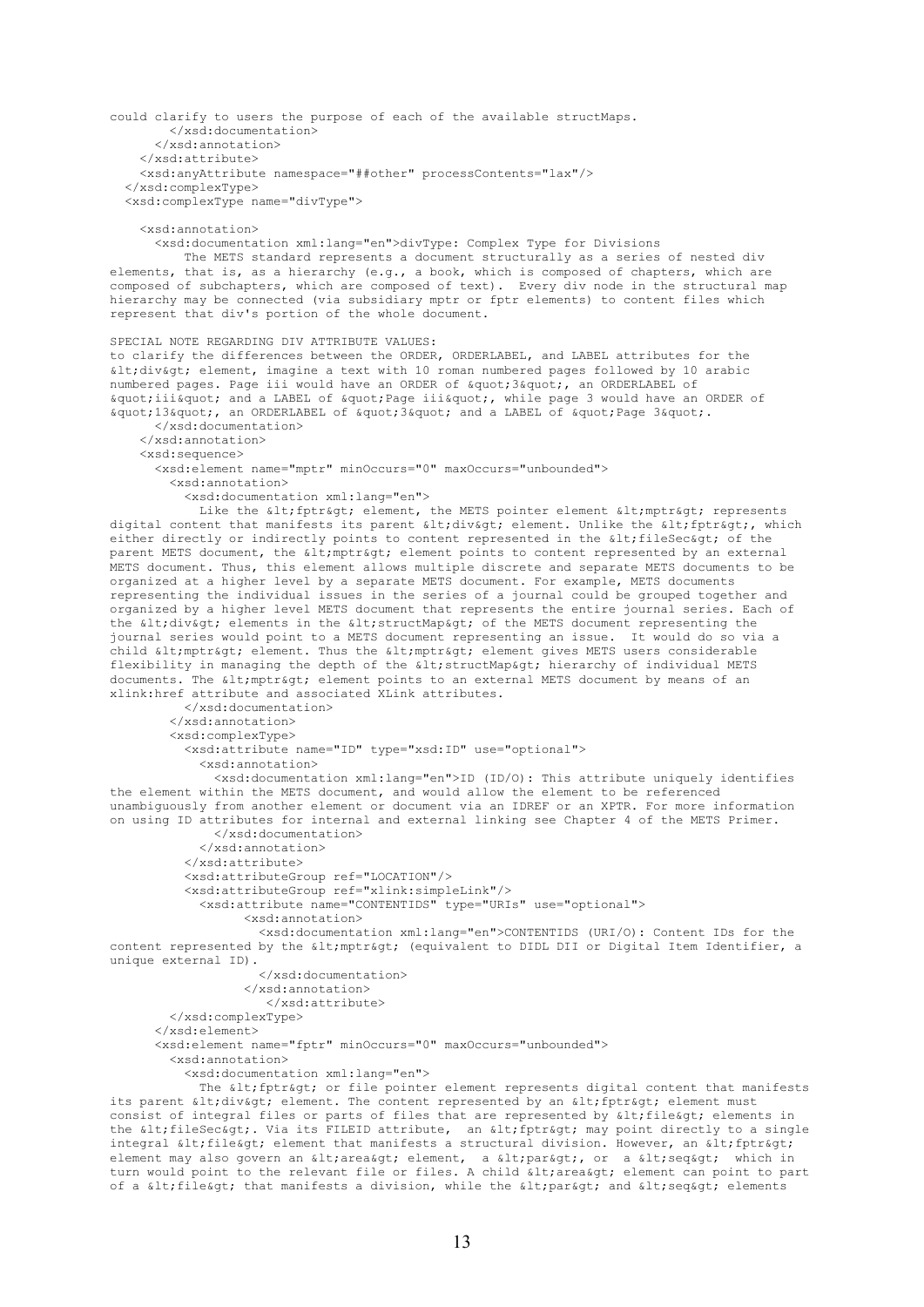can point to multiple files or parts of files that together manifest a division. More than one  $\delta$ lt; fptr $\delta$ qt; element can be associated with a  $\delta$ lt; div $\delta$ qt; element. Typically sibling <fptr> elements represent alternative versions, or manifestations, of the same content </xsd:documentation>

 </xsd:annotation> <xsd:complexType> <xsd:choice> <xsd:element name="par" type="parType" minOccurs="0"> <xsd:annotation> <xsd:documentation xml:lang="en">

The < par&qt; or parallel files element aggregates pointers to files, parts of files, and/or sequences of files or parts of files that must be played or displayed simultaneously to manifest a block of digital content represented by an  $\< l$ ; fptr $\< g$ t; element. This might be the case, for example, with multi-media content, where a still image might have an accompanying audio track that comments on the still image. In this case, a  $\<1$ ; par $\<0$ ; element would aggregate two £lt; area> elements, one of which pointed to the image file and one of which pointed to the audio file that must be played in conjunction with the image. The  $\delta$ lt; area $\delta$ gt; element associated with the image could be further qualified with SHAPE and COORDS attributes if only a portion of the image file was pertinent and the  $\<1$ ; area $\<0$ ; element associated with the audio file could be further qualified with BETYPE, BEGIN, EXTTYPE, and EXTENT attributes if only a portion of the associated audio file should be played in conjunction with the image.

> </xsd:documentation> </xsd:annotation> </xsd:element> <xsd:element name="seq" type="seqType" minOccurs="0"> <xsd:annotation> <xsd:documentation xml:lang="en">

The sequence of files element  $\< 1$ t; seq $\< g$ t; aggregates pointers to files, parts of files and/or parallel sets of files or parts of files that must be played or displayed sequentially to manifest a block of digital content. This might be the case, for example, if the parent alt; divagt; element represented a logical division, such as a diary entry, that spanned multiple pages of a diary and, hence, multiple page image files. In this case, a  $\< l$ ; element would aggregate multiple, sequentially arranged  $< l$ t; area $< r$ elements, each of which pointed to one of the image files that must be presented sequentially to manifest the entire diary entry. If the diary entry started in the middle of a page, then the first  $\< l$ ; area $< q$ ; element (representing the page on which the diary entry starts) might be further qualified, via its SHAPE and COORDS attributes, to specify the specific, pertinent area of the associated image file.

> </xsd:documentation> </xsd:annotation> </xsd:element> <xsd:element name="area" type="areaType" minOccurs="0"> <xsd:annotation> <xsd:documentation xml:lang="en">

The area element  $\< 1$  typically points to content consisting of just a portion or area of a file represented by a  $\delta$ lt;file $\delta$ gt; element in the  $\delta$ lt;fileSec $\delta$ gt;. In some contexts, however, the < area&gt; element can also point to content represented by an integral file. A single < area&gt; element would appear as the direct child of a  $\delta$ lt; fptr $\delta$ gt; element when only a portion of a  $\delta$ lt; file $\delta$ gt;, rather than an integral  $\delta$ lt; file $\delta$ qt;, manifested the digital content represented by the  $\delta$ lt; fptr $\delta$ qt;. Multiple < area&gt; elements would appear as the direct children of a &lt; par&gt; element or a  $\delta$ lt; seq $\delta$ gt; element when multiple files or parts of files manifested the digital content represented by an < fptr&gt; element. When used in the context of a &lt; par&gt; or  $\delta$ lt; seq&qt; element an  $\delta$ lt; area&qt; element can point either to an integral file or to a segment of a file as necessary.

```
 </xsd:documentation>
     </xsd:annotation>
   </xsd:element>
 </xsd:choice>
 <xsd:attribute name="ID" type="xsd:ID" use="optional">
   <xsd:annotation>
```
 <xsd:documentation xml:lang="en">ID (ID/O): This attribute uniquely identifies the element within the METS document, and would allow the element to be referenced unambiguously from another element or document via an IDREF or an XPTR. For more information on using ID attributes for internal and external linking see Chapter 4 of the METS Primer.

```
 </xsd:documentation>
   </xsd:annotation>
 </xsd:attribute>
 <xsd:attribute name="FILEID" type="xsd:IDREF" use="optional">
   <xsd:annotation>
```
 <xsd:documentation xml:lang="en">FILEID (IDREF/O): An optional attribute that provides the XML ID identifying the < file&gt; element that links to and/or contains the digital content represented by the < fptr&gt;. A &lt; fptr&gt; element should only have a FILEID attribute value if it does not have a child < area&qt;, &lt; par&qt; or &lt; seq&qt; element. If it has a child element, then the responsibility for pointing to the relevant content falls to this child element or its descendants.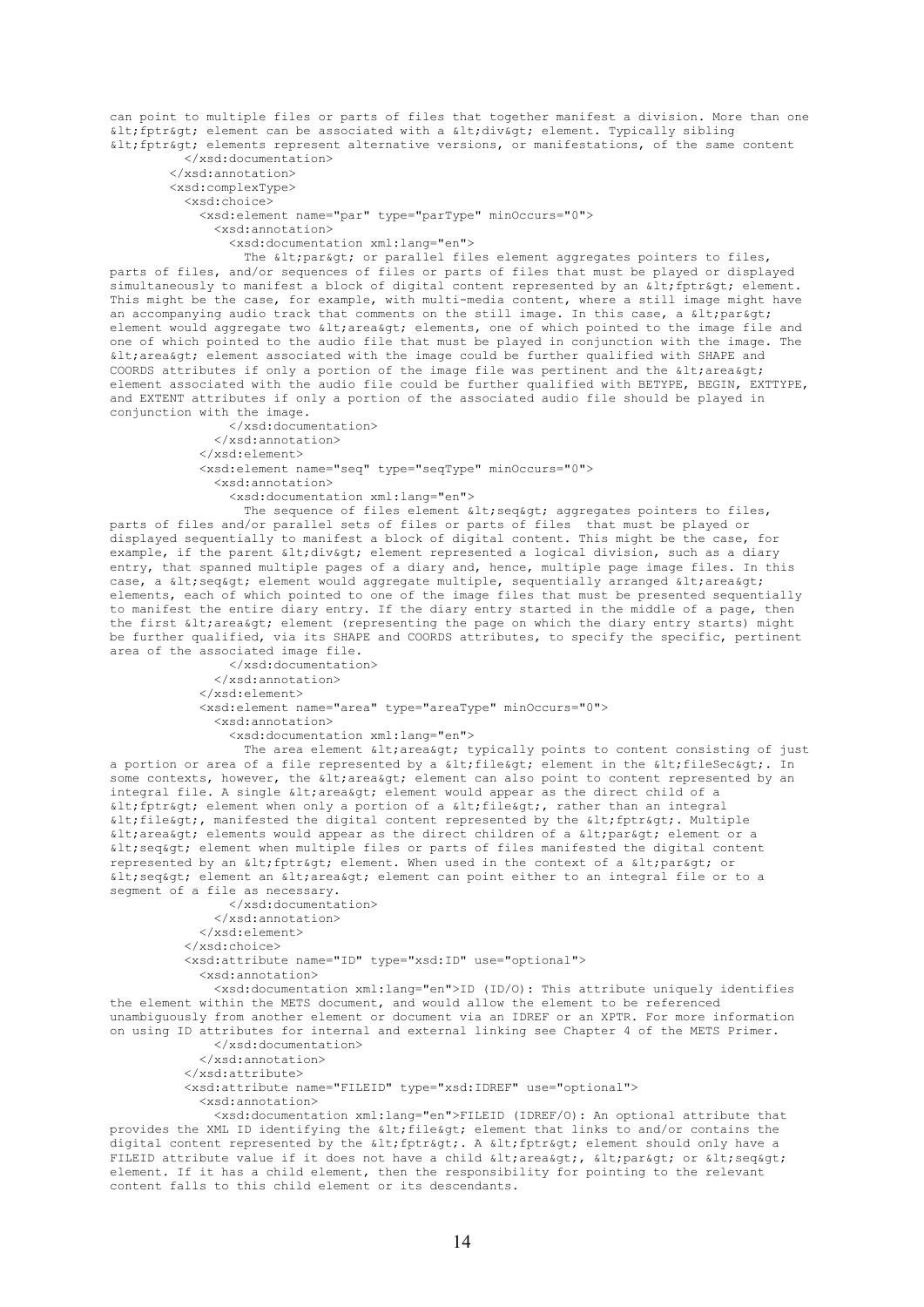```
 </xsd:documentation>
             </xsd:annotation>
           </xsd:attribute>
             <xsd:attribute name="CONTENTIDS" type="URIs" use="optional">
                   <xsd:annotation>
                     <xsd:documentation xml:lang="en">CONTENTIDS (URI/O): Content IDs for the 
content represented by the < fptr&gt; (equivalent to DIDL DII or Digital Item Identifier, a
unique external ID).
                     </xsd:documentation>
                   </xsd:annotation>
                      </xsd:attribute>
           <xsd:anyAttribute namespace="##other" processContents="lax"></xsd:anyAttribute>
         </xsd:complexType>
       </xsd:element>
       <xsd:element name="div" type="divType" minOccurs="0" maxOccurs="unbounded"/>
     </xsd:sequence>
     <xsd:attribute name="ID" type="xsd:ID" use="optional">
       <xsd:annotation>
         <xsd:documentation xml:lang="en">ID (ID/O): This attribute uniquely identifies the 
element within the METS document, and would allow the element to be referenced unambiguously 
from another element or document via an IDREF or an XPTR. For more information on using ID 
attributes for internal and external linking see Chapter 4 of the METS Primer.
         </xsd:documentation>
       </xsd:annotation>
     </xsd:attribute>
     <xsd:attributeGroup ref="ORDERLABELS"/> 
     <xsd:attribute name="DMDID" type="xsd:IDREFS" use="optional">
       <xsd:annotation>
         <xsd:documentation xml:lang="en">DMDID (IDREFS/O): Contains the ID attribute values 
identifying the <dmdSec&gt;, elements in the METS document that contain or link to
descriptive metadata pertaining to the structural division represented by the current 
<div> element. For more information on using METS IDREFS and IDREF type attributes for 
internal linking, see Chapter 4 of the METS Primer.
         </xsd:documentation>
       </xsd:annotation>
     </xsd:attribute>
     <xsd:attribute name="ADMID" type="xsd:IDREFS" use="optional">
       <xsd:annotation>
         <xsd:documentation xml:lang="en">ADMID (IDREFS/O): Contains the ID attribute values 
identifying the <rightsMD&gt;, &lt;sourceMD&gt;, &lt;techMD&gt; and/or &lt;digiprovMD&gt;
elements within the < amdSec&gt; of the METS document that contain or link to administrative
metadata pertaining to the structural division represented by the \<1; div\>q; element.
Typically the \<1tidiv<0tid attribute would be used to identify the <1tidhtsMD<0tidhtsMD<0element or elements that pertain to the \<l; but it could be used anytime there was a
need to link a <div&gt; with pertinent administrative metadata. For more information on
using METS IDREFS and IDREF type attributes for internal linking, see Chapter 4 of the METS 
Primer.
         </xsd:documentation>
       </xsd:annotation>
     </xsd:attribute>
     <xsd:attribute name="TYPE" type="xsd:string" use="optional">
       <xsd:annotation>
         <xsd:documentation xml:lang="en">TYPE (string/O): An attribute that specifies the type 
of structural division that the <div&gt; element represents. Possible &lt;div&gt; TYPE
attribute values include: chapter, article, page, track, segment, section etc. METS places no 
constraints on the possible TYPE values. Suggestions for controlled vocabularies for TYPE may 
be found on the METS website.
         </xsd:documentation>
       </xsd:annotation>
     </xsd:attribute>
       <xsd:attribute name="CONTENTIDS" type="URIs" use="optional">
       <xsd:annotation>
         <xsd:documentation xml:lang="en">CONTENTIDS (URI/O): Content IDs for the content 
represented by the \<1: div\<5: (equivalent to DIDL DII or Digital Item Identifier, a unique
external ID).
         </xsd:documentation>
       </xsd:annotation>
       </xsd:attribute>
     <xsd:attribute ref="xlink:label">
       <xsd:annotation>
         <xsd:documentation xml:lang="en">xlink:label - an xlink label to be referred to by an 
smLink element</xsd:documentation>
       </xsd:annotation>
     </xsd:attribute>
   </xsd:complexType>
   <xsd:complexType name="parType">
     <xsd:annotation>
```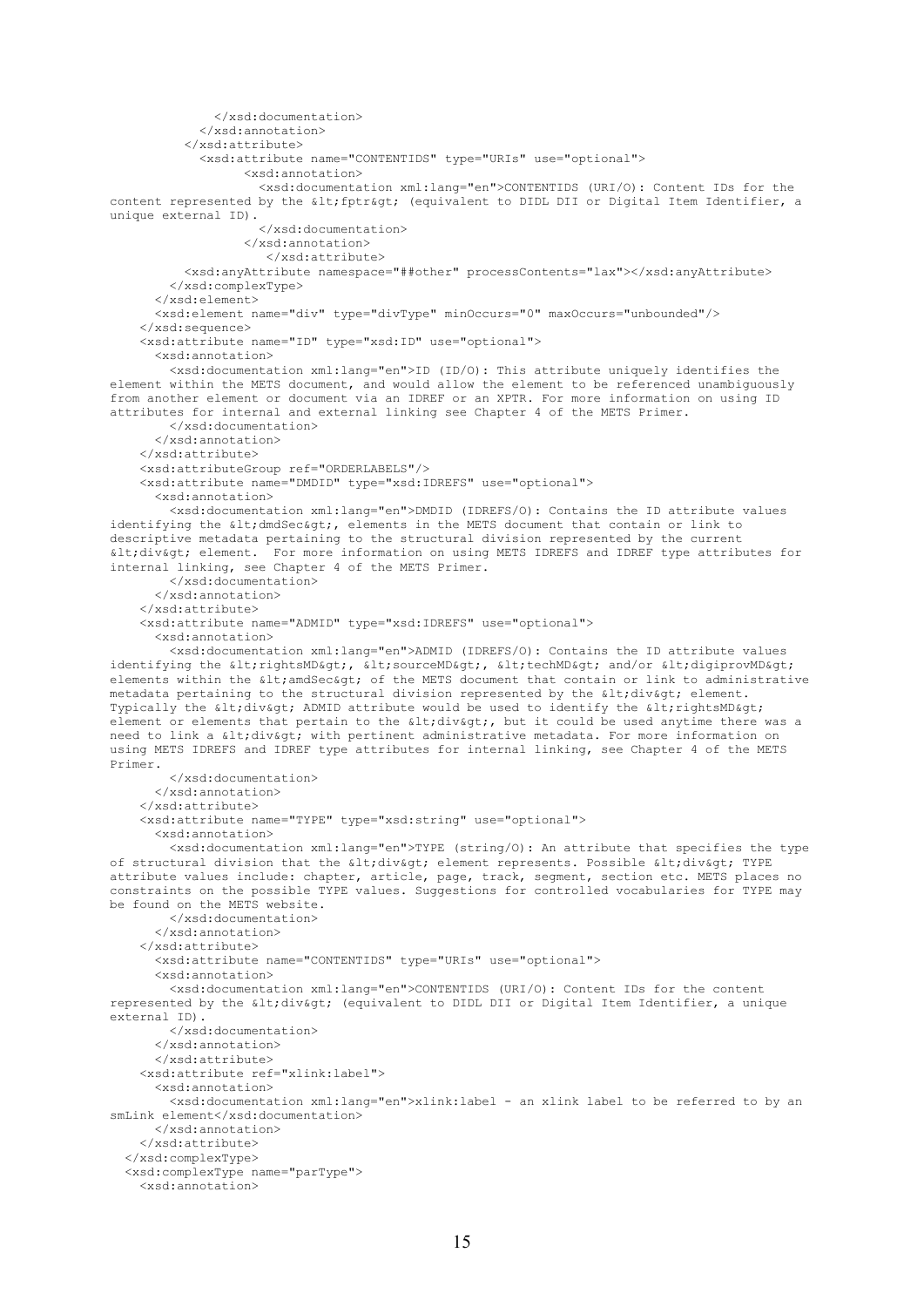<xsd:documentation xml:lang="en">parType: Complex Type for Parallel Files The < par&gt; or parallel files element aggregates pointers to files, parts of files, and/or sequences of files or parts of files that must be played or displayed simultaneously to manifest a block of digital content represented by an  $\delta l$ t; fptr $\delta g$ t; element. </xsd:documentation> </xsd:annotation> <xsd:choice maxOccurs="unbounded"> <xsd:element name="area" type="areaType" minOccurs="0"/> <xsd:element name="seq" type="seqType" minOccurs="0"/> </xsd:choice> <xsd:attribute name="ID" type="xsd:ID" use="optional"> <xsd:annotation> <xsd:documentation xml:lang="en">ID (ID/O): This attribute uniquely identifies the element within the METS document, and would allow the element to be referenced unambiguously from another element or document via an IDREF or an XPTR. For more information on using ID attributes for internal and external linking see Chapter 4 of the METS Primer. </xsd:documentation> </xsd:annotation> </xsd:attribute> <xsd:attributeGroup ref="ORDERLABELS"/> <xsd:anyAttribute namespace="##other" processContents="lax"></xsd:anyAttribute> </xsd:complexType> <xsd:complexType name="seqType"> <xsd:annotation> <xsd:documentation xml:lang="en">seqType: Complex Type for Sequences of Files The seq element should be used to link a div to a set of content files when those files should be played/displayed sequentially to deliver content to a user. Individual  $dt$ ; area&qt; subelements within the seq element provide the links to the files or portions thereof. </xsd:documentation> </xsd:annotation> <xsd:choice maxOccurs="unbounded"> <xsd:element name="area" type="areaType" minOccurs="0"/> <xsd:element name="par" type="parType" minOccurs="0"/> </xsd:choice> <xsd:attribute name="ID" type="xsd:ID" use="optional"> <xsd:annotation> <xsd:documentation xml:lang="en">ID (ID/O): This attribute uniquely identifies the element within the METS document, and would allow the element to be referenced unambiguously from another element or document via an IDREF or an XPTR. For more information on using ID attributes for internal and external linking see Chapter 4 of the METS Primer. </xsd:documentation> </xsd:annotation> </xsd:attribute> <xsd:attributeGroup ref="ORDERLABELS"/> <xsd:anyAttribute namespace="##other" processContents="lax"></xsd:anyAttribute> </xsd:complexType> <xsd:complexType name="areaType"> <xsd:annotation> <xsd:documentation xml:lang="en">areaType: Complex Type for Area Linking The area element provides for more sophisticated linking between a div element and content files representing that div, be they text, image, audio, or video files. An area element can link a div to a point within a file, to a one-dimension segment of a file (e.g., text segment, image line, audio/video clip), or a two-dimensional section of a file (e.g. text segment, image line, audio/video clip), or a two-dimensional section of a file subsection of an image, or a subsection of the video display of a video file. The area element has no content; all information is recorded within its various attributes. </xsd:documentation> </xsd:annotation> <xsd:attribute name="ID" type="xsd:ID" use="optional"> <xsd:annotation> <xsd:documentation xml:lang="en">ID (ID/O): This attribute uniquely identifies the element within the METS document, and would allow the element to be referenced unambiguously from another element or document via an IDREF or an XPTR. For more information on using ID attributes for internal and external linking see Chapter 4 of the METS Primer. </xsd:documentation> </xsd:annotation> </xsd:attribute> <xsd:attribute name="FILEID" type="xsd:IDREF" use="required"> <xsd:annotation> <xsd:documentation xml:lang="en">FILEID (IDREF/R): An attribute which provides the XML ID value that identifies the < file&gt; element in the &lt; fileSec&gt; that then points to and/or contains the digital content represented by the  $\< l$ ; area $< q$ ; element. It must contain an ID value represented in an ID attribute associated with a < file &gt; element in the < fileSec&gt; element in the same METS document. </xsd:documentation> </xsd:annotation> </xsd:attribute>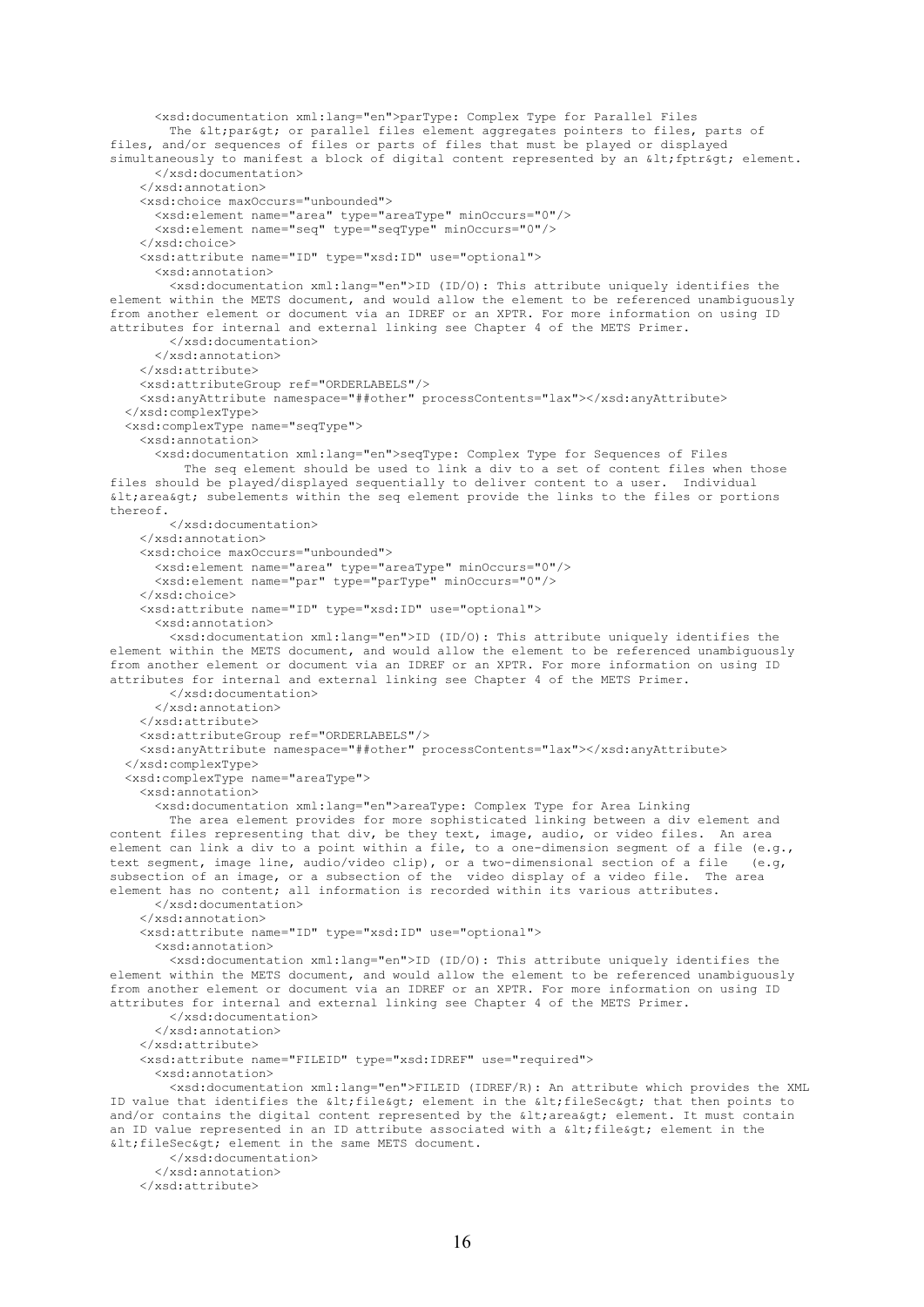```
 <xsd:attribute name="SHAPE" use="optional">
       <xsd:annotation>
         <xsd:documentation xml:lang="en">SHAPE (string/O): An attribute that can be used as in 
HTML to define the shape of the relevant area within the content file pointed to by the 
< area&gt; element. Typically this would be used with image content (still image or video
frame) when only a portion of an integal image map pertains. If SHAPE is specified then COORDS 
must also be present. SHAPE should be used in conjunction with COORDS in the manner defined 
for the shape and coords attributes on an HTML4 \tilde{\text{alt}}; area\text{act}; element. SHAPE must contain one
of the following values: 
RECT 
CIRCLE
POLY
         </xsd:documentation>
       </xsd:annotation>
       <xsd:simpleType>
         <xsd:restriction base="xsd:string">
           <xsd:enumeration value="RECT"/>
           <xsd:enumeration value="CIRCLE"/>
           <xsd:enumeration value="POLY"/>
         </xsd:restriction>
       </xsd:simpleType>
     </xsd:attribute>
     <xsd:attribute name="COORDS" type="xsd:string" use="optional">
       <xsd:annotation>
         <xsd:documentation xml:lang="en">COORDS (string/O): Specifies the coordinates in an 
image map for the shape of the pertinent area as specified in the SHAPE attribute. While 
technically optional, SHAPE and COORDS must both appear together to define the relevant area 
of image content. COORDS should be used in conjunction with SHAPE in the manner defined for 
the COORDs and SHAPE attributes on an HTML4 \&lt; area\&qt; element. COORDS must be a comma
delimited string of integer value pairs representing coordinates (plus radius in the case of 
CIRCLE) within an image map. Number of coordinates pairs depends on shape: RECT: x1, y1, x2, 
y2; CIRC: x1, y1; POLY: x1, y1, x2, y2, x3, y3 . . .
         </xsd:documentation>
       </xsd:annotation>
     </xsd:attribute>
     <xsd:attribute name="BEGIN" type="xsd:string" use="optional">
       <xsd:annotation>
         <xsd:documentation xml:lang="en">BEGIN (string/O): An attribute that specifies the 
point in the content file where the relevant section of content begins. It can be used in 
conjunction with either the END attribute or the EXTENT attribute as a means of defining the 
relevant portion of the referenced file precisely. It can only be interpreted meaningfully in 
conjunction with the BETYPE or EXTTYPE, which specify the kind of beginning/ending point 
values or beginning/extent values that are being used. The BEGIN attribute can be used with or 
without a companion END or EXTENT element. In this case, the end of the content file is 
assumed to be the end point.
         </xsd:documentation>
       </xsd:annotation>
     </xsd:attribute>
     <xsd:attribute name="END" type="xsd:string" use="optional">
       <xsd:annotation>
         <xsd:documentation xml:lang="en">END (string/O): An attribute that specifies the point 
in the content file where the relevant section of content ends. It can only be interpreted 
meaningfully in conjunction with the BETYPE, which specifies the kind of ending point values 
being used. Typically the END attribute would only appear in conjunction with a BEGIN element.
         </xsd:documentation>
       </xsd:annotation>
    \langle/yed·attribute>
     <xsd:attribute name="BETYPE" use="optional">
       <xsd:annotation>
         <xsd:documentation xml:lang="en">BETYPE: Begin/End Type.
           BETYPE (string/O): An attribute that specifies the kind of BEGIN and/or END values 
that are being used. For example, if BYTE is specified, then the BEGIN and END point values 
represent the byte offsets into a file. If IDREF is specified, then the BEGIN element 
specifies the ID value that identifies the element in a structured text file where the 
relevant section of the file begins; and the END value (if present) would specify the ID value 
that identifies the element with which the relevant section of the file ends. Must be one of 
the following values: 
BYTE
IDREF
SMTT.
MIDI
SMPTE-25
SMPTE-24
SMPTE-DF30
SMPTE-NDF30
SMPTE-DF29.97
SMPTE-NDF29.97
```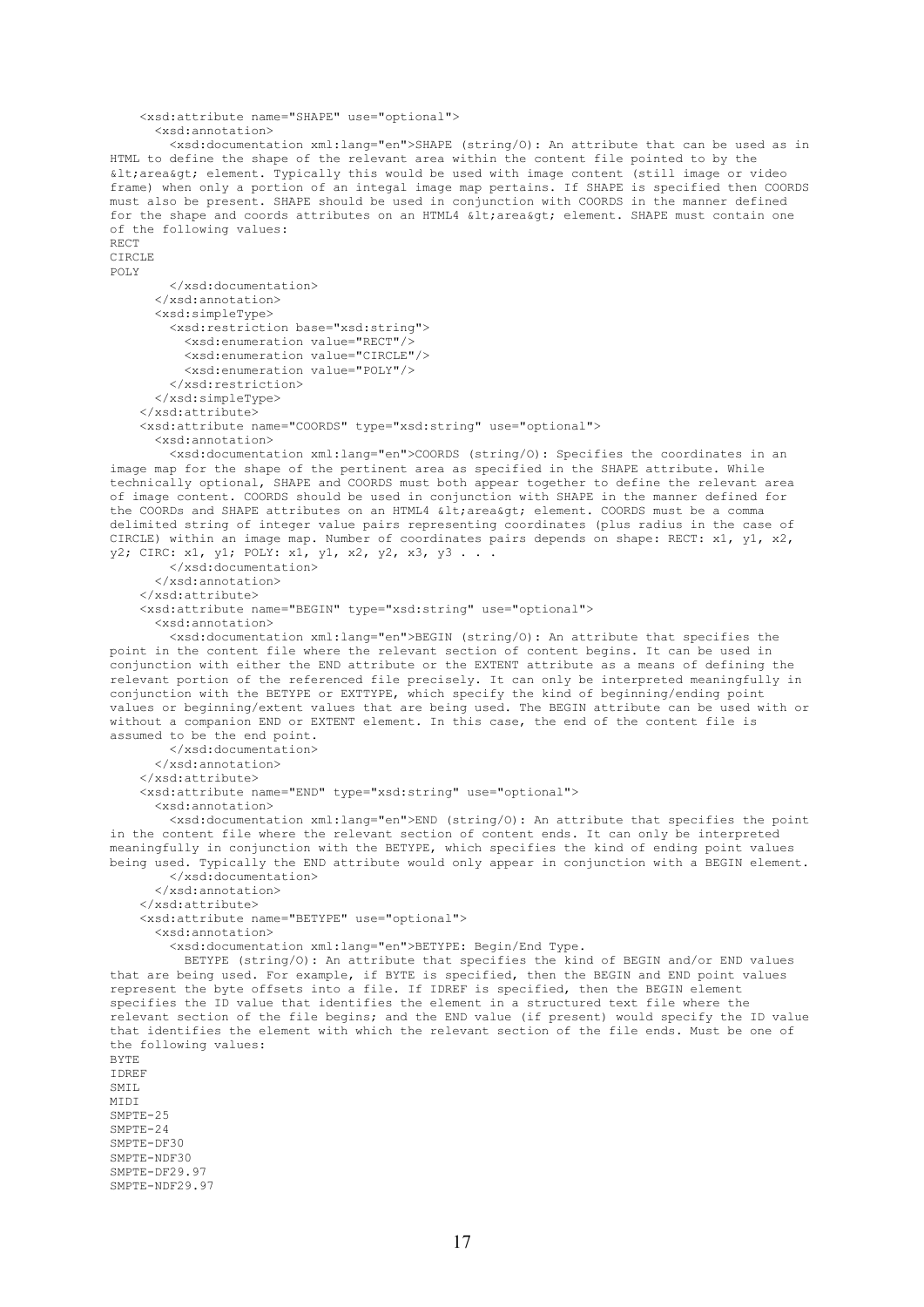```
TIME
TCF
XPTR
         </xsd:documentation>
       </xsd:annotation>
       <xsd:simpleType>
         <xsd:restriction base="xsd:string">
           <xsd:enumeration value="BYTE"/>
           <xsd:enumeration value="IDREF"/>
           <xsd:enumeration value="SMIL"/>
           <xsd:enumeration value="MIDI"/>
           <xsd:enumeration value="SMPTE-25"/>
           <xsd:enumeration value="SMPTE-24"/>
           <xsd:enumeration value="SMPTE-DF30"/>
            <xsd:enumeration value="SMPTE-NDF30"/>
           <xsd:enumeration value="SMPTE-DF29.97"/>
           <xsd:enumeration value="SMPTE-NDF29.97"/>
           <xsd:enumeration value="TIME"/>
           <xsd:enumeration value="TCF"/>
            <xsd:enumeration value="XPTR"/>
         </xsd:restriction>
       </xsd:simpleType>
     </xsd:attribute>
     <xsd:attribute name="EXTENT" type="xsd:string" use="optional">
       <xsd:annotation>
         <xsd:documentation xml:lang="en">EXTENT (string/O): An attribute that specifies the 
extent of the relevant section of the content file. Can only be interpreted meaningfully in 
conjunction with the EXTTYPE which specifies the kind of value that is being used. Typically 
the EXTENT attribute would only appear in conjunction with a BEGIN element and would not be 
used if the BEGIN point represents an IDREF.
         </xsd:documentation>
       </xsd:annotation>
     </xsd:attribute>
     <xsd:attribute name="EXTTYPE" use="optional">
       <xsd:annotation>
          <xsd:documentation xml:lang="en">EXTTYPE (string/O): An attribute that specifies the 
kind of EXTENT values that are being used. For example if BYTE is specified then EXTENT would 
represent a byte count. If TIME is specified the EXTENT would represent a duration of time. 
EXTTYPE must be one of the following values: 
BYTE
SMT<sub>L</sub>
MIDI
SMPTE-25
SMPTE-24
SMPTE-DF30
SMPTE-NDF30
SMPTE-DF29.97
SMPTE-NDF29.97
TIME
TCF.
         </xsd:documentation>
       </xsd:annotation>
       <xsd:simpleType>
         <xsd:restriction base="xsd:string">
           <xsd:enumeration value="BYTE"/>
           <xsd:enumeration value="SMIL"/>
           <xsd:enumeration value="MIDI"/>
           <xsd:enumeration value="SMPTE-25"/>
           <xsd:enumeration value="SMPTE-24"/>
           <xsd:enumeration value="SMPTE-DF30"/>
           <xsd:enumeration value="SMPTE-NDF30"/>
           <xsd:enumeration value="SMPTE-DF29.97"/>
           <xsd:enumeration value="SMPTE-NDF29.97"/>
           <xsd:enumeration value="TIME"/>
           <xsd:enumeration value="TCF"/>
         </xsd:restriction>
       </xsd:simpleType>
     </xsd:attribute>
     <xsd:attribute name="ADMID" type="xsd:IDREFS" use="optional">
       <xsd:annotation>
         <xsd:documentation xml:lang="en">ADMID (IDREFS/O): Contains the ID attribute values 
identifying the alt;rightsMD&qt;, alt;sourceMD&qt;, alt;techMD&qt; and/or <digiprovMD&qt;
```
elements within the < amdSec&gt; of the METS document that contain or link to administrative metadata pertaining to the content represented by the < area&gt; element. Typically the < area&qt; ADMID attribute would be used to identify the &lt; rightsMD&qt; element or elements that pertain to the  $\<1$ trarea $\<0$ ;, but it could be used anytime there was a need to link an < area&gt; with pertinent administrative metadata. For more information on using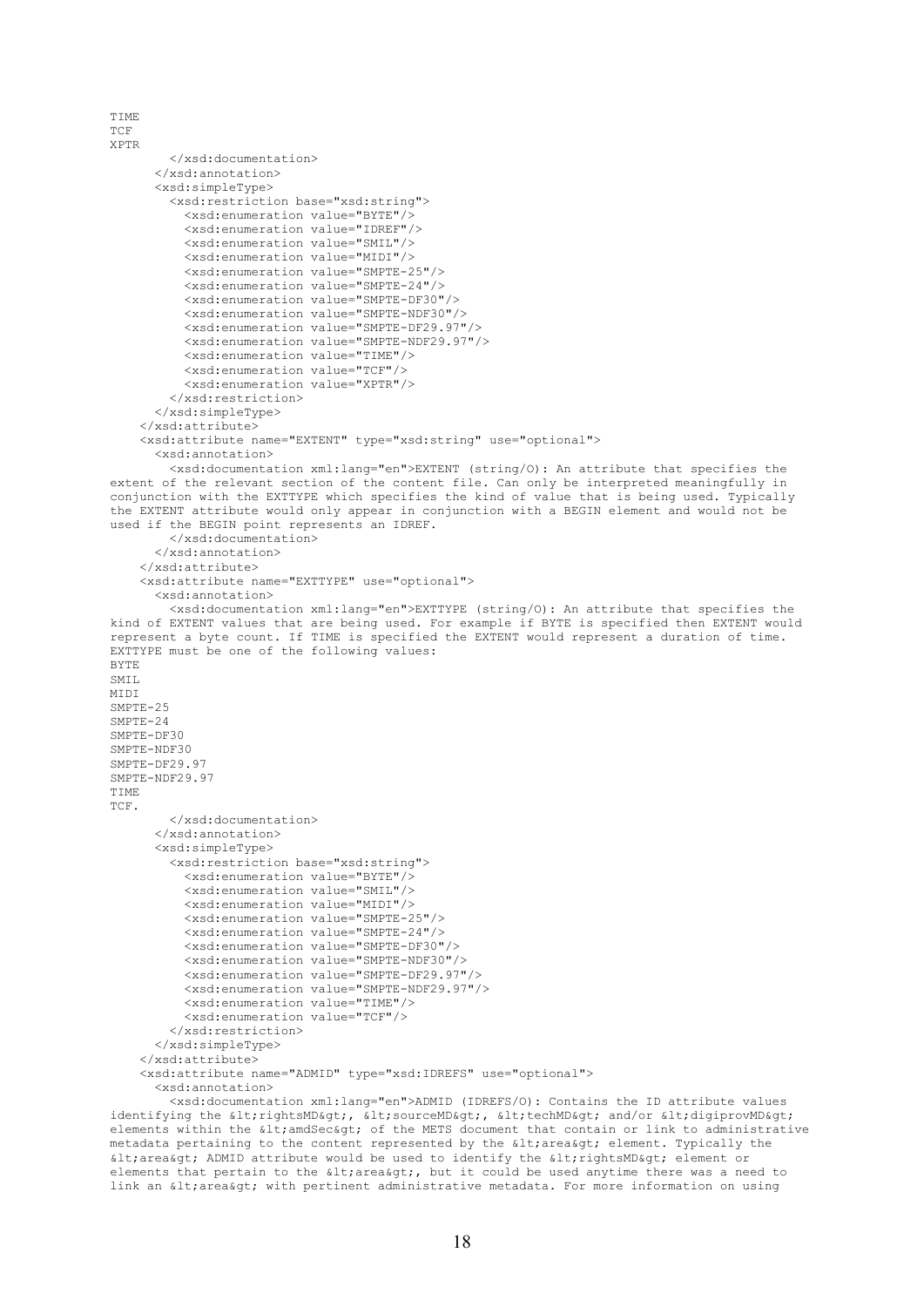```
METS IDREFS and IDREF type attributes for internal linking, see Chapter 4 of the METS Primer
         </xsd:documentation>
       </xsd:annotation>
     </xsd:attribute>
       <xsd:attribute name="CONTENTIDS" type="URIs" use="optional">
       <xsd:annotation>
         <xsd:documentation xml:lang="en">CONTENTIDS (URI/O): Content IDs for the content 
represented by the £lt; area&qt; (equivalent to DIDL DII or Digital Item Identifier, a unique
external ID).
         </xsd:documentation>
       </xsd:annotation>
       </xsd:attribute>
     <xsd:attributeGroup ref="ORDERLABELS"/> 
     <xsd:anyAttribute namespace="##other" processContents="lax"></xsd:anyAttribute>
   </xsd:complexType>
   <xsd:complexType name="structLinkType">
     <xsd:annotation>
       <xsd:documentation xml:lang="en">structLinkType: Complex Type for Structural Map Linking
         The Structural Map Linking section allows for the specification of hyperlinks between 
different components of a METS structure delineated in a structural map. structLink contains
a single, repeatable element, smLink. Each smLink element indicates a hyperlink between two 
nodes in the structMap. The structMap nodes recorded in smLink are identified using their XML 
ID attribute values.
       </xsd:documentation>
     </xsd:annotation>
     <xsd:choice maxOccurs="unbounded">
       <xsd:element name="smLink">
         <xsd:annotation>
           <xsd:documentation xml:lang="en"> 
            The Structural Map Link element < smLink&gt; identifies a hyperlink between two
nodes in the structural map. You would use < smLink&qt;, for instance, to note the existence
of hypertext links between web pages, if you wished to record those links within METS. NOTE: 
\deltalt; smLink\deltaqt; is an empty element. The location of the \deltalt; smLink\deltaqt; element to which the
< smLink&gt; element is pointing MUST be stored in the xlink:href attribute.
         </xsd:documentation>
         </xsd:annotation>
         <xsd:complexType>
           <xsd:attribute name="ID" type="xsd:ID" use="optional">
             <xsd:annotation>
                <xsd:documentation xml:lang="en">ID (ID/O): This attribute uniquely identifies 
the element within the METS document, and would allow the element to be referenced 
unambiguously from another element or document via an IDREF or an XPTR. For more information 
on using ID attributes for internal and external linking see Chapter 4 of the METS Primer.
               </xsd:documentation>
             </xsd:annotation>
           </xsd:attribute>
           <xsd:attribute ref="xlink:arcrole" use="optional">
             <xsd:annotation>
                <xsd:documentation xml:lang="en">
                  xlink:arcrole - the role of the link, as per the xlink specification. See 
http://www.w3.org/TR/xlink/
               </xsd:documentation>
             </xsd:annotation>
            </xsd:attribute>
            <xsd:attribute ref="xlink:title" use="optional">
             <xsd:annotation>
               <xsd:documentation xml:lang="en">
xlink:title - a title for the link (if needed), as per the xlink<br>specification. See http://www.w3.org/TR/xlink/
                See http://www.w3.org/TR/xlink/
                </xsd:documentation>
             </xsd:annotation>
            </xsd:attribute>
           <xsd:attribute ref="xlink:show" use="optional">
             <xsd:annotation>
               <xsd:documentation xml:lang="en">
                  xlink:show - see the xlink specification at http://www.w3.org/TR/xlink/
                </xsd:documentation>
             </xsd:annotation>
           </xsd:attribute>
            <xsd:attribute ref="xlink:actuate" use="optional">
             <xsd:annotation>
                <xsd:documentation xml:lang="en">
                 xlink:actuate - see the xlink specification at http://www.w3.org/TR/xlink/
               </xsd:documentation>
             </xsd:annotation>
            </xsd:attribute>
            <xsd:attribute ref="xlink:to" use="required">
```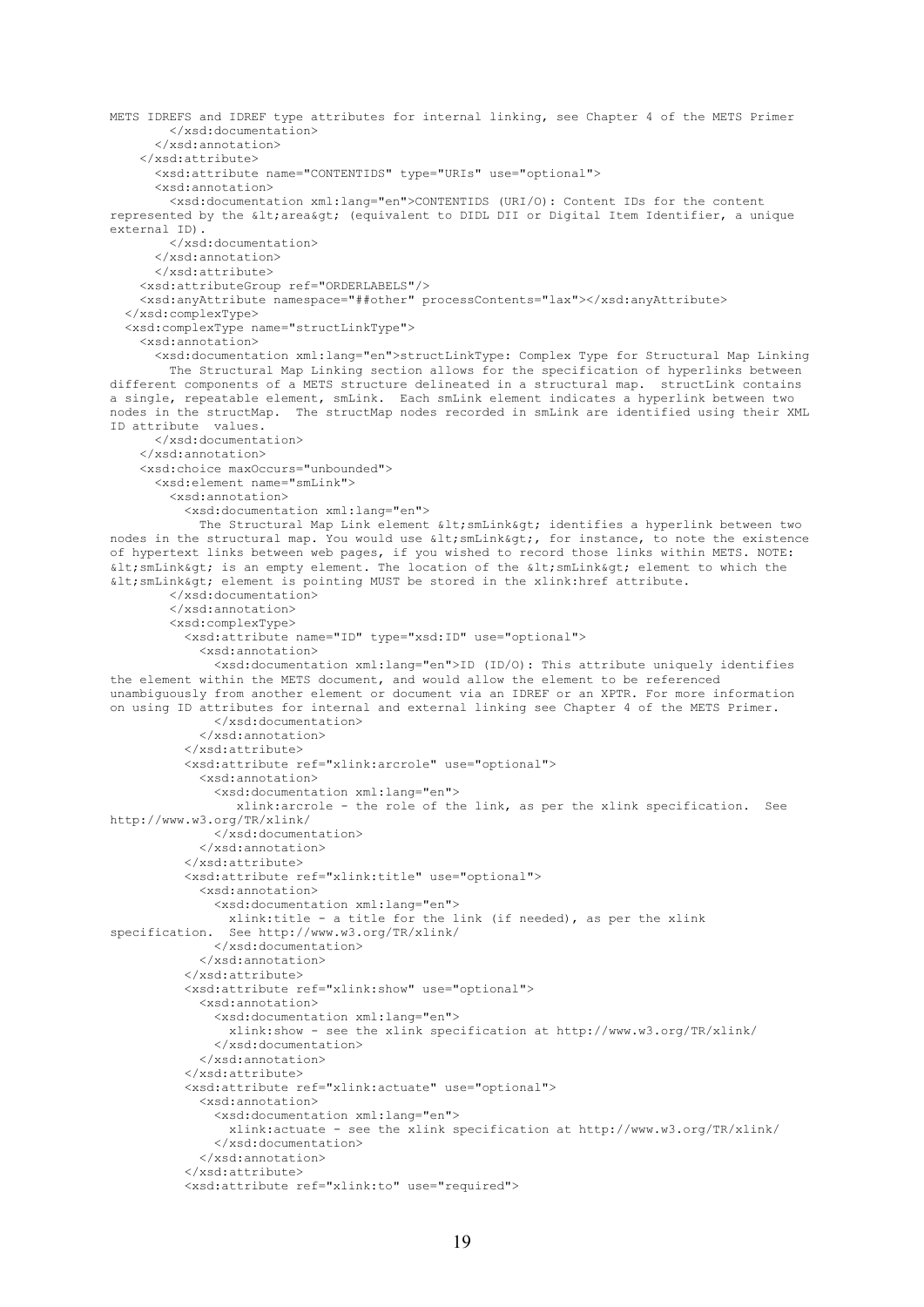```
 <xsd:annotation>
               <xsd:documentation xml:lang="en">
                 xlink:to - the value of the label for the element in the structMap you are 
linking to.
               </xsd:documentation>
             </xsd:annotation>
           </xsd:attribute>
           <xsd:attribute ref="xlink:from" use="required">
             <xsd:annotation>
               <xsd:documentation xml:lang="en">
                 xlink:from - the value of the label for the element in the structMap you are 
linking from.
               </xsd:documentation>
             </xsd:annotation>
           </xsd:attribute>
         </xsd:complexType>
      \langle x \rangle <xsd:element name="smLinkGrp">
         <xsd:annotation>
           <xsd:documentation xml:lang="en">
            The structMap link group element < smLinkGrp&gt; provides an implementation of
xlink:extendLink, and provides xlink compliant mechanisms for establishing xlink:arcLink type 
links between 2 or more <div&gt; elements in &lt;structMap&gt; element(s) occurring within
the same METS document or different METS documents. The smLinkGrp could be used as an 
alternative to the < smLink&gt; element to establish a one-to-one link between &lt; div&qt;
elements in the same METS document in a fully xlink compliant manner. However, it can also be 
used to establish one-to-many or many-to-many links between <div&gt; elements. For example,
if a METS document contains two < structMap&gt; elements, one of which represents a purely
logical structure and one of which represents a purely physical structure, the 
< smLinkGrp&gt; element would provide a means of mapping a &lt; div&gt; representing a
logical entity (for example, a newspaper article) with multiple \< l; div\< qt; elements in the
physical < structMap&gt; representing the physical areas that together comprise the logical
entity (for example, the alt, divagt; elements representing the page areas that together
comprise the newspaper article).
           </xsd:documentation>
         </xsd:annotation>
         <xsd:complexType>
           <xsd:sequence>
             <xsd:element name="smLocatorLink" minOccurs="2" maxOccurs="unbounded" >
               <xsd:annotation>
                 <xsd:documentation xml:lang="en">
                  The structMap locator link element \< 1; smLocatorLink\< q; is of xlink:type
" locator ". It provides a means of identifying a < div&qt; element that will
participate in one or more of the links specified by means of \< l; smArcLink\< q; elements
within the same < smLinkGrp&gt;. The participating &lt; div&gt; element that is represented
by the < smLocatorLink&gt; is identified by means of a URI in the associate xlink:href
attribute. The lowest level of this xlink:href URI value should be a fragment identifier that 
references the ID value that identifies the relevant \delta lt; div\delta qt; element. For example,
\text{arguotxlink}:href='#div20'" where "div20" is the ID value that
identifies the pertinent \text{alt}, \text{div} \text{act}, in the current METS document. Although not required by
the xlink specification, an < smLocatorLink&qt; element will typically include an
xlink: label attribute in this context, as the \< l; smArcLink&qt; elements will reference these
labels to establish the from and to sides of each arc link.
                 </xsd:documentation>
               </xsd:annotation>
               <xsd:complexType>
                 <xsd:attribute name="ID" type="xsd:ID">
                   <xsd:annotation>
                     <xsd:documentation xml:lang="en">ID (ID/O): This attribute uniquely 
identifies the element within the METS document, and would allow the element to be referenced 
unambiguously from another element or document via an IDREF or an XPTR. For more information 
on using ID attributes for internal and external linking see Chapter 4 of the METS 
Primer.</xsd:documentation>
                   </xsd:annotation>
                 </xsd:attribute> 
                 <xsd:attributeGroup ref="xlink:locatorLink"/>
               </xsd:complexType>
             </xsd:element>
             <xsd:element name="smArcLink" minOccurs="1" maxOccurs="unbounded">
               <xsd:complexType>
                 <xsd:annotation>
                   <xsd:documentation xml:lang="en">
                    The structMap arc link element < smArcLink&gt; is of xlink:type
" arc" It can be used to establish a traversal link between two < div&gt; elements
as identified by < smLocatorLink&qt; elements within the same smLinkGrp element. The
associated xlink:from and xlink:to attributes identify the from and to sides of the arc link
```
20

by referencing the xlink: label attribute values on the participating smLocatorLink elements.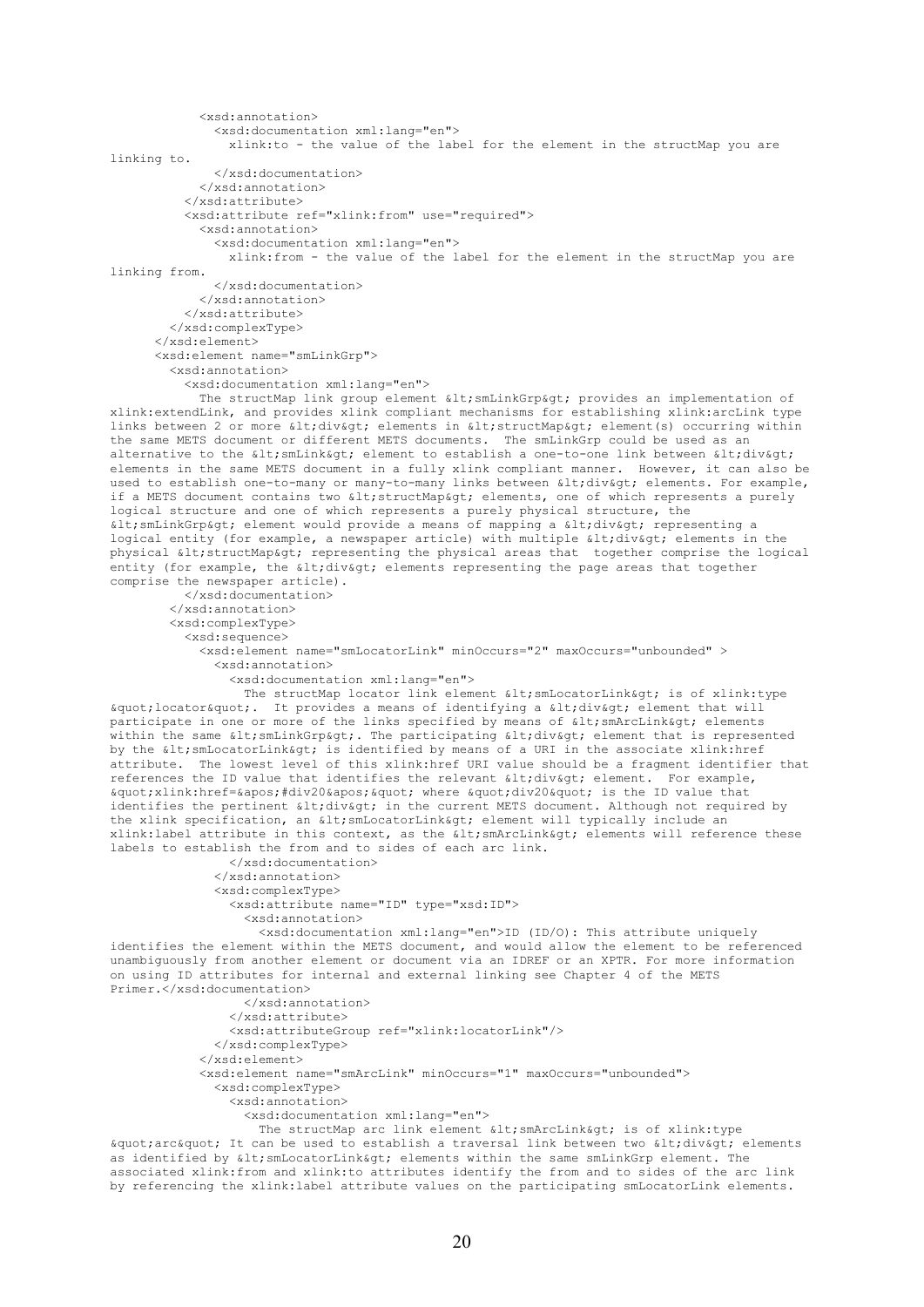```
 </xsd:documentation>
 </xsd:annotation>
 <xsd:attribute name="ID" type="xsd:ID"> 
   <xsd:annotation>
     <xsd:documentation xml:lang="en">ID (ID/O): This attribute uniquely
```
identifies the element within the METS document, and would allow the element to be referenced unambiguously from another element or document via an IDREF or an XPTR. For more information on using ID attributes for internal and external linking see Chapter 4 of the METS Primer.</xsd:documentation>

> </xsd:annotation> </xsd:attribute> <xsd:attributeGroup ref="xlink:arcLink"/> <xsd:attribute name="ARCTYPE" type="xsd:string"> <xsd:annotation>

 <xsd:documentation xml:lang="en">ARCTYPE (string/O):The ARCTYPE attribute provides a means of specifying the relationship between the < div&gt; elements participating in the arc link, and hence the purpose or role of the link. While it can be considered analogous to the xlink: arcrole attribute, its type is a simple string, rather than any URI. ARCTYPE has no xlink specified meaning, and the xlink:arcrole attribute should be used instead of or in addition to the ARCTYPE attribute when full xlink compliance is desired with respect to specifying the role or purpose of the arc link.

```
 </xsd:documentation>
   </xsd:annotation>
 </xsd:attribute>
 <xsd:attribute name="ADMID" type="xsd:IDREFS" use="optional">
   <xsd:annotation>
```
 <xsd:documentation xml:lang="en">ADMID (IDREFS/O): Contains the ID attribute values identifying the <sourceMD&gt;, &lt;techMD&gt;, &lt;digiprovMD&gt; and/or  $\delta$ lt;rightsMD $\delta$ gt; elements within the  $\delta$ lt;amdSec $\delta$ gt; of the METS document that contain or link to administrative metadata pertaining to <smArcLink&gt;. Typically the &lt;smArcLink&gt; ADMID attribute would be used to identify one or more  $\< t$  sourceMD $\<$  and/or  $\< t$  techMD $\> t$ elements that refine or clarify the relationship between the xlink:from and xlink:to sides of the arc. For more information on using METS IDREFS and IDREF type attributes for internal linking, see Chapter 4 of the METS Primer.

```
 </xsd:documentation>
         </xsd:annotation>
       </xsd:attribute> 
     </xsd:complexType>
   </xsd:element>
 </xsd:sequence>
 <xsd:attribute name="ID" type="xsd:ID"/>
 <xsd:attribute name="ARCLINKORDER" default="unordered">
   <xsd:annotation>
```
 <xsd:documentation xml:lang="en">ARCLINKORDER (enumerated string/O): ARCLINKORDER is used to indicate whether the order of the smArcLink elements aggregated by the smLinkGrp element is significant. If the order is significant, then a value of " ordered" should be supplied. Value defaults to " unordered" Note that the ARLINKORDER attribute has no xlink specified meaning.</xsd:documentation>

```
 </xsd:annotation>
         <xsd:simpleType>
           <xsd:restriction base="xsd:string">
             <xsd:enumeration value="ordered"/>
             <xsd:enumeration value="unordered"/>
           </xsd:restriction>
         </xsd:simpleType>
       </xsd:attribute>
       <xsd:attributeGroup ref="xlink:extendedLink"/>
     </xsd:complexType>
   </xsd:element> 
 </xsd:choice>
 <xsd:attribute name="ID" type="xsd:ID" use="optional">
```

```
 <xsd:annotation>
```
 <xsd:documentation xml:lang="en">ID (ID/O): This attribute uniquely identifies the element within the METS document, and would allow the element to be referenced unambiguously from another element or document via an IDREF or an XPTR. For more information on using ID attributes for internal and external linking see Chapter 4 of the METS Primer.

```
 </xsd:documentation>
 </xsd:annotation>
```

```
 </xsd:attribute>
```
<xsd:anyAttribute namespace="##other" processContents="lax"/>

```
 </xsd:complexType>
```
<xsd:complexType name="behaviorSecType">

<xsd:annotation>

 <xsd:documentation xml:lang="en">behaviorSecType: Complex Type for Behavior Sections Behaviors are executable code which can be associated with parts of a METS object. The behaviorSec element is used to group individual behaviors within a hierarchical structure. Such grouping can be useful to organize families of behaviors together or to indicate other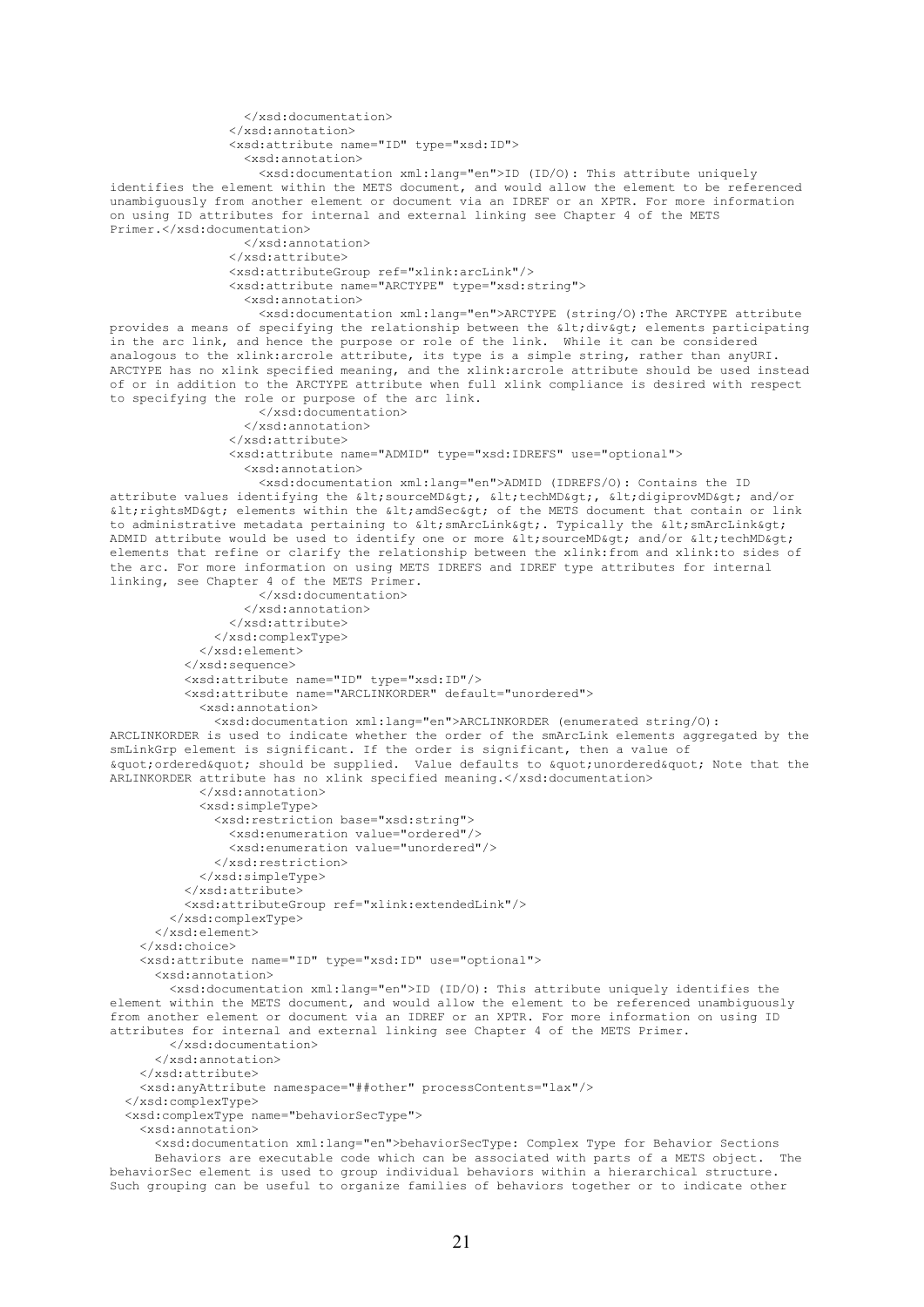```
relationships between particular behaviors.
       </xsd:documentation>
     </xsd:annotation>
     <xsd:sequence>
       <xsd:element name="behaviorSec" type="behaviorSecType" minOccurs="0" 
maxOccurs="unbounded"/>
       <xsd:element name="behavior" type="behaviorType" minOccurs="0" maxOccurs="unbounded">
         <xsd:annotation>
           <xsd:documentation xml:lang="en">
            A behavior element < behavior&qt; can be used to associate executable behaviors
with content in the METS document. This element has an interface definition 
\deltalt; interfaceDef> element that represents an abstract definition of a set of behaviors
represented by a particular behavior. A < behavior&gt; element also has a behavior mechanism
\text{all}; mechanism> element, a module of executable code that implements and runs the behavior
defined abstractly by the interface definition.
           </xsd:documentation>
         </xsd:annotation>
       </xsd:element>
     </xsd:sequence>
     <xsd:attribute name="ID" type="xsd:ID" use="optional">
       <xsd:annotation>
         <xsd:documentation xml:lang="en">ID (ID/O): This attribute uniquely identifies the 
element within the METS document, and would allow the element to be referenced unambiguously 
from another element or document via an IDREF or an XPTR. For more information on using ID 
attributes for internal and external linking see Chapter 4 of the METS Primer.
         </xsd:documentation>
       </xsd:annotation>
     </xsd:attribute>
     <xsd:attribute name="CREATED" type="xsd:dateTime" use="optional">
       <xsd:annotation>
         <xsd:documentation xml:lang="en">CREATED (dateTime/O): Specifies the date and time of 
creation for the \omegat; behaviorSec\omegaqt;
         </xsd:documentation>
       </xsd:annotation>
     </xsd:attribute>
     <xsd:attribute name="LABEL" type="xsd:string" use="optional">
       <xsd:annotation>
         <xsd:documentation xml:lang="en">LABEL (string/O): A text description of the behavior 
section.
         </xsd:documentation>
       </xsd:annotation>
     </xsd:attribute>
     <xsd:anyAttribute namespace="##other" processContents="lax"/>
   </xsd:complexType>
   <xsd:complexType name="behaviorType">
     <xsd:annotation>
       <xsd:documentation xml:lang="en">behaviorType: Complex Type for Behaviors
        A behavior can be used to associate executable behaviors with content in the METS 
object. A behavior element has an interface definition element that represents an abstract 
definition of the set of behaviors represented by a particular behavior. A behavior element 
also has an behavior mechanism which is a module of executable code that implements and runs 
the behavior defined abstractly by the interface definition.
       </xsd:documentation>
     </xsd:annotation>
     <xsd:sequence>
       <xsd:element name="interfaceDef" type="objectType" minOccurs="0">
         <xsd:annotation>
           <xsd:documentation xml:lang="en">
            The interface definition < interfaceDef&qt; element contains a pointer to an
abstract definition of a single behavior or a set of related behaviors that are associated 
with the content of a METS object. The interface definition object to which the 
\deltalt; interfaceDef> element points using xlink:href could be another digital object, or some
other entity, such as a text file which describes the interface or a Web Services Description 
Language (WSDL) file. Ideally, an interface definition object contains metadata that describes 
a set of behaviors or methods. It may also contain files that describe the intended usage of 
the behaviors, and possibly files that represent different expressions of the interface 
definition. 
       </xsd:documentation>
         </xsd:annotation>
       </xsd:element>
       <xsd:element name="mechanism" type="objectType">
         <xsd:annotation>
           <xsd:documentation xml:lang="en"> 
          A mechanism element < mechanism&gt; contains a pointer to an executable code
module that implements a set of behaviors defined by an interface definition. The
```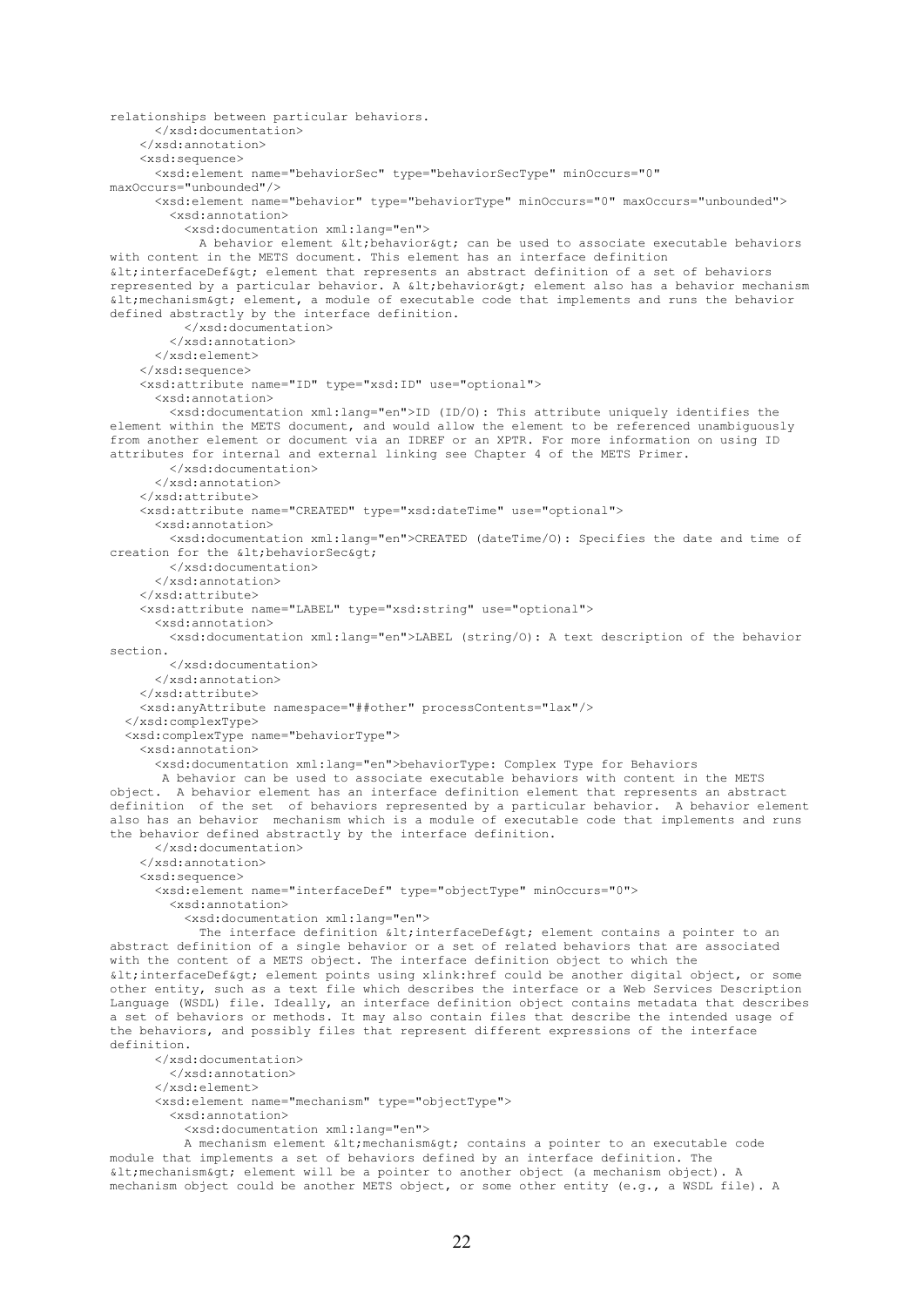mechanism object should contain executable code, pointers to executable code, or specifications for binding to network services (e.g., web services). </xsd:documentation> </xsd:annotation> </xsd:element> </xsd:sequence> <xsd:attribute name="ID" type="xsd:ID" use="optional"> <xsd:annotation> <xsd:documentation xml:lang="en">ID (ID/O): This attribute uniquely identifies the element within the METS document, and would allow the element to be referenced unambiguously from another element or document via an IDREF or an XPTR. In the case of a  $\<1$ t, behavior $\t,$ element that applies to a  $\< l$  transformFile $\< g$ t; element, the ID value must be present and would be referenced from the transformFile/@TRANSFORMBEHAVIOR attribute. For more information on using ID attributes for internal and external linking see Chapter 4 of the METS Primer. </xsd:documentation> </xsd:annotation> </xsd:attribute> <xsd:attribute name="STRUCTID" type="xsd:IDREFS" use="optional"> <xsd:annotation> <xsd:documentation xml:lang="en">STRUCTID (IDREFS/O): An XML IDREFS attribute used to link a < behavior&qt; to one or more &lt; div&qt; elements within a &lt; structMap&qt; in the METS document. The content to which the STRUCTID points is considered input to the executable behavior mechanism defined for the behavior. If the alt; behavioragt; applies to one or more  $dt$ ; div $>$ ; elements, then the STRUCTID attribute must be present. </xsd:documentation> </xsd:annotation> </xsd:attribute> <xsd:attribute name="BTYPE" type="xsd:string" use="optional"> <xsd:annotation> <xsd:documentation xml:lang="en">BTYPE (string/O): The behavior type provides a means of categorizing the related behavior.</xsd:documentation> </xsd:annotation> </xsd:attribute> <xsd:attribute name="CREATED" type="xsd:dateTime" use="optional"> <xsd:annotation> <xsd:documentation xml:lang="en">CREATED (dateTime/O): The dateTime of creation for the behavior. </xsd:documentation> </xsd:annotation> </xsd:attribute> <xsd:attribute name="LABEL" type="xsd:string" use="optional"> <xsd:annotation> <xsd:documentation xml:lang="en">LABEL (string/O): A text description of the behavior. </xsd:documentation> </xsd:annotation> </xsd:attribute> <xsd:attribute name="GROUPID" type="xsd:string" use="optional"> <xsd:annotation> <xsd:documentation xml:lang="en">GROUPID (string/O): An identifier that establishes a correspondence between the given behavior and other behaviors, typically used to facilitate versions of behaviors. </xsd:documentation> </xsd:annotation> </xsd:attribute> <xsd:attribute name="ADMID" type="xsd:IDREFS" use="optional"> <xsd:annotation> <xsd:documentation xml:lang="en">ADMID (IDREFS/O): An optional attribute listing the XML ID values of administrative metadata sections within the METS document pertaining to this behavior. </xsd:documentation> </xsd:annotation> </xsd:attribute> </xsd:complexType> <xsd:complexType name="objectType"> <xsd:annotation> <xsd:documentation xml:lang="en">objectType: complexType for interfaceDef and mechanism elements The mechanism and behavior elements point to external objects--an interface definition object or an executable code object respectively--which together constitute a behavior that can be applied to one or more  $\< l$ ; div $\< g$ t; elements in a  $\< l$ ; structMap $\> g$ t;. </xsd:documentation> </xsd:annotation> <xsd:attribute name="ID" type="xsd:ID" use="optional"> <xsd:annotation> <xsd:documentation xml:lang="en">ID (ID/O): This attribute uniquely identifies the

element within the METS document, and would allow the element to be referenced unambiguously from another element or document via an IDREF or an XPTR. For more information on using ID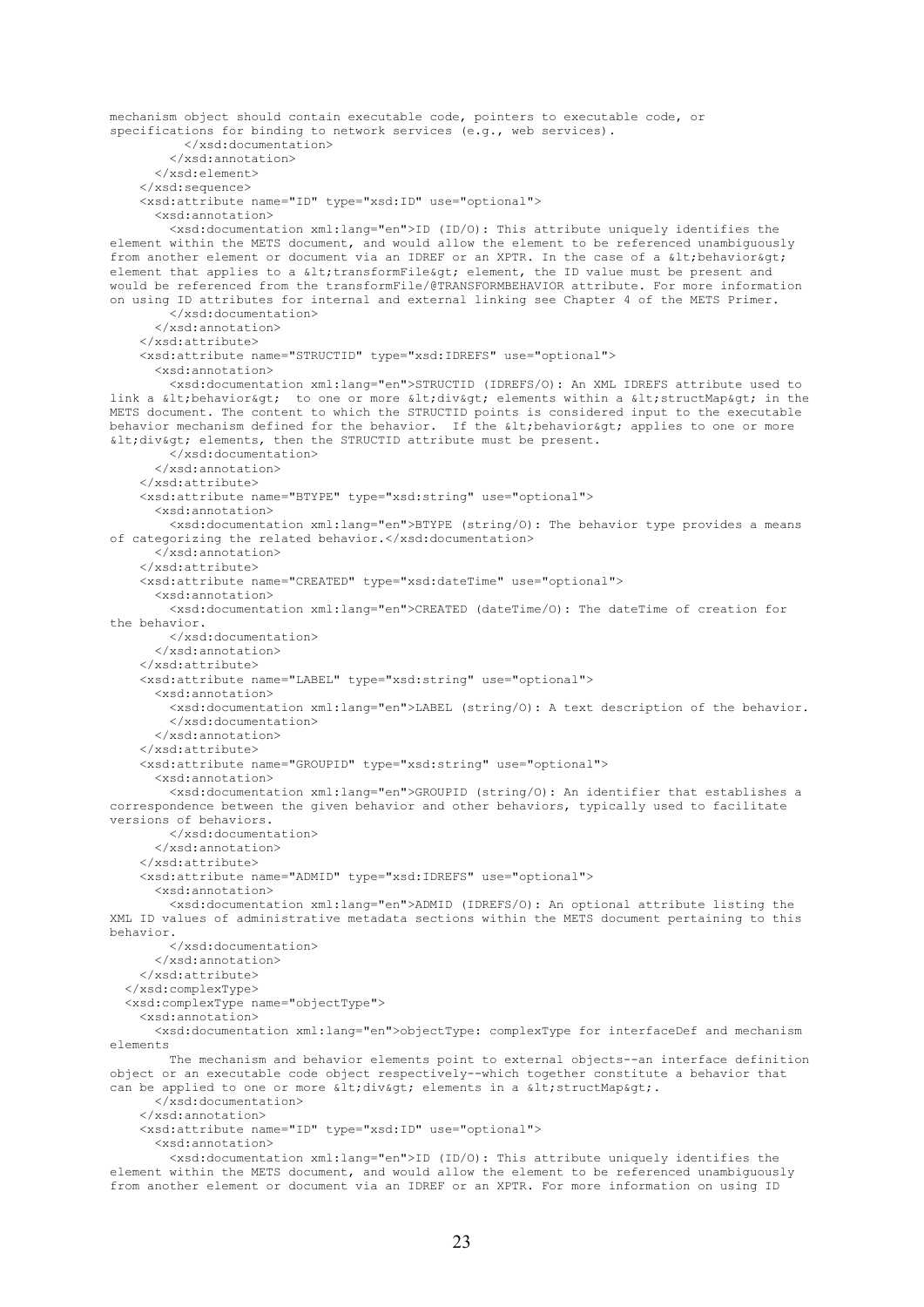```
attributes for internal and external linking see Chapter 4 of the METS Primer.
         </xsd:documentation>
       </xsd:annotation>
     </xsd:attribute>
     <xsd:attribute name="LABEL" type="xsd:string" use="optional">
       <xsd:annotation>
         <xsd:documentation xml:lang="en">LABEL (string/O): A text description of the entity 
represented.
         </xsd:documentation>
       </xsd:annotation>
     </xsd:attribute>
     <xsd:attributeGroup ref="LOCATION"/>
     <xsd:attributeGroup ref="xlink:simpleLink"/>
   </xsd:complexType>
   <xsd:complexType name="mdSecType">
     <xsd:annotation>
       <xsd:documentation xml:lang="en">mdSecType: Complex Type for Metadata Sections
       A generic framework for pointing to/including metadata within a METS document, a la 
Warwick Framework.
       </xsd:documentation>
     </xsd:annotation>
     <xsd:all>
       <xsd:element name="mdRef" minOccurs="0">
         <xsd:annotation>
           <xsd:documentation xml:lang="en">
            The metadata reference element <mdRef&gt; element is a generic element used
throughout the METS schema to provide a pointer to metadata which resides outside the METS 
document. NB: < mdRef&gt; is an empty element. The location of the metadata must be
recorded in the xlink:href attribute, supplemented by the XPTR attribute as needed.
           </xsd:documentation>
         </xsd:annotation>
         <xsd:complexType>
           <xsd:attribute name="ID" type="xsd:ID" use="optional">
             <xsd:annotation>
               <xsd:documentation xml:lang="en">ID (ID/O): This attribute uniquely identifies 
the element within the METS document, and would allow the element to be referenced 
unambiguously from another element or document via an IDREF or an XPTR. For more information 
on using ID attributes for internal and external linking see Chapter 4 of the METS Primer.
               </xsd:documentation>
             </xsd:annotation>
           </xsd:attribute>
           <xsd:attributeGroup ref="LOCATION"/>
           <xsd:attributeGroup ref="xlink:simpleLink"/>
           <xsd:attributeGroup ref="METADATA"/>
           <xsd:attributeGroup ref="FILECORE"/>
           <xsd:attribute name="LABEL" type="xsd:string" use="optional">
             <xsd:annotation>
               <xsd:documentation xml:lang="en">LABEL (string/O): Provides a label to display 
to the viewer of the METS document that identifies the associated metadata.
               </xsd:documentation>
             </xsd:annotation>
           </xsd:attribute>
           <xsd:attribute name="XPTR" type="xsd:string" use="optional">
             <xsd:annotation>
               <xsd:documentation xml:lang="en">XPTR (string/O): Locates the point within a 
file to which the \deltalt; mdRef\deltaqt; element refers, if applicable.
               </xsd:documentation>
             </xsd:annotation>
           </xsd:attribute>
         </xsd:complexType>
       </xsd:element>
       <xsd:element name="mdWrap" minOccurs="0">
         <xsd:annotation>
           <xsd:documentation xml:lang="en"> 
            A metadata wrapper element < mdWrap&gt; provides a wrapper around metadata
embedded within a METS document. The element is repeatable. Such metadata can be in one of two 
forms: 1) XML-encoded metadata, with the XML-encoding identifying itself as belonging to a 
namespace other than the METS document namespace. 2) Any arbitrary binary or textual form, 
PROVIDED that the metadata is Base64 encoded and wrapped in a \< lthinData&qt; element within
the internal descriptive metadata element.
           </xsd:documentation>
         </xsd:annotation>
         <xsd:complexType>
           <xsd:choice>
             <xsd:element name="binData" type="xsd:base64Binary" minOccurs="0">
               <xsd:annotation>
                 <xsd:documentation xml:lang="en">
```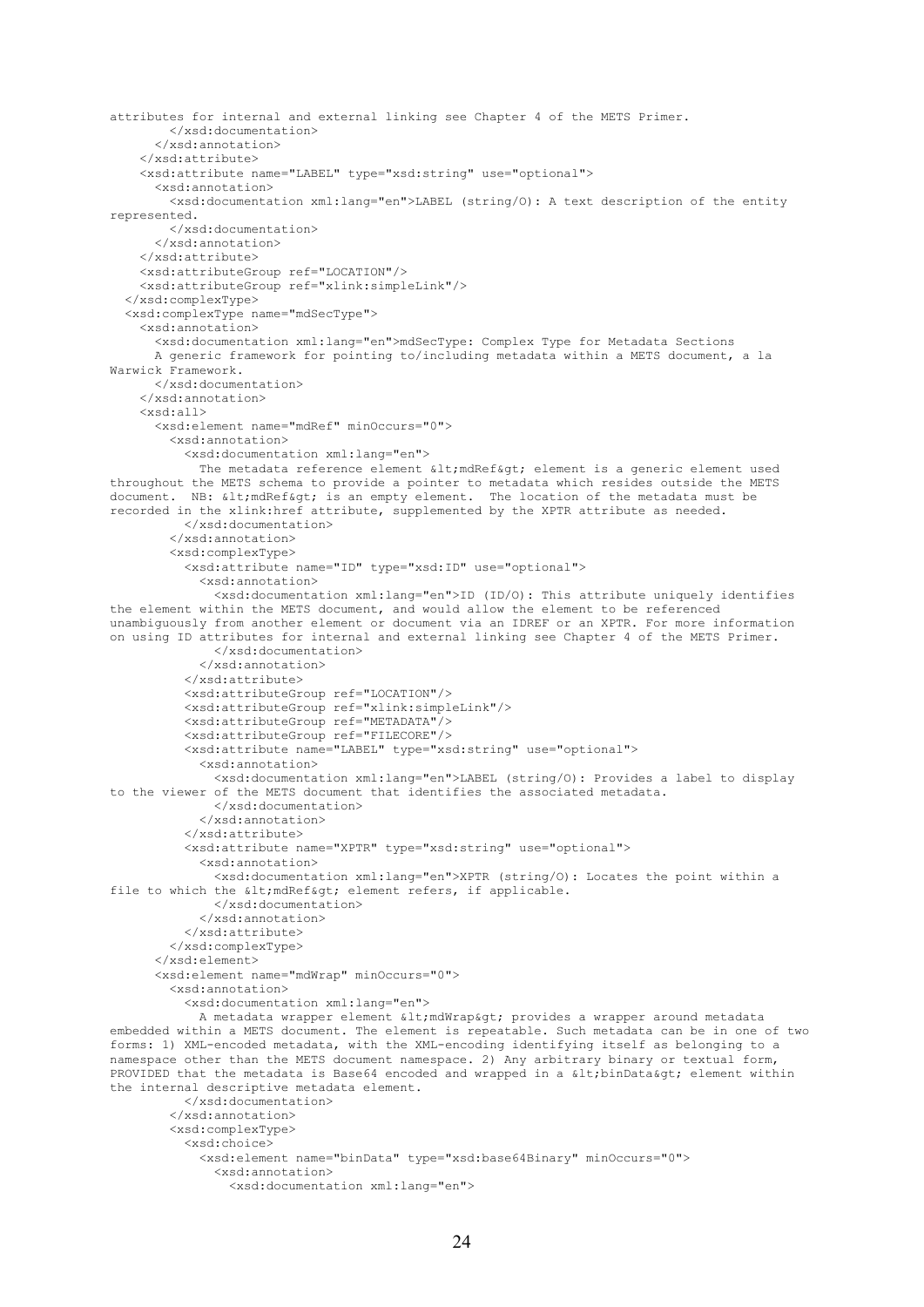```
The binary data wrapper element \frac{1}{2} is used to contain Base64<br>
</xsd:documentation>
                                           </xsd:documentation>
               </xsd:annotation>
             </xsd:element>
             <xsd:element name="xmlData" minOccurs="0">
                <xsd:annotation>
                  <xsd:documentation xml:lang="en">
                  The xml data wrapper element \<1: xmlData\<ct; is used to contain XML encoded
metadata. The content of an < xmlData&gt; element can be in any namespace or in no
namespace. As permitted by the XML Schema Standard, the processContents attribute value for 
the metadata in an \< 1 is set to "lax". Therefore, if the source schema and its
location are identified by means of an XML schemaLocation attribute, then an XML processor 
will validate the elements for which it can find declarations. If a source schema is not 
identified, or cannot be found at the specified schemaLocation, then an XML validator will 
check for well-formedness, but otherwise skip over the elements appearing in the 
< xmlData&qt; element.
                  </xsd:documentation>
               </xsd:annotation>
               <xsd:complexType>
                  <xsd:sequence>
                    <xsd:any namespace="##any" maxOccurs="unbounded" processContents="lax"/>
                  </xsd:sequence>
                </xsd:complexType>
             </xsd:element>
            </xsd:choice>
            <xsd:attribute name="ID" type="xsd:ID" use="optional">
             <xsd:annotation>
                <xsd:documentation xml:lang="en">ID (ID/O): This attribute uniquely identifies 
the element within the METS document, and would allow the element to be referenced 
unambiguously from another element or document via an IDREF or an XPTR. For more information 
on using ID attributes for internal and external linking see Chapter 4 of the METS Primer.
               </xsd:documentation>
              </xsd:annotation>
           </xsd:attribute>
           <xsd:attributeGroup ref="METADATA"/>
            <xsd:attributeGroup ref="FILECORE"/>
            <xsd:attribute name="LABEL" type="xsd:string" use="optional">
             <xsd:annotation>
               <xsd:documentation xml:lang="en">LABEL: an optional string attribute providing a 
label to display to the viewer of the METS document identifying the metadata.
                </xsd:documentation>
              </xsd:annotation>
           </xsd:attribute>
         </xsd:complexType>
       </xsd:element>
    \langle xsd:all\rangle <xsd:attribute name="ID" type="xsd:ID" use="required">
       <xsd:annotation>
         <xsd:documentation xml:lang="en">ID (ID/R): This attribute uniquely identifies the 
element within the METS document, and would allow the element to be referenced unambiguously 
from another element or document via an IDREF or an XPTR. The ID attribute on the 
\texttt{alt};dmdSec>, \texttt{alt};techMD>, \texttt{alt};sourceMD>, \texttt{alt};rightsMD> and \texttt{alt};digiprovMD>
elements (which are all of mdSecType) is required, and its value should be referenced from one
or more DMDID attributes (when the ID identifies a <dmdSec&gt; element) or ADMID attributes
(when the ID identifies a \<t); \<t, \<t, \<t, \<t, \<t, \<t, \<t, \<t, \<t, \<t, \<t, \<t, \<t, \<t, \<t, \<t, \<t, \<t, \<t, \<t, \<\deltalt; digiprovMD> element) that are associated with other elements in the METS document. The
following elements support references to a \< l; dmdSec> via a DMDID attribute: \< l; file\> l;
\text{all}; stream>, \text{all}; div>. The following elements support references to \text{all}; techMD>,
\texttt{Alt}; sourceMD>, \texttt{Alt}; digiprovMD> elements via an ADMID attribute:
\texttt{alt}; metsHdr>, < dmdSec&gt;, &lt; techMD&gt;, &lt; sourceMD&gt;, &lt; rightsMD&gt;,
<digiprovMD&gt;, &lt;fileGrp&gt;, &lt;file&gt;, &lt;stream&gt;, &lt;div&gt;, &lt;area&gt;,
\<1t; behavior<qt;. For more information on using ID attributes for internal and external
linking see Chapter 4 of the METS Primer.
         </xsd:documentation>
       </xsd:annotation>
     </xsd:attribute>
     <xsd:attribute name="GROUPID" type="xsd:string" use="optional">
       <xsd:annotation>
         <xsd:documentation xml:lang="en">GROUPID (string/O): This identifier is used to 
indicate that different metadata sections may be considered as part of a group. Two metadata 
sections with the same GROUPID value are to be considered part of the same group. For example 
this facility might be used to group changed versions of the same metadata if previous 
versions are maintained in a file for tracking purposes.
         </xsd:documentation>
       </xsd:annotation>
     </xsd:attribute>
     <xsd:attribute name="ADMID" type="xsd:IDREFS" use="optional">
```
25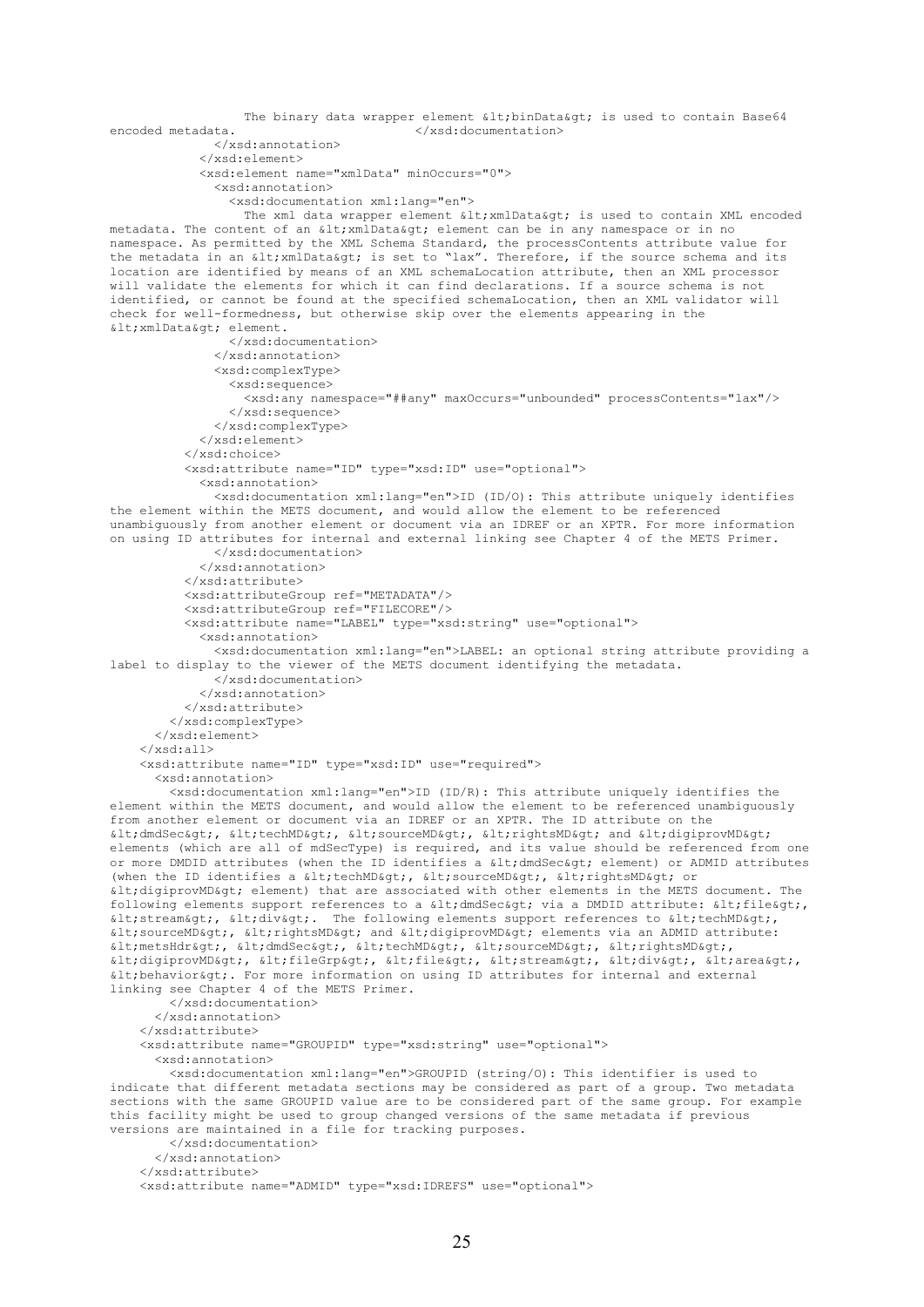```
 <xsd:annotation>
         <xsd:documentation xml:lang="en">ADMID (IDREFS/O): Contains the ID attribute values of 
the <digiprovMD&gt;, &lt;techMD&gt;, &lt;sourceMD&gt; and/or &lt;rightsMD&gt; elements
within the \< lt; amdSec\< gt; of the METS document that contain administrative metadata pertaining
to the current mdSecType element. Typically used in this context to reference preservation 
metadata (digiprovMD) which applies to the current metadata. For more information on using 
METS IDREFS and IDREF type attributes for internal linking, see Chapter 4 of the METS Primer.
         </xsd:documentation>
       </xsd:annotation>
     </xsd:attribute>
     <xsd:attribute name="CREATED" type="xsd:dateTime" use="optional">
       <xsd:annotation>
         <xsd:documentation xml:lang="en">CREATED (dateTime/O): Specifies the date and time of 
creation for the metadata.
         </xsd:documentation>
       </xsd:annotation>
     </xsd:attribute>
     <xsd:attribute name="STATUS" type="xsd:string" use="optional">
       <xsd:annotation>
         <xsd:documentation xml:lang="en">STATUS (string/O): Indicates the status of this 
metadata (e.g., superseded, current, etc.).
         </xsd:documentation>
       </xsd:annotation>
     </xsd:attribute>
     <xsd:anyAttribute namespace="##other" processContents="lax" /> 
   </xsd:complexType>
   <xsd:complexType name="fileType">
     <xsd:annotation>
       <xsd:documentation xml:lang="en">fileType: Complex Type for Files
         The file element provides access to content files for a METS object. A file element 
may contain one or more FLocat elements, which provide pointers to a content file, and/or an 
FContent element, which wraps an encoded version of the file. Note that ALL FLocat and 
FContent elements underneath a single file element should identify/contain identical copies of 
a single file.
       </xsd:documentation>
     </xsd:annotation>
     <xsd:sequence>
       <xsd:element name="FLocat" minOccurs="0" maxOccurs="unbounded">
         <xsd:annotation>
           <xsd:documentation xml:lang="en"> 
            The file location element \< l; FLocat> provides a pointer to the location of a
content file. It uses the XLink reference syntax to provide linking information indicating the 
actual location of the content file, along with other attributes specifying additional linking 
information. NOTE: <FLocat&qt; is an empty element. The location of the resource pointed to
MUST be stored in the xlink:href attribute.
           </xsd:documentation>
         </xsd:annotation>
         <xsd:complexType>
           <xsd:attribute name="ID" type="xsd:ID" use="optional">
             <xsd:annotation>
               <xsd:documentation xml:lang="en">ID (ID/O): This attribute uniquely identifies 
the element within the METS document, and would allow the element to be referenced 
unambiguously from another element or document via an IDREF or an XPTR. For more information 
on using ID attributes for internal and external linking see Chapter 4 of the METS Primer.
               </xsd:documentation>
             </xsd:annotation>
           </xsd:attribute>
           <xsd:attributeGroup ref="LOCATION"/>
           <xsd:attribute name="USE" type="xsd:string" use="optional">
             <xsd:annotation>
               <xsd:documentation xml:lang="en">USE (string/O): A tagging attribute to indicate 
the intended use of the specific copy of the file represented by the < FLocat&gt; element
(e.g., service master, archive master). A USE attribute can be expressed at the lt; fileGrp&qt;
level, the <file&gt; level, the &lt;FLocat&gt; level and/or the &lt;FContent&gt; level. A
USE attribute value at the \<It; fileGrp> level should pertain to all of the files in the
\deltalt; fileGrp>. A USE attribute at the \deltalt; file> level should pertain to all copies of
the file as represented by subsidiary < FLocat&qt; and/or &lt; FContent&qt; elements. A USE
attribute at the < FLocat&gt; or &lt; FContent&gt; level pertains to the particular copy of
the file that is either referenced (< FLocat&gt;) or wrapped (&lt; FContent&gt;).
               </xsd:documentation>
             </xsd:annotation>
           </xsd:attribute>
           <xsd:attributeGroup ref="xlink:simpleLink"/>
         </xsd:complexType>
       </xsd:element>
       <xsd:element name="FContent" minOccurs="0">
```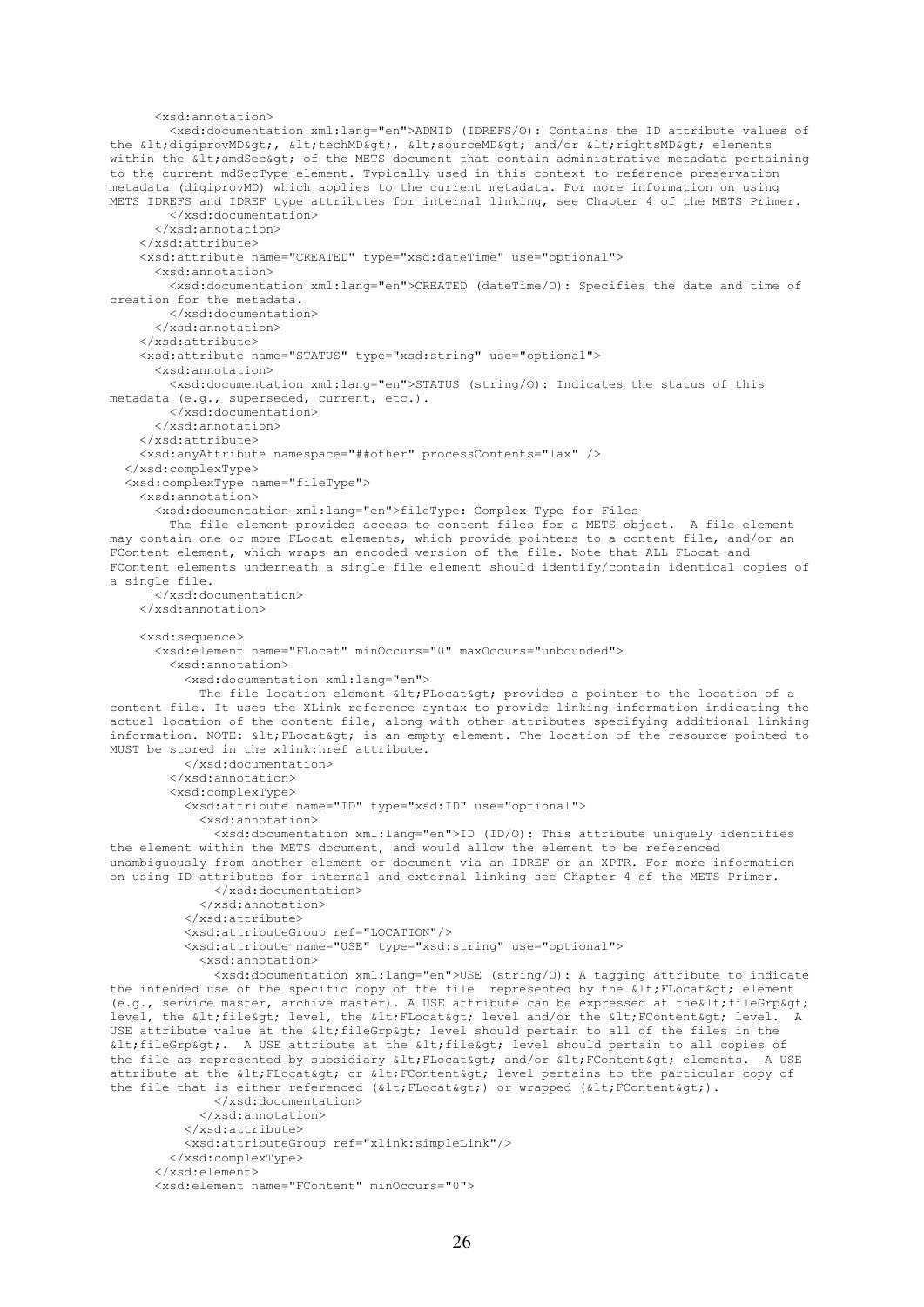```
 <xsd:annotation>
           <xsd:documentation xml:lang="en">
            The file content element \<1t; FContent<gt; is used to identify a content file
contained internally within a METS document. The content file must be either Base64 encoded 
and contained within the subsidiary < binData&gt; wrapper element, or consist of XML
information and be contained within the subsidiary \<1; xmlData\<q; wrapper element.
           </xsd:documentation>
         </xsd:annotation>
         <xsd:complexType>
           <xsd:choice>
             <xsd:element name="binData" type="xsd:base64Binary" minOccurs="0">
               <xsd:annotation>
                 <xsd:documentation xml:lang="en">
                  A binary data wrapper element \< 1t, binData\< t is used to contain a Base64
encoded file.
                 </xsd:documentation>
               </xsd:annotation>
            \langle/yed:element>
             <xsd:element name="xmlData" minOccurs="0">
               <xsd:annotation>
                 <xsd:documentation xml:lang="en">
                  An xml data wrapper element < xmlData&gt; is used to contain an XML
encoded file. The content of an < xmlData&gt; element can be in any namespace or in no
namespace. As permitted by the XML Schema Standard, the processContents attribute value for 
the metadata in an < xmlData&gt; element is set to "lax". Therefore, if the source schema
and its location are identified by means of an xsi:schemaLocation attribute, then an XML 
processor will validate the elements for which it can find declarations. If a source schema is 
not identified, or cannot be found at the specified schemaLocation, then an XML validator will 
check for well-formedness, but otherwise skip over the elements appearing in the 
< xmlData&gt; element.
                 </xsd:documentation>
               </xsd:annotation>
               <xsd:complexType>
                 <xsd:sequence>
                   <xsd:any namespace="##any" maxOccurs="unbounded" processContents="lax"/>
                 </xsd:sequence>
               </xsd:complexType>
             </xsd:element>
           </xsd:choice>
           <xsd:attribute name="ID" type="xsd:ID" use="optional">
             <xsd:annotation>
               <xsd:documentation xml:lang="en">ID (ID/O): This attribute uniquely identifies 
the element within the METS document, and would allow the element to be referenced 
unambiguously from another element or document via an IDREF or an XPTR. For more information 
on using ID attributes for internal and external linking see Chapter 4 of the METS Primer.
               </xsd:documentation>
             </xsd:annotation>
           </xsd:attribute>
           <xsd:attribute name="USE" type="xsd:string" use="optional">
             <xsd:annotation>
               <xsd:documentation xml:lang="en">USE (string/O): A tagging attribute to indicate 
the intended use of the specific copy of the file represented by the \text{alt}, \text{FContent}\text{Set} element
(e.g., service master, archive master). A USE attribute can be expressed at the alt; file Grp and it is level.
      the < file&qt; level, the &lt; FLocat&qt; level and/or the &lt; FContent&qt; level. A
USE attribute value at the alt; fileGrpagt; level should pertain to all of the files in the
\deltalt; fileGrp&qt;. A USE attribute at the \deltalt; file&qt; level should pertain to all copies of
the file as represented by subsidiary < FLocat&gt; and/or &lt; FContent&gt; elements. A USE
attribute at the < FLocat&gt; or &lt; FContent&gt; level pertains to the particular copy of
the file that is either referenced (<FLocat&gt;) or wrapped (&lt;FContent&gt;).
               </xsd:documentation>
             </xsd:annotation>
           </xsd:attribute>
         </xsd:complexType>
       </xsd:element> 
       <xsd:element name="stream" minOccurs="0" maxOccurs="unbounded">
         <xsd:annotation>
           <xsd:documentation xml:lang="en"> 
            A component byte stream element < stream&qt; may be composed of one or more
subsidiary streams. An MPEG4 file, for example, might contain separate audio and video 
streams, each of which is associated with technical metadata. The repeatable \<1tstream\<0t;
element provides a mechanism to record the existence of separate data streams within a 
particular file, and the opportunity to associate \< t; dmdSec\< qt; and \< t; with those
subsidiary data streams if desired. </xsd:documentation>
         </xsd:annotation>
         <xsd:complexType>
           <xsd:complexContent>
             <xsd:restriction base="xsd:anyType">
```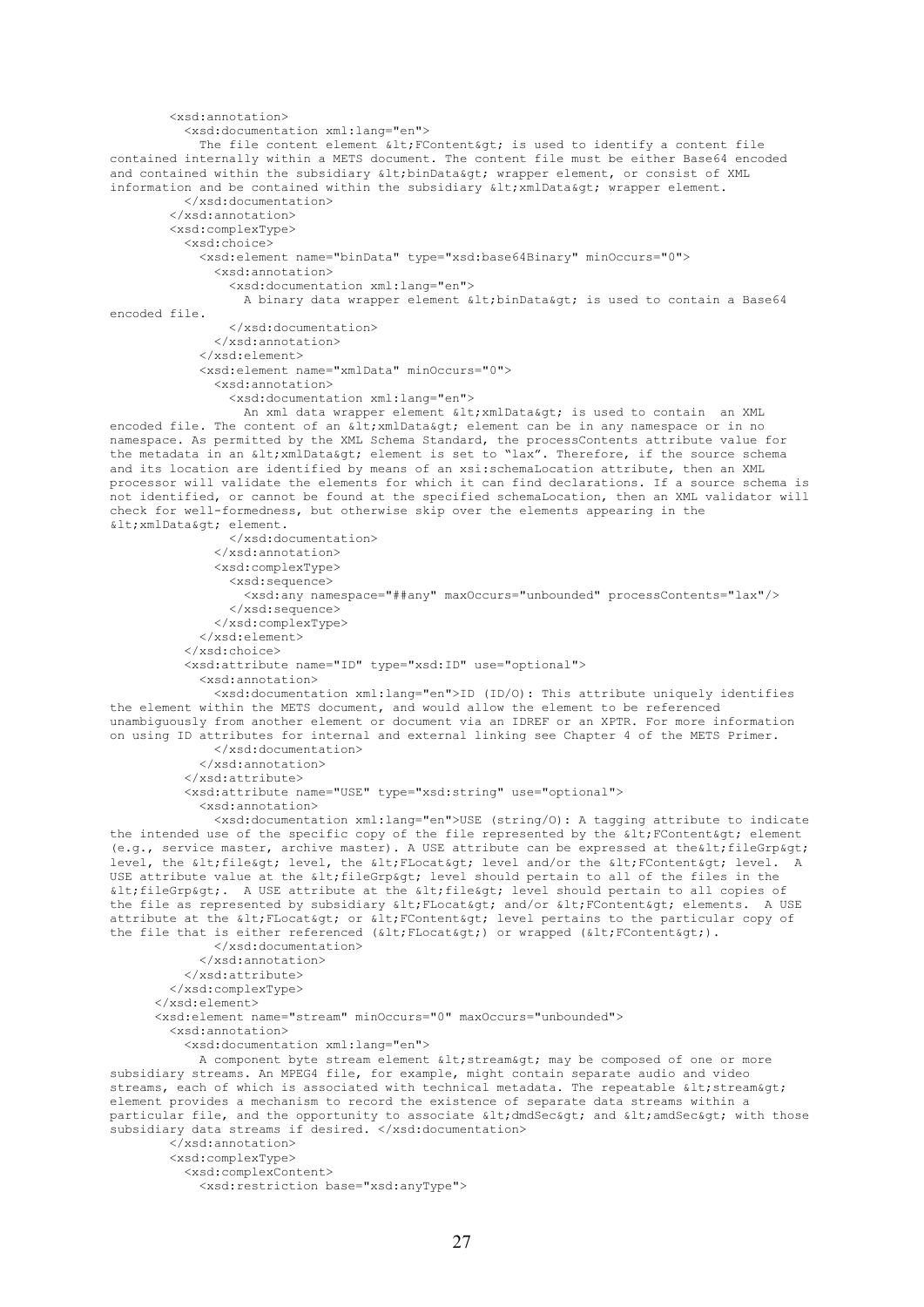```
 <xsd:attribute name="ID" type="xsd:ID" use="optional">
                  <xsd:annotation>
                   <xsd:documentation xml:lang="en">ID (ID/O): This attribute uniquely 
identifies the element within the METS document, and would allow the element to be referenced 
unambiguously from another element or document via an IDREF or an XPTR. For more information 
on using ID attributes for internal and external linking see Chapter 4 of the METS Primer.
                   </xsd:documentation>
                 </xsd:annotation>
               </xsd:attribute>
               <xsd:attribute name="streamType" type="xsd:string" use="optional">
                 <xsd:annotation>
                   <xsd:documentation xml:lang="en">streamType (string/O): The IANA MIME media 
type for the bytestream.</xsd:documentation>
                  </xsd:annotation>
                </xsd:attribute>
               <xsd:attribute name="OWNERID" type="xsd:string" use="optional">
                 <xsd:annotation>
                   <xsd:documentation xml:lang="en">OWNERID (string/O): Used to provide a 
unique identifier (which could include a URI) assigned to the file. This identifier may differ 
from the URI used to retrieve the file.
                   </xsd:documentation>
                 </xsd:annotation>
               </xsd:attribute>
               <xsd:attribute name="ADMID" type="xsd:IDREFS" use="optional">
                 <xsd:annotation>
                   <xsd:documentation xml:lang="en">ADMID (IDREFS/O): Contains the ID attribute 
values of the < techMD&gt;, &lt; sourceMD&gt;, &lt; rightsMD&gt; and/or &lt; digiprovMD&gt;
elements within the < and Sec&qt; of the METS document that contain administrative metadata
pertaining to the bytestream. For more information on using METS IDREFS and IDREF type 
attributes for internal linking, see Chapter 4 of the METS Primer.
                   </xsd:documentation>
                 </xsd:annotation>
               </xsd:attribute>
               <xsd:attribute name="DMDID" type="xsd:IDREFS" use="optional">
                 <xsd:annotation>
                   <xsd:documentation xml:lang="en">DMDID (IDREFS/O): Contains the ID attribute 
values identifying the \< l; dmdSec\> g, elements in the METS document that contain or link to
descriptive metadata pertaining to the content file stream represented by the current 
\<1; stream&qt; element. For more information on using METS IDREFS and IDREF type attributes
for internal linking, see Chapter 4 of the METS Primer.
                   </xsd:documentation>
                  </xsd:annotation>
               </xsd:attribute>
               <xsd:attribute name="BEGIN" type="xsd:string" use="optional">
                 <xsd:annotation>
                   <xsd:documentation xml:lang="en">BEGIN (string/O): An attribute that 
specifies the point in the parent <file&gt; where the current &lt;stream&gt; begins. It can
be used in conjunction with the END attribute as a means of defining the location of the 
stream within its parent file. However, the BEGIN attribute can be used with or without a 
companion END attribute. When no END attribute is specified, the end of the parent file is 
assumed also to be the end point of the stream. The BEGIN and END attributes can only be 
interpreted meaningfully in conjunction with a BETYPE attribute, which specifies the kind of 
beginning/ending point values that are being used. 
                   </xsd:documentation>
                 </xsd:annotation>
               </xsd:attribute>
               <xsd:attribute name="END" type="xsd:string" use="optional">
                 <xsd:annotation>
                   <xsd:documentation xml:lang="en">END (string/O): An attribute that specifies 
the point in the parent < file &gt; where the &lt; stream&gt; ends. It can only be interpreted
meaningfully in conjunction with the BETYPE, which specifies the kind of ending point values 
being used. Typically the END attribute would only appear in conjunction with a BEGIN 
attribute.
                   </xsd:documentation>
                 </xsd:annotation>
               </xsd:attribute>
               <xsd:attribute name="BETYPE" use="optional">
                 <xsd:annotation>
                   <xsd:documentation xml:lang="en">BETYPE: Begin/End Type.
                     BETYPE (string/O): An attribute that specifies the kind of BEGIN and/or 
END values that are being used. Currently BYTE is the only valid value that can be used in 
conjunction with nested < file&qt; or &lt; stream&qt; elements.
                   </xsd:documentation>
                 </xsd:annotation>
                 <xsd:simpleType>
                   <xsd:restriction base="xsd:string">
                     <xsd:enumeration value="BYTE"/>
```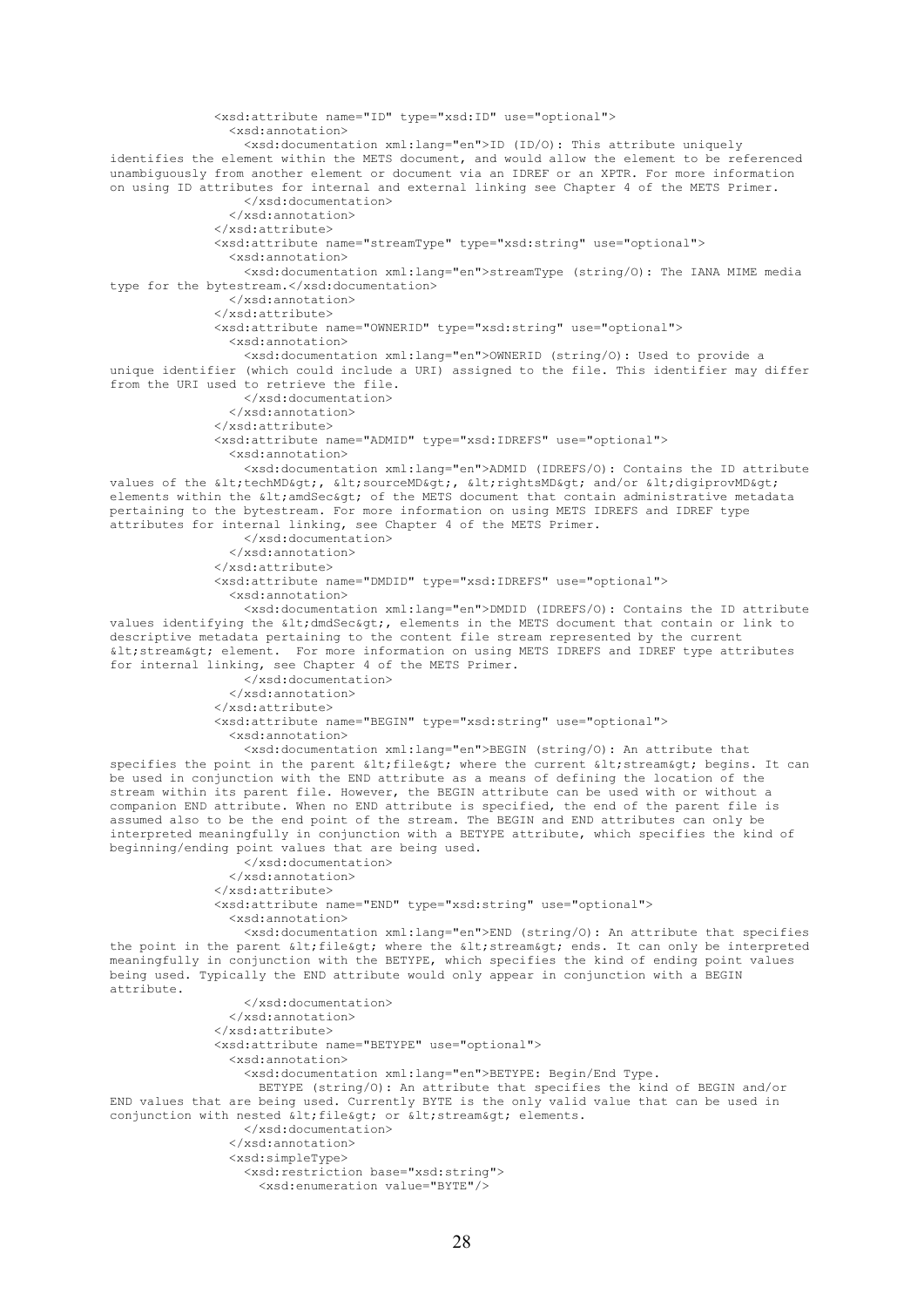```
 </xsd:restriction>
                 </xsd:simpleType>
               </xsd:attribute> 
             </xsd:restriction>
           </xsd:complexContent>
         </xsd:complexType> 
       </xsd:element>
       <xsd:element name="transformFile" minOccurs="0" maxOccurs="unbounded">
         <xsd:annotation>
           <xsd:documentation xml:lang="en">
            The transform file element \< t; transformFile< q; provides a means to access any
subsidiary files listed below a <file&gt; element by indicating the steps required to
"unpack" or transform the subsidiary files. This element is repeatable and might provide a 
link to a < behavior&qt; in the &lt; behaviorSec&qt; that performs the
transformation.</xsd:documentation>
         </xsd:annotation>
         <xsd:complexType>
           <xsd:complexContent>
             <xsd:restriction base="xsd:anyType">
               <xsd:attribute name="ID" type="xsd:ID" use="optional">
                 <xsd:annotation>
                   <xsd:documentation xml:lang="en">ID (ID/O): This attribute uniquely 
identifies the element within the METS document, and would allow the element to be referenced 
unambiguously from another element or document via an IDREF or an XPTR. For more information 
on using ID attributes for internal and external linking see Chapter 4 of the METS Primer.
                   </xsd:documentation>
                 </xsd:annotation>
               </xsd:attribute>
               <xsd:attribute name="TRANSFORMTYPE" use="required">
                 <xsd:annotation>
                   <xsd:documentation xml:lang="en">TRANSFORMTYPE (string/R): Is used to 
indicate the type of transformation needed to render content of a file accessible. This may 
include unpacking a file into subsidiary files/streams. The controlled value constraints for 
this XML string include "decompression" and "decryption". Decompression is defined as the 
action of reversing data compression, i.e., the process of encoding information using fewer 
bits than an unencoded representation would use by means of specific encoding schemas. 
Decryption is defined as the process of restoring data that has been obscured to make it 
unreadable without special knowledge (encrypted data) to its original form. 
</xsd:documentation>
                 </xsd:annotation>
                 <xsd:simpleType>
                   <xsd:restriction base="xsd:string">
                     <xsd:enumeration value="decompression"></xsd:enumeration>
                     <xsd:enumeration value="decryption"></xsd:enumeration>
                   </xsd:restriction>
                 </xsd:simpleType>
               </xsd:attribute>
               <xsd:attribute name="TRANSFORMALGORITHM" type="xsd:string" use="required">
                 <xsd:annotation>
                   <xsd:documentation xml:lang="en">TRANSFORM-ALGORITHM (string/R): Specifies 
the decompression or decryption routine used to access the contents of the file. Algorithms 
for compression can be either loss-less or lossy.</xsd:documentation>
                 </xsd:annotation>
               </xsd:attribute>
               <xsd:attribute name="TRANSFORMKEY" type="xsd:string" use="optional">
                 <xsd:annotation>
                   <xsd:documentation xml:lang="en">TRANSFORMKEY (string/O): A key to be used 
with the transform algorithm for accessing the file's contents.</xsd:documentation>
                 </xsd:annotation>
               </xsd:attribute>
               <xsd:attribute name="TRANSFORMBEHAVIOR" type="xsd:IDREF" use="optional">
                 <xsd:annotation>
                   <xsd:documentation xml:lang="en">TRANSFORMBEHAVIOR (string/O): An IDREF to a 
behavior element for this transformation.</xsd:documentation>
                 </xsd:annotation>
               </xsd:attribute>
               <xsd:attribute name="TRANSFORMORDER" type="xsd:positiveInteger" use="required">
                 <xsd:annotation>
                   <xsd:documentation xml:lang="en">TRANSFORMORDER (postive-integer/R): The 
order in which the instructions must be followed in order to unpack or transform the container 
file.</xsd:documentation>
                 </xsd:annotation>
               </xsd:attribute>
             </xsd:restriction>
           </xsd:complexContent>
         </xsd:complexType>
       </xsd:element>
```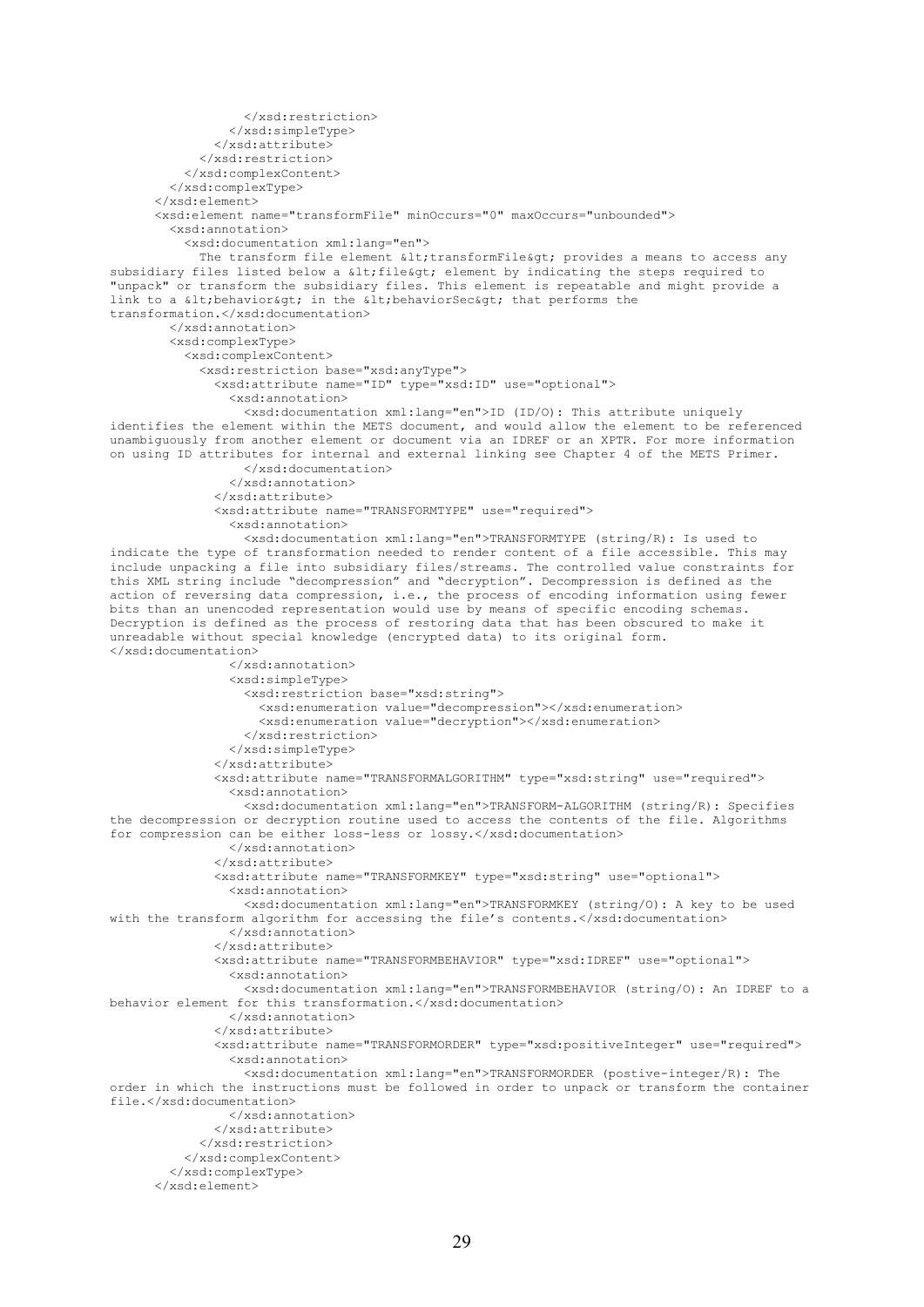```
 <xsd:element name="file" type="fileType" minOccurs="0" 
maxOccurs="unbounded"></xsd:element>
     </xsd:sequence>
     <xsd:attribute name="ID" type="xsd:ID" use="required">
       <xsd:annotation>
         <xsd:documentation xml:lang="en">ID (ID/R): This attribute uniquely identifies the 
element within the METS document, and would allow the element to be referenced unambiguously 
from another element or document via an IDREF or an XPTR. Typically, the ID attribute value on 
a < file&gt; element would be referenced from one or more FILEID attributes (which are of
type IDREF) on < fptr&gt; and/or &lt; area&gt; elements within the &lt; structMap&gt;. Such
references establish links between structural divisions (<div&gt; elements) and the
specific content files or parts of content files that manifest them. For more information on 
using ID attributes for internal and external linking see Chapter 4 of the METS Primer.
         </xsd:documentation>
       </xsd:annotation>
     </xsd:attribute>
     <xsd:attribute name="SEQ" type="xsd:int" use="optional">
       <xsd:annotation>
         <xsd:documentation xml:lang="en">SEQ (integer/O): Indicates the sequence of this 
\deltalt; file\deltagt; relative to the others in its \deltalt; fileGrp\deltagt;.
         </xsd:documentation>
       </xsd:annotation>
     </xsd:attribute>
     <xsd:attributeGroup ref="FILECORE"></xsd:attributeGroup>
     <xsd:attribute name="OWNERID" type="xsd:string" use="optional">
       <xsd:annotation>
         <xsd:documentation xml:lang="en">OWNERID (string/O): A unique identifier assigned to 
the file by its owner. This may be a URI which differs from the URI used to retrieve the 
file.
         </xsd:documentation>
       </xsd:annotation>
     </xsd:attribute>
     <xsd:attribute name="ADMID" type="xsd:IDREFS" use="optional">
       <xsd:annotation>
         <xsd:documentation xml:lang="en">ADMID (IDREFS/O): Contains the ID attribute values of 
the <techMD&gt;, &lt;sourceMD&gt;, &lt;rightsMD&gt; and/or &lt;digiprovMD&gt; elements
within the \< lt; amdSec\< qt; of the METS document that contain administrative metadata pertaining
to the file. For more information on using METS IDREFS and IDREF type attributes for internal 
linking, see Chapter 4 of the METS Primer.
         </xsd:documentation>
       </xsd:annotation>
     </xsd:attribute>
     <xsd:attribute name="DMDID" type="xsd:IDREFS" use="optional">
       <xsd:annotation>
         <xsd:documentation xml:lang="en">DMDID (IDREFS/O): Contains the ID attribute values 
identifying the < dmdSec&gt;, elements in the METS document that contain or link to
descriptive metadata pertaining to the content file represented by the current \<1; file\>0;
element. For more information on using METS IDREFS and IDREF type attributes for internal 
linking, see Chapter 4 of the METS Primer.
         </xsd:documentation>
       </xsd:annotation>
     </xsd:attribute>
     <xsd:attribute name="GROUPID" type="xsd:string" use="optional">
       <xsd:annotation>
         <xsd:documentation xml:lang="en">GROUPID (string/O): An identifier that establishes a 
correspondence between this file and files in other file groups. Typically, this will be used 
to associate a master file in one file group with the derivative files made from it in other 
file groups.
         </xsd:documentation>
       </xsd:annotation>
     </xsd:attribute>
     <xsd:attribute name="USE" type="xsd:string" use="optional">
       <xsd:annotation>
         <xsd:documentation xml:lang="en">USE (string/O): A tagging attribute to indicate the 
intended use of all copies of the file aggregated by the \<1t; file\<qt; element (e.g., master,
reference, thumbnails for image files). A USE attribute can be expressed at the wlt; fileGrp>
level, the < file&gt; level, the &lt; FLocat&gt; level and/or the &lt; FContent&gt; level.
USE attribute value at the alt; fileGrpagt; level should pertain to all of the files in the
< fileGrp&gt;. A USE attribute at the &lt; file&gt; level should pertain to all copies of
the file as represented by subsidiary < FLocat&gt; and/or &lt; FContent&gt; elements. A USE
attribute at the < FLocat&gt; or &lt; FContent&gt; level pertains to the particular copy of
the file that is either referenced (\< l; FLocat\< q) or wrapped (\< l; FContent\> q).
         </xsd:documentation>
       </xsd:annotation>
     </xsd:attribute>
     <xsd:attribute name="BEGIN" type="xsd:string" use="optional">
       <xsd:annotation>
```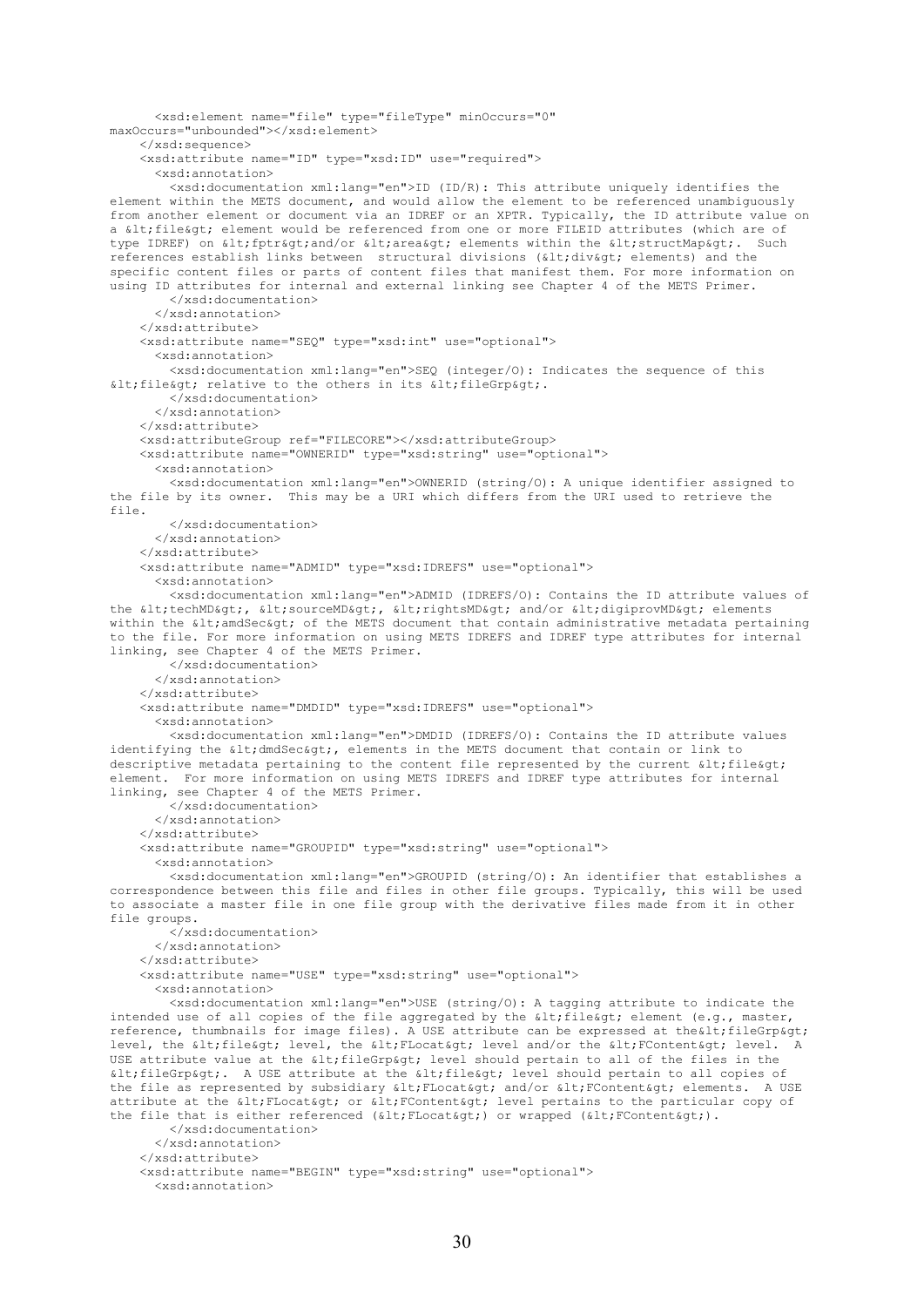<xsd:documentation xml:lang="en">BEGIN (string/O): An attribute that specifies the point in the parent < file&gt; where the current &lt; file&gt; begins. When used in conjunction with a < file &gt; element, this attribute is only meaningful when this element is nested, and its parent < file&gt; element represents a container file. It can be used in conjunction with the END attribute as a means of defining the location of the current file within its parent file. However, the BEGIN attribute can be used with or without a companion END attribute. When no END attribute is specified, the end of the parent file is assumed also to be the end point of the current file. The BEGIN and END attributes can only be interpreted meaningfully in conjunction with a BETYPE attribute, which specifies the kind of beginning/ending point values that are being used. </xsd:documentation> </xsd:annotation>  $\langle$ /yed·attribute> <xsd:attribute name="END" type="xsd:string" use="optional"> <xsd:annotation> <xsd:documentation xml:lang="en">END (string/O): An attribute that specifies the point in the parent  $\< 1$  file $\< g$ t, where the current, nested  $\< 1$ ; file $\> g$ t, ends. It can only be interpreted meaningfully in conjunction with the BETYPE, which specifies the kind of ending point values being used. Typically the END attribute would only appear in conjunction with a .<br>BEGIN attribute. </xsd:documentation> </xsd:annotation> </xsd:attribute> <xsd:attribute name="BETYPE" use="optional"> <xsd:annotation> <xsd:documentation xml:lang="en">BETYPE: Begin/End Type. BETYPE (string/O): An attribute that specifies the kind of BEGIN and/or END values that are being used. Currently BYTE is the only valid value that can be used in conjunction with nested alt; file at; or alt; stream agt; elements. </xsd:documentation> </xsd:annotation> <xsd:simpleType> <xsd:restriction base="xsd:string"> <xsd:enumeration value="BYTE"/> </xsd:restriction> </xsd:simpleType> </xsd:attribute> <xsd:anyAttribute namespace="##other" processContents="lax"/> </xsd:complexType> <xsd:simpleType name="URIs"> <xsd:list itemType="xsd:anyURI"/> </xsd:simpleType> <xsd:attributeGroup name="ORDERLABELS"> <xsd:attribute name="ORDER" type="xsd:integer" use="optional"> <xsd:annotation> <xsd:documentation xml:lang="en">ORDER (integer/O): A representation of the element's order among its siblings (e.g., its absolute, numeric sequence). For an example, and clarification of the distinction between ORDER and ORDERLABEL, see the description of the ORDERLABEL attribute. </xsd:documentation> </xsd:annotation> </xsd:attribute> <xsd:attribute name="ORDERLABEL" type="xsd:string" use="optional"> <xsd:annotation> <xsd:documentation xml:lang="en">ORDERLABEL (string/O): A representation of the element's order among its siblings (e.g., "xii"), or of any non-integer native numbering system. It is presumed that this value will still be machine actionable (e.g., it would support 'go to page \_\_\_' function), and it should not be used as a replacement/substitute for the LABEL attribute. To understand the differences between ORDER, ORDERLABEL and LABEL, imagine a text with 10 roman numbered pages followed by 10 arabic numbered pages. Page iii would have an ORDER of "3", an ORDERLABEL of "iii" and a LABEL of "Page iii", while page 3 would have an ORDER of "13", an ORDERLABEL of "3" and a LABEL of "Page 3". </xsd:documentation> </xsd:annotation> </xsd:attribute> <xsd:attribute name="LABEL" type="xsd:string" use="optional"> <xsd:annotation> <xsd:documentation xml:lang="en">LABEL (string/O): An attribute used, for example, to identify a <div&gt; to an end user viewing the document. Thus a hierarchical arrangement of the <div&qt; LABEL values could provide a table of contents to the digital content represented by a METS document and facilitate the users' navigation of the digital object. Note that a < div&gt; LABEL should be specific to its level in the structural map. In the case of a book with chapters, the book <div&qt; LABEL should have the book title and the

chapter < div&gt;; LABELs should have the individual chapter titles, rather than having the chapter < div&gt; LABELs combine both book title and chapter title . For further of the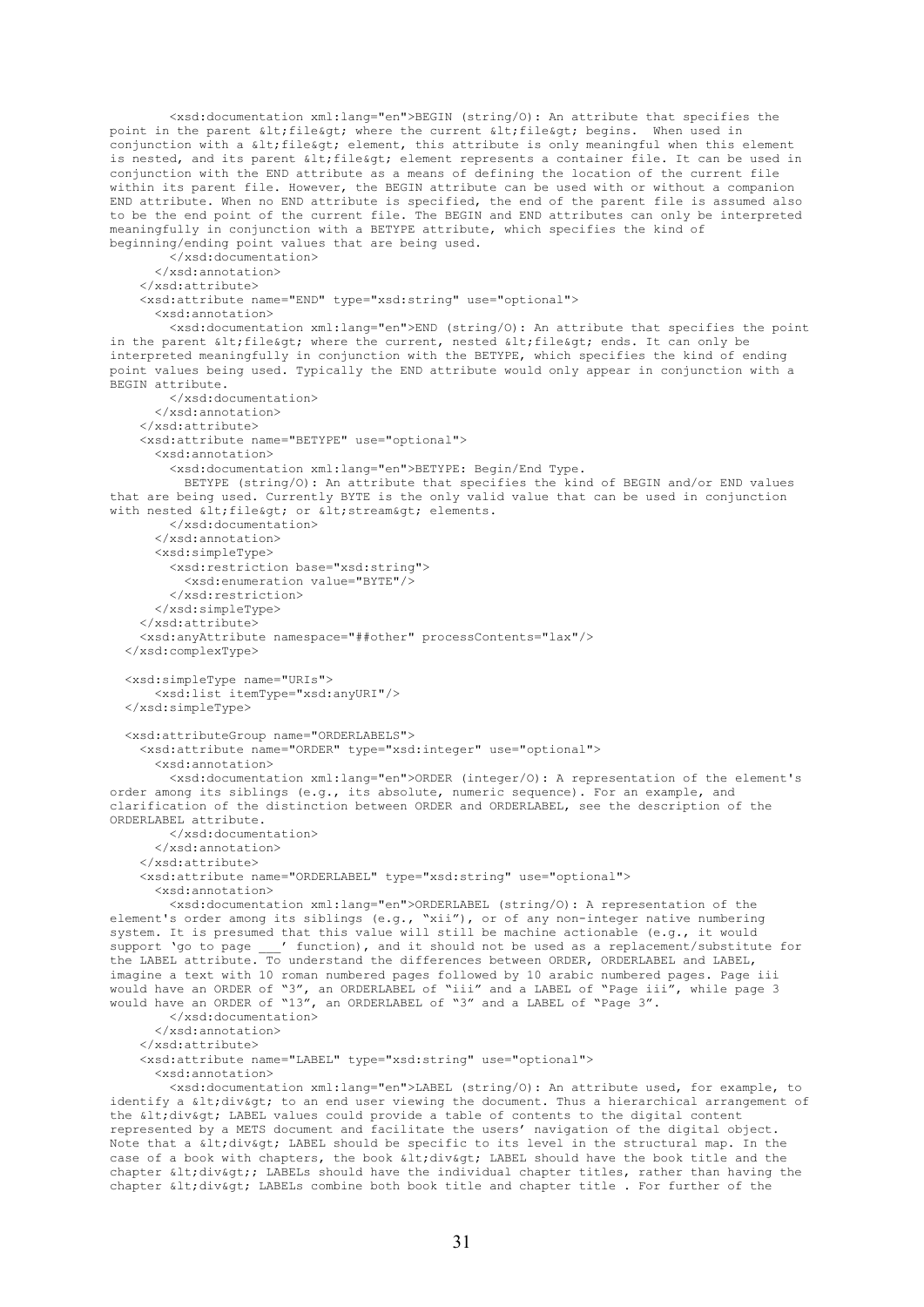```
distinction between LABEL and ORDERLABEL see the description of the ORDERLABEL attribute.
         </xsd:documentation>
       </xsd:annotation>
     </xsd:attribute> 
   </xsd:attributeGroup>
   <xsd:attributeGroup name="METADATA">
     <xsd:attribute name="MDTYPE" use="required">
       <xsd:annotation>
         <xsd:documentation xml:lang="en">MDTYPE (string/R): Is used to indicate the type of 
the associated metadata. It must have one of the following values:
MARC: any form of MARC record
MODS: metadata in the Library of Congress MODS format
EAD: Encoded Archival Description finding aid
DC: Dublin Core
NISOIMG: NISO Technical Metadata for Digital Still Images
LC-AV: technical metadata specified in the Library of Congress A/V prototyping project
VRA: Visual Resources Association Core
TEIHDR: Text Encoding Initiative Header
DDI: Data Documentation Initiative
FGDC: Federal Geographic Data Committee metadata
LOM: Learning Object Model
PREMIS: PREservation Metadata: Implementation Strategies
PREMIS:OBJECT: PREMIS Object entiry
PREMIS:AGENT: PREMIS Agent entity
PREMIS:RIGHTS: PREMIS Rights entity
PREMIS:EVENT: PREMIS Event entity
TEXTMD: textMD Technical metadata for text
METSRIGHTS: Rights Declaration Schema
ISO 19115:2003 NAP: North American Profile of ISO 19115:2003 descriptive metadata
EAC-CPF: Encoded Archival Context - Corporate Bodies, Persons, and Families
LIDO: Lightweight Information Describing Objects
OTHER: metadata in a format not specified above
         </xsd:documentation>
       </xsd:annotation>
       <xsd:simpleType>
         <xsd:restriction base="xsd:string">
           <xsd:enumeration value="MARC"/>
           <xsd:enumeration value="MODS"/>
           <xsd:enumeration value="EAD"/>
           <xsd:enumeration value="DC"/>
           <xsd:enumeration value="NISOIMG"/>
           <xsd:enumeration value="LC-AV"/>
           <xsd:enumeration value="VRA"/>
           <xsd:enumeration value="TEIHDR"/>
           <xsd:enumeration value="DDI"/>
           <xsd:enumeration value="FGDC"/>
             <xsd:enumeration value="LOM"/>
           <xsd:enumeration value="PREMIS"/>
           <xsd:enumeration value="PREMIS:OBJECT"/>
           <xsd:enumeration value="PREMIS:AGENT"/>
           <xsd:enumeration value="PREMIS:RIGHTS"/>
           <xsd:enumeration value="PREMIS:EVENT"/>
           <xsd:enumeration value="TEXTMD"/>
           <xsd:enumeration value="METSRIGHTS"/>
           <xsd:enumeration value="ISO 19115:2003 NAP"/>
           <xsd:enumeration value="EAC-CPF"/>
           <xsd:enumeration value="LIDO"/>
           <xsd:enumeration value="OTHER"/>
         </xsd:restriction>
       </xsd:simpleType>
     </xsd:attribute>
     <xsd:attribute name="OTHERMDTYPE" type="xsd:string" use="optional">
       <xsd:annotation>
         <xsd:documentation xml:lang="en">OTHERMDTYPE (string/O): Specifies the form of 
metadata in use when the value OTHER is indicated in the MDTYPE attribute.
         </xsd:documentation>
       </xsd:annotation>
     </xsd:attribute>
     <xsd:attribute name="MDTYPEVERSION" type="xsd:string" use="optional">
       <xsd:annotation>
         <xsd:documentation xml:lang="en">MDTYPEVERSION(string/O): Provides a means for 
recording the version of the type of metadata (as recorded in the MDTYPE or OTHERMDTYPE 
attribute) that is being used. This may represent the version of the underlying data 
dictionary or metadata model rather than a schema version. </xsd:documentation>
       </xsd:annotation>
     </xsd:attribute>
```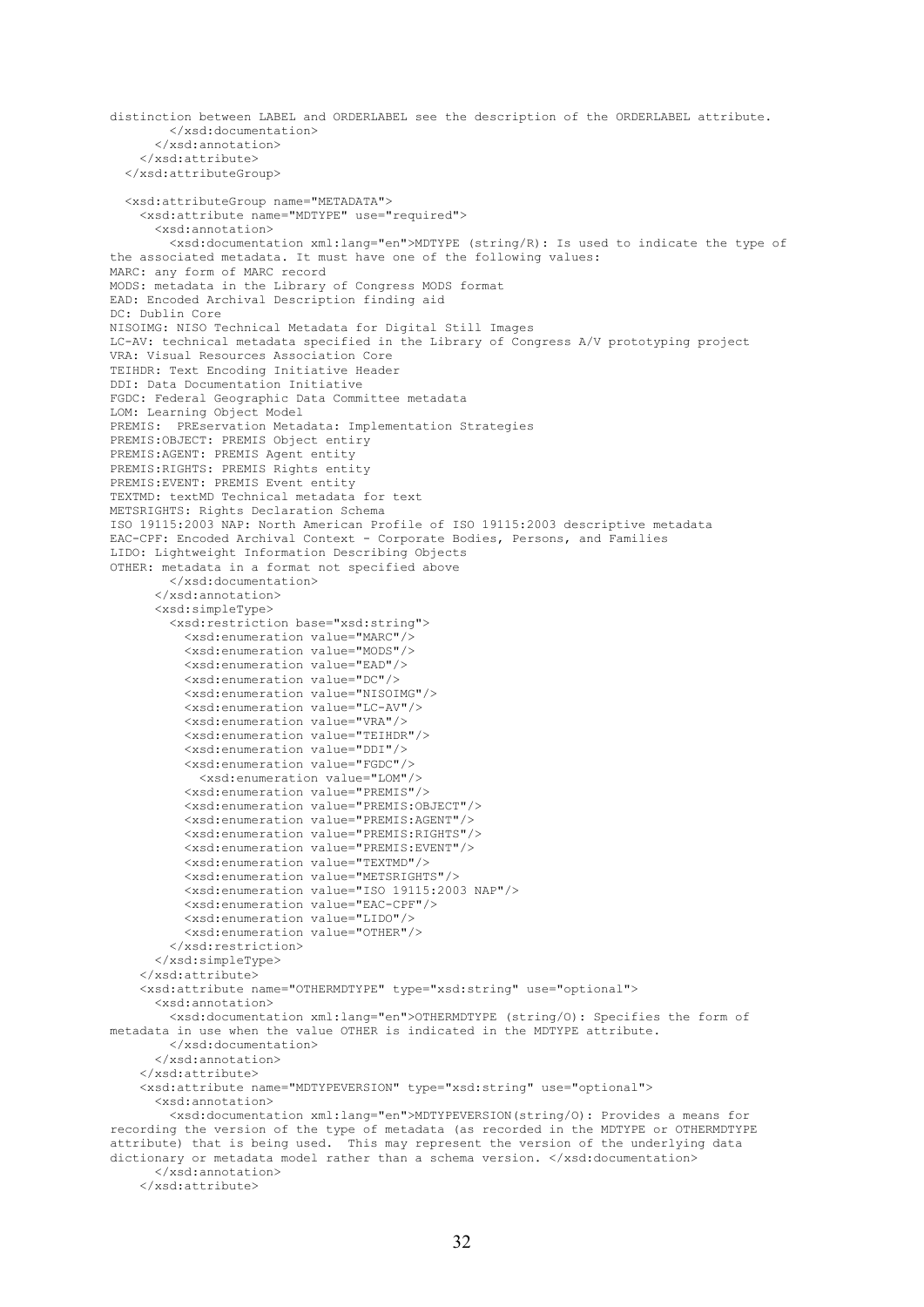```
 </xsd:attributeGroup>
   <xsd:attributeGroup name="LOCATION">
     <xsd:attribute name="LOCTYPE" use="required">
       <xsd:annotation>
         <xsd:documentation xml:lang="en">LOCTYPE (string/R): Specifies the locator type used 
in the xlink:href attribute. Valid values for LOCTYPE are: 
           ARK
           URN
          IIRT.
          PURL
           HANDLE
          DOT
           OTHER
         </xsd:documentation>
       </xsd:annotation>
       <xsd:simpleType>
         <xsd:restriction base="xsd:string">
           <xsd:enumeration value="ARK"/>
           <xsd:enumeration value="URN"/>
           <xsd:enumeration value="URL"/>
           <xsd:enumeration value="PURL"/>
           <xsd:enumeration value="HANDLE"/>
           <xsd:enumeration value="DOI"/>
           <xsd:enumeration value="OTHER"/>
         </xsd:restriction>
       </xsd:simpleType>
     </xsd:attribute>
     <xsd:attribute name="OTHERLOCTYPE" type="xsd:string" use="optional">
       <xsd:annotation>
         <xsd:documentation xml:lang="en">OTHERLOCTYPE (string/O): Specifies the locator type
when the value OTHER is used in the LOCTYPE attribute. Although optional, it is strongly 
recommended when OTHER is used.
         </xsd:documentation>
       </xsd:annotation>
     </xsd:attribute>
   </xsd:attributeGroup>
   <xsd:attributeGroup name="FILECORE">
     <xsd:attribute name="MIMETYPE" type="xsd:string" use="optional">
       <xsd:annotation>
         <xsd:documentation xml:lang="en">MIMETYPE (string/O): The IANA MIME media type for the 
associated file or wrapped content. Some values for this attribute can be found on the IANA 
website.
         </xsd:documentation>
       </xsd:annotation>
     </xsd:attribute>
     <xsd:attribute name="SIZE" type="xsd:long" use="optional">
       <xsd:annotation>
         <xsd:documentation xml:lang="en">SIZE (long/O): Specifies the size in bytes of the 
associated file or wrapped content.
         </xsd:documentation>
       </xsd:annotation>
     </xsd:attribute>
     <xsd:attribute name="CREATED" type="xsd:dateTime" use="optional">
       <xsd:annotation>
         <xsd:documentation xml:lang="en">CREATED (dateTime/O): Specifies the date and time of 
creation for the associated file or wrapped content.
         </xsd:documentation>
       </xsd:annotation>
     </xsd:attribute>
     <xsd:attribute name="CHECKSUM" type="xsd:string" use="optional">
       <xsd:annotation>
         <xsd:documentation xml:lang="en">CHECKSUM (string/O): Provides a checksum value for 
the associated file or wrapped content.
         </xsd:documentation>
       </xsd:annotation>
     </xsd:attribute>
     <xsd:attribute name="CHECKSUMTYPE" use="optional">
       <xsd:annotation>
         <xsd:documentation xml:lang="en">CHECKSUMTYPE (enumerated string/O): Specifies the 
checksum algorithm used to produce the value contained in the CHECKSUM attribute. 
CHECKSUMTYPE must contain one of the following values:
           Adler-32
           CRC32
          HAVAL.
           MD5
           MNP
           SHA-1
```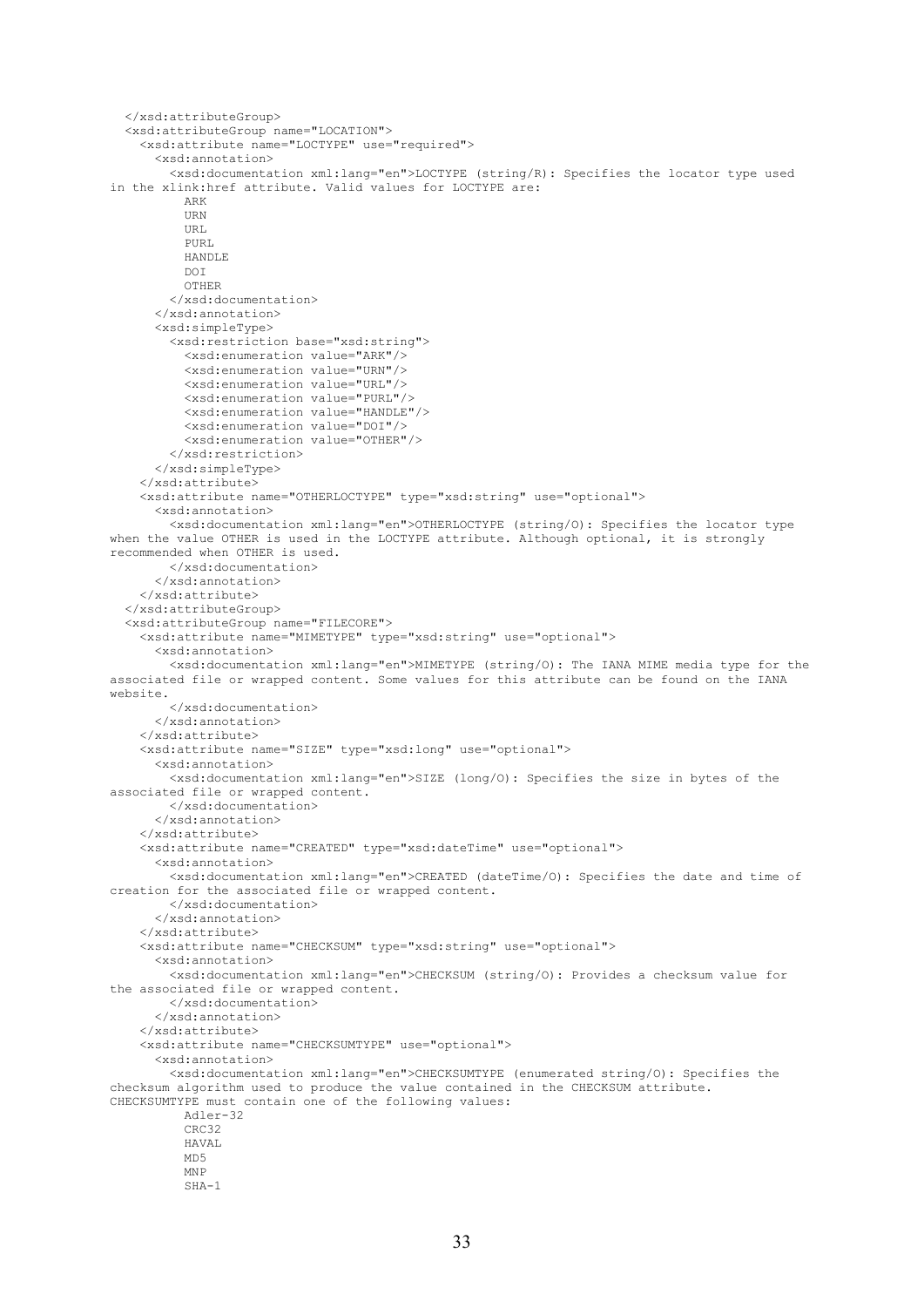```
 SHA-256
           SHA-384
           SHA-512
           TIGER
           WHIRLPOOL
         </xsd:documentation>
       </xsd:annotation>
       <xsd:simpleType>
         <xsd:restriction base="xsd:string">
           <xsd:enumeration value="Adler-32"/>
           <xsd:enumeration value="CRC32"/>
           <xsd:enumeration value="HAVAL"/>
           <xsd:enumeration value="MD5"/>
           <xsd:enumeration value="MNP"/>
           <xsd:enumeration value="SHA-1"/>
           <xsd:enumeration value="SHA-256"/>
           <xsd:enumeration value="SHA-384"/>
           <xsd:enumeration value="SHA-512"/>
           <xsd:enumeration value="TIGER"/>
           <xsd:enumeration value="WHIRLPOOL"/>
         </xsd:restriction>
       </xsd:simpleType>
     </xsd:attribute>
   </xsd:attributeGroup>
</xsd:schema>
```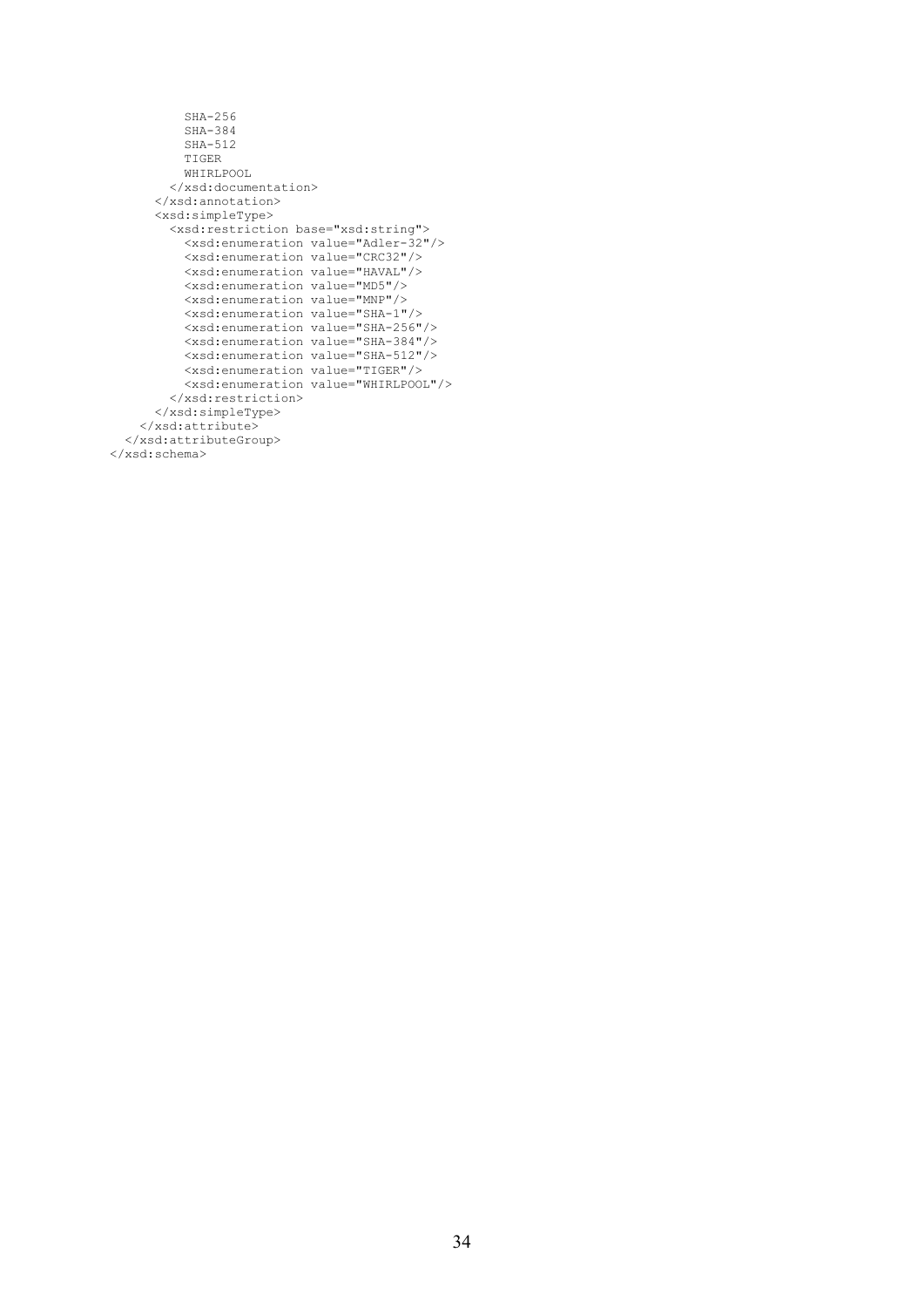# **2. Podmínky použití prvků schématu XML METS**

Následující popis prvků schématu XML specifikuje použití těchto prvků za účelem vytvoření datového balíčku SIP. Pokud je u elementu uveden atribut, jde o prvek s povinným výskytem. Jestliže je u hodnoty atributu uvedeno, že "jeho konstrukce není předepsána", znamená to, že hodnota není definována pravidly a že je možné ji vyplnit jakkoli s omezením pouze na validitu hodnoty proti schématu METS. Naopak popis "uváděná hodnota atributu je" znamená, že hodnota je jediná přípustná a musí být v dokumentu XML výslovně uvedena.

# **2.1. Kořenový element METS**

Element definuje globální atributy.

| <b>Element</b>    | <mets:mets></mets:mets>                                                                                                                                                                                                                                                                                                                                                                                              |
|-------------------|----------------------------------------------------------------------------------------------------------------------------------------------------------------------------------------------------------------------------------------------------------------------------------------------------------------------------------------------------------------------------------------------------------------------|
| Typ               | složený datový typ (kontejner)                                                                                                                                                                                                                                                                                                                                                                                       |
| <b>Povinnost</b>  | <b>ANO</b>                                                                                                                                                                                                                                                                                                                                                                                                           |
| Opakovatelnost NE |                                                                                                                                                                                                                                                                                                                                                                                                                      |
| <b>Atributy</b>   | xsi:schemaLocation zaznamenává dvojici údajů, která spojuje adresu (URI)<br>deklarovaného jmenného prostoru s umístěním příslušného schématu XML.<br>Uváděná hodnota atributu je "http://www.loc.gov/METS/<br>http://www.loc.gov/standards/mets/mets.xsd http://www.mvcr.cz/nsesss/v3<br>http://www.mvcr.cz/nsesss/v3/nsesss.xsd<br>http://nsess.public.cz/erms_trans/v_01_01 TransakcniProtokolNavrh_verze1.7.xsd". |
|                   | OBJID identifikuje balíček SIP. Jde o jedinečný identifikátor balíčku v rámci<br>původce. Jeho konstrukce není předepsána.                                                                                                                                                                                                                                                                                           |
|                   | LABEL uvádí popis použití dokumentu XML. Povolené hodnoty jsou "Datový<br>balíček pro provedení skartačního řízení" v případě dokumentů určených<br>k posouzení ve skartačním řízení a "Datový balíček pro předávání dokumentů<br>a jejich metadat do archivu" v případě dokumentů vybraných jako archiválie.                                                                                                        |
|                   | xmlns:xsi zaznamenává adresu (URI) jmenného prostoru schématu XML. Tento<br>jmenný prostor je identifikován prostřednictvím URL. Uváděná hodnota je<br>"http://www.w3.org/2001/XMLSchema-instance".                                                                                                                                                                                                                  |
|                   | xmlns: mets zaznamenává adresu (URI) jmenného prostoru schématu METS.<br>Uváděná hodnota je "http://www.loc.gov/METS/".                                                                                                                                                                                                                                                                                              |
|                   | xmlns:nsesss zaznamenává adresu (URI) jmenného prostoru schématu NSESSS<br>verze 3.0. Uváděná hodnota je "http://www.mvcr.cz/nsesss/v3".                                                                                                                                                                                                                                                                             |
|                   | xmlns:tns zaznamenává adresu (URI) jmenného prostoru schématu ESS.<br>Uváděná hodnota je "http://mvcr.cz/ess/v 1.0.0.0".                                                                                                                                                                                                                                                                                             |
|                   | xmlns:tp zaznamenává adresu (URI) jmenného prostoru schématu transakčního<br>protokolu. Uváděná hodnota je "http://nsess.public.cz/erms trans/v 01 01".                                                                                                                                                                                                                                                              |
|                   | xmlns: xlink zaznamenává adresu (URI) jmenného prostoru schématu XLink.<br>Uváděná hodnota je "http://www.w3.org/1999/xlink".                                                                                                                                                                                                                                                                                        |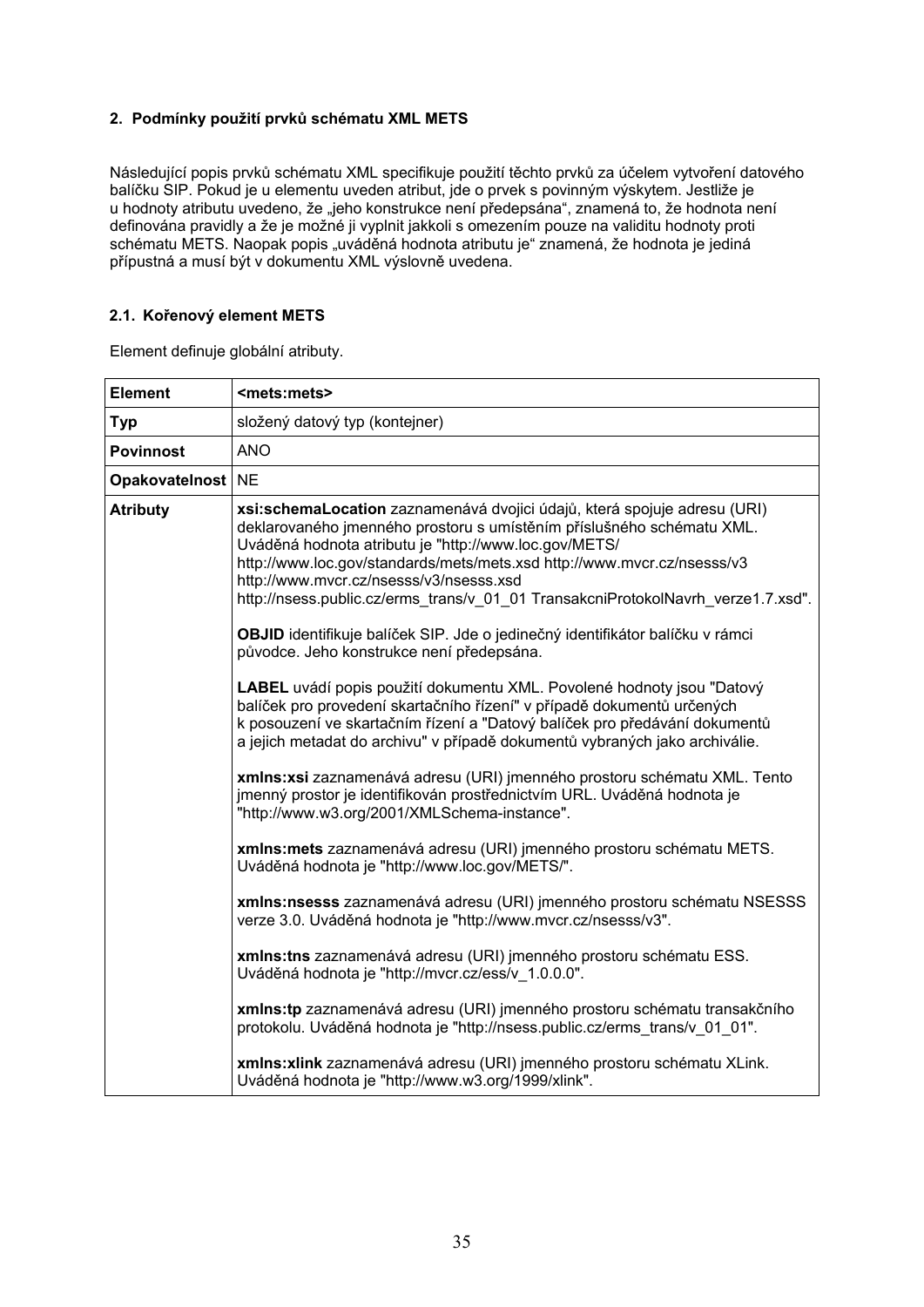# **2.2. Záhlaví METS**

Element definuje subjekty, pro které je dokument XML určen, a informace o vytvoření a pozdějších úpravách dokumentu.

| <b>Element</b>      | <mets:metshdr></mets:metshdr>                                                                           |
|---------------------|---------------------------------------------------------------------------------------------------------|
| <b>Typ</b>          | složený datový typ (kontejner)                                                                          |
| <b>Povinnost</b>    | ANO                                                                                                     |
| Opakovatelnost   NE |                                                                                                         |
| <b>Atributy</b>     | LASTMODDATE zaznamenává datum poslední úpravy dokumentu XML ve formě,<br>která je dána normou ISO 8601. |
|                     | CREATEDATE zaznamenává datum vytvoření dokumentu XML ve formě, která je<br>dána normou ISO 8601.        |

### **2.3. Subjekt**

Element zaznamenává subjekt, který dokument XML vytvořil. Uveden je původce i fyzická osoba odpovědná za tvorbu balíčku.

| <b>Element</b>   | <mets:agent></mets:agent>                                                                                                   |
|------------------|-----------------------------------------------------------------------------------------------------------------------------|
| <b>Typ</b>       | složený datový typ (kontejner)                                                                                              |
| <b>Povinnost</b> | <b>ANO</b>                                                                                                                  |
| Opakovatelnost   | <b>ANO</b>                                                                                                                  |
| <b>Atributy</b>  | TYPE definuje, o jaký typ subjektu jde. Povolené hodnoty jsou "ORGANIZATION"<br>(korporace) a "INDIVIDUAL" (fyzická osoba). |
|                  | ROLE definuje, jakou roli příslušný subjekt plní. Uváděná hodnota atributu je<br>"CREATOR" (původce).                       |
|                  | ID identifikuje subjekt. Jde o jedinečný identifikátor subjektu. Jeho konstrukce není<br>předepsána.                        |

## **2.4. Název/jméno subjektu**

Element definuje název nebo jméno subjektu.

| <b>Element</b>      | <mets:name></mets:name> |
|---------------------|-------------------------|
| Typ                 | jednoduchý datový typ   |
| <b>Povinnost</b>    | <b>ANO</b>              |
| Opakovatelnost   NE |                         |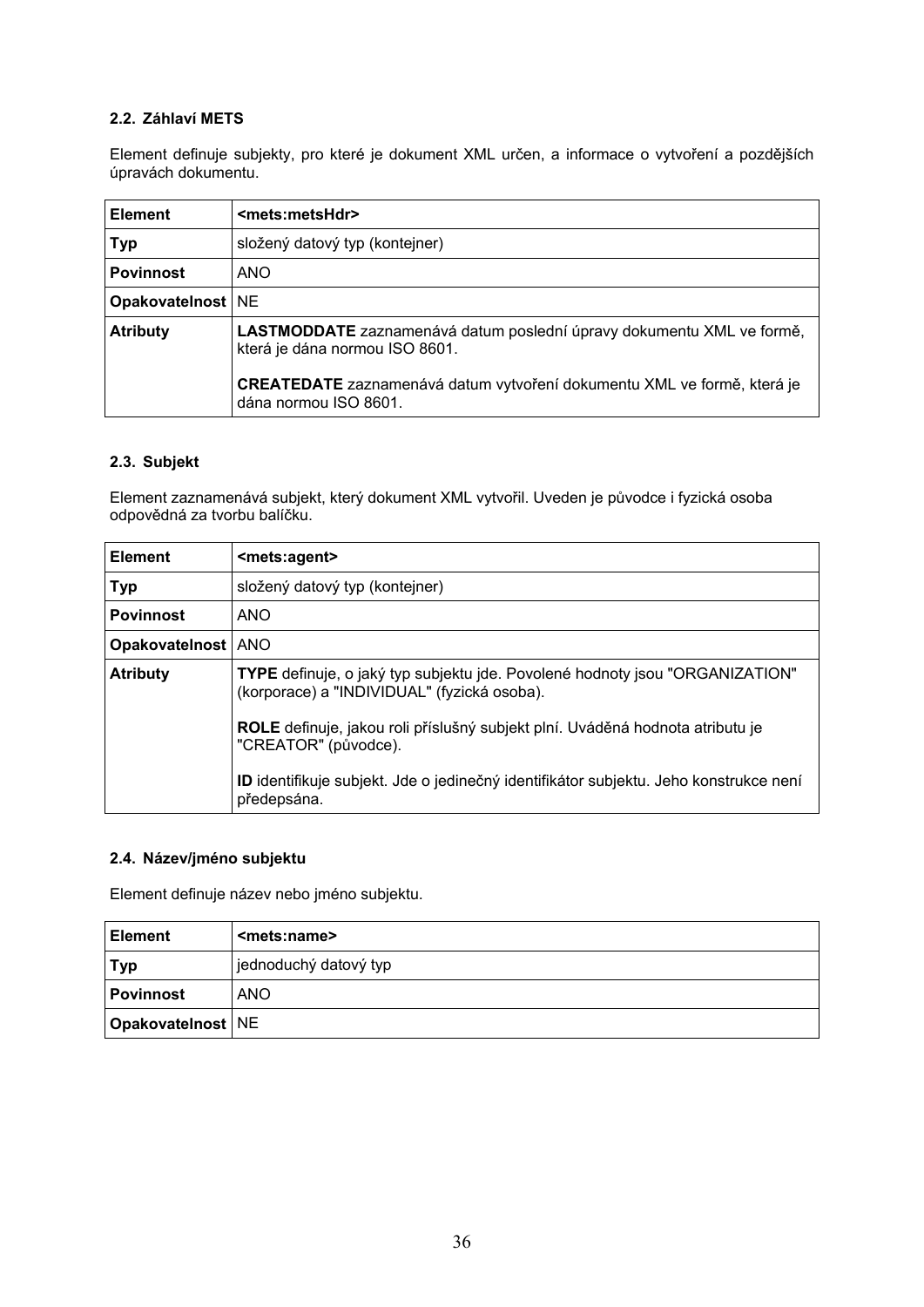### **2.5. Poznámka subjektu**

Element definuje další libovolnou charakteristiku subjektu.

| ∣ Element            | <mets:note></mets:note> |
|----------------------|-------------------------|
| <b>Typ</b>           | jednoduchý datový typ   |
| <b>Povinnost</b>     | <b>NE</b>               |
| Opakovatelnost   ANO |                         |

#### **2.6. Sekce popisných metadat**

Element definuje část dokumentu XML, která je určena pro vkládání popisných metadat. Ta jsou definována schématem NSESSS podle přílohy č. 2 národního standardu.

| <b>Element</b>      | <mets:dmdsec></mets:dmdsec>                                                                                                           |
|---------------------|---------------------------------------------------------------------------------------------------------------------------------------|
| <b>Typ</b>          | složený datový typ (kontejner)                                                                                                        |
| <b>Povinnost</b>    | <b>ANO</b>                                                                                                                            |
| Opakovatelnost   NE |                                                                                                                                       |
| <b>Atributy</b>     | <b>ID</b> identifikuje část dokumentu XML. Jde o jedinečný identifikátor části v celém<br>dokumentu. Jeho konstrukce není předepsána. |

#### **2.7. Vložená (popisná) metadata**

Element zaznamenává vložená popisná metadata. Ta jsou definována schématem NSESSS.

| <b>Element</b>      | <mets:mdwrap></mets:mdwrap>                                                                                                                 |
|---------------------|---------------------------------------------------------------------------------------------------------------------------------------------|
| <b>Typ</b>          | složený datový typ (kontejner)                                                                                                              |
| <b>Povinnost</b>    | <b>ANO</b>                                                                                                                                  |
| Opakovatelnost   NE |                                                                                                                                             |
| <b>Atributy</b>     | MDTYPEVERSION zaznamenává verzi schématu NSESSS. Uváděná hodnota je<br>$"3.0"$ .                                                            |
|                     | OTHERMDTYPE zaznamenává název schématu XML. Uváděná hodnota je<br>"NSESSS".                                                                 |
|                     | MDTYPE zaznamenává název schématu XML z číselníku známých schémat.<br>Uváděná hodnota je "OTHER".                                           |
|                     | <b>MIMETYPE</b> zaznamenává určení typu a souborového formátu metadat podle<br>internetového standardu MIME. Uváděná hodnota je "text/xml". |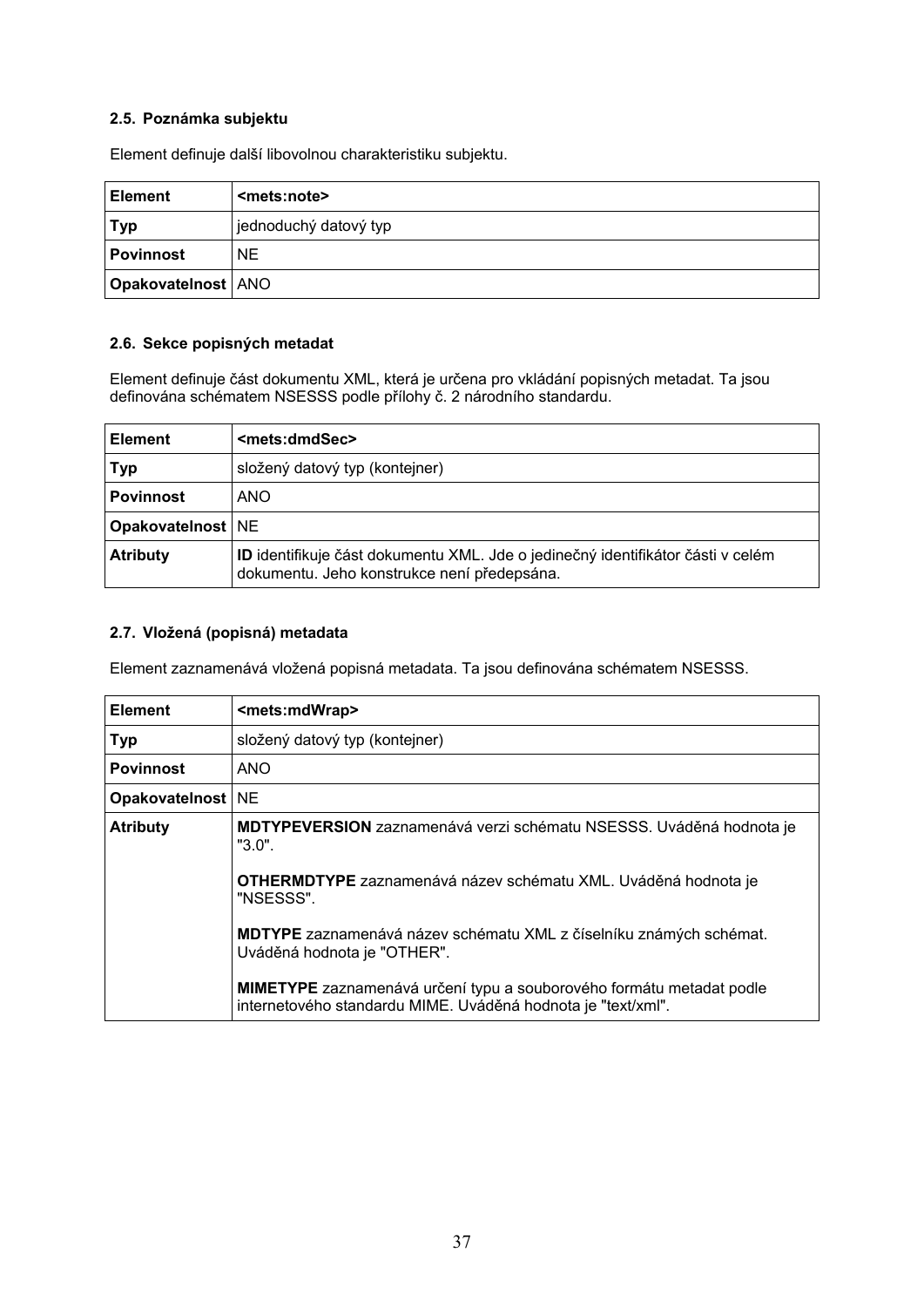### **2.8. (popisná) Data XML**

Element obsahuje vložená popisná metadata. Ta jsou definována schématem NSESSS. Do elementu jsou vkládány kořenové elementy schématu NSESSS s prefixem nsesss. V případě, že je základní entita NSESSS (tj. díl, dokument nebo spis) nebo její podřízené či nadřízené entity spojeny s jinou entitou prostřednictvím pevného křížového odkazu, je tato entita rovněž vložena do tohoto elementu.

| <b>Element</b>      | <mets:xmldata></mets:xmldata>  |
|---------------------|--------------------------------|
| $ $ Typ             | smíšený datový typ (kontejner) |
| l Povinnost         | <b>ANO</b>                     |
| Opakovatelnost   NE |                                |

#### **2.9. Sekce administrativních metadat**

Element definuje část dokumentu XML, která je určena pro vkládání transakčního protokolu. Ten je definován schématem podle přílohy č. 6 národního standardu. Jeden element zaznamenává transakční protokol k jedné entitě/objektu.

| <b>Element</b>            | <mets:amdsec></mets:amdsec>                                                                                                    |
|---------------------------|--------------------------------------------------------------------------------------------------------------------------------|
| Typ                       | složený datový typ (kontejner)                                                                                                 |
| <b>Povinnost</b>          | ANO                                                                                                                            |
| <b>Opakovatelnost ANO</b> |                                                                                                                                |
| <b>Atributy</b>           | ID identifikuje část dokumentu XML. Jde o jedinečný identifikátor části v celém<br>dokumentu. Jeho konstrukce není předepsána. |

#### **2.10. Digitální provenience entity/objektu**

Element definuje část dokumentu XML, která je určena pro vkládání informací o úkonech provedených s entitou/objektem.

| <b>Element</b>      | <mets:digiprovmd></mets:digiprovmd>                                                                                            |
|---------------------|--------------------------------------------------------------------------------------------------------------------------------|
| <b>Typ</b>          | složený datový typ (kontejner)                                                                                                 |
| <b>Povinnost</b>    | ANO                                                                                                                            |
| Opakovatelnost   NE |                                                                                                                                |
| <b>Atributy</b>     | ID identifikuje část dokumentu XML. Jde o jedinečný identifikátor části v celém<br>dokumentu. Jeho konstrukce není předepsána. |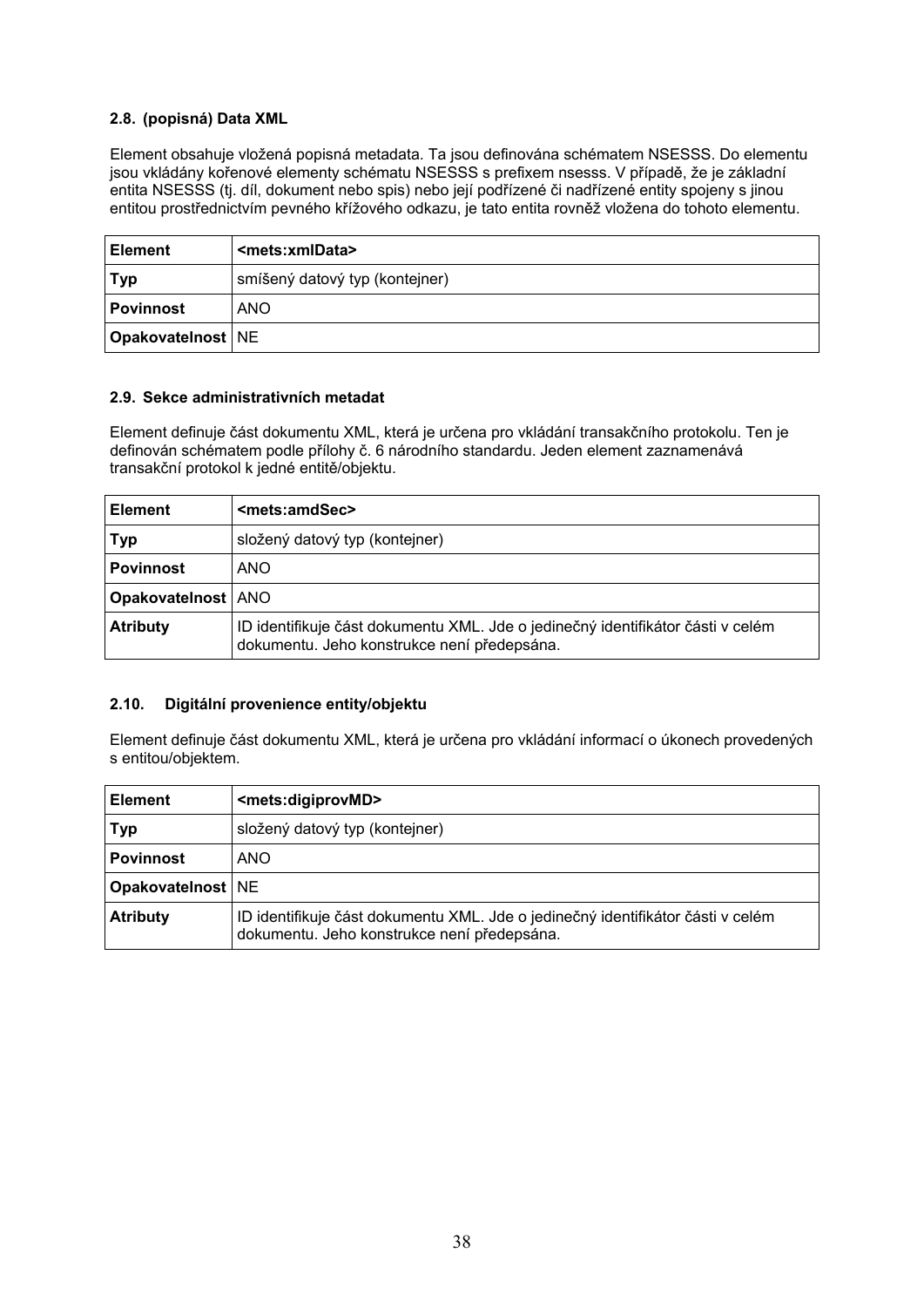### **2.11. Vložená (administrativní) metadata**

Element zaznamenává vložená popisná metadata. Ta jsou definována schématem NSESSS.

| <b>Element</b>      | <mets:mdwrap></mets:mdwrap>                                                                                                                 |
|---------------------|---------------------------------------------------------------------------------------------------------------------------------------------|
| <b>Typ</b>          | složený datový typ (kontejner)                                                                                                              |
| <b>Povinnost</b>    | <b>ANO</b>                                                                                                                                  |
| Opakovatelnost   NE |                                                                                                                                             |
| <b>Atributy</b>     | MDTYPEVERSION zaznamenává verzi schématu transakčního protokolu. Uváděná<br>hodnota je "1.0".                                               |
|                     | OTHERMDTYPE zaznamenává název schématu transakčního protokolu. Uváděná<br>hodnota je "TP".                                                  |
|                     | MDTYPE zaznamenává název schématu XML z číselníku známých schémat.<br>Uváděná hodnota je "OTHER".                                           |
|                     | <b>MIMETYPE</b> zaznamenává určení typu a souborového formátu metadat podle<br>internetového standardu MIME. Uváděná hodnota je "text/xml". |

#### **2.12. (administrativní) Data XML**

Element obsahuje vložená administrativní metadata. Ta jsou definována schématem transakčního protokolu. Do elementu je vkládán kořenový element TransakcniLogObjektu schématu s prefixem tp.

| <b>Element</b>      | <mets:xmldata></mets:xmldata>  |
|---------------------|--------------------------------|
| <b>Typ</b>          | smíšený datový typ (kontejner) |
| l Povinnost         | <b>ANO</b>                     |
| Opakovatelnost   NE |                                |

#### **2.13. Sekce souborů (komponent)**

Element definuje část dokumentu XML, která je určena pro soubory (komponenty).

| <b>Element</b>      | <mets:filesec></mets:filesec>                                                                                                                                                       |
|---------------------|-------------------------------------------------------------------------------------------------------------------------------------------------------------------------------------|
| Typ                 | složený datový typ (kontejner)                                                                                                                                                      |
| <b>Povinnost</b>    | NE; povinný je pouze v případě Datového balíčku pro předávání dokumentů a jejich<br>metadat do archivu", který má obsahovat dokumenty v digitální podobě vybrané<br>jako archiválie |
| Opakovatelnost   NE |                                                                                                                                                                                     |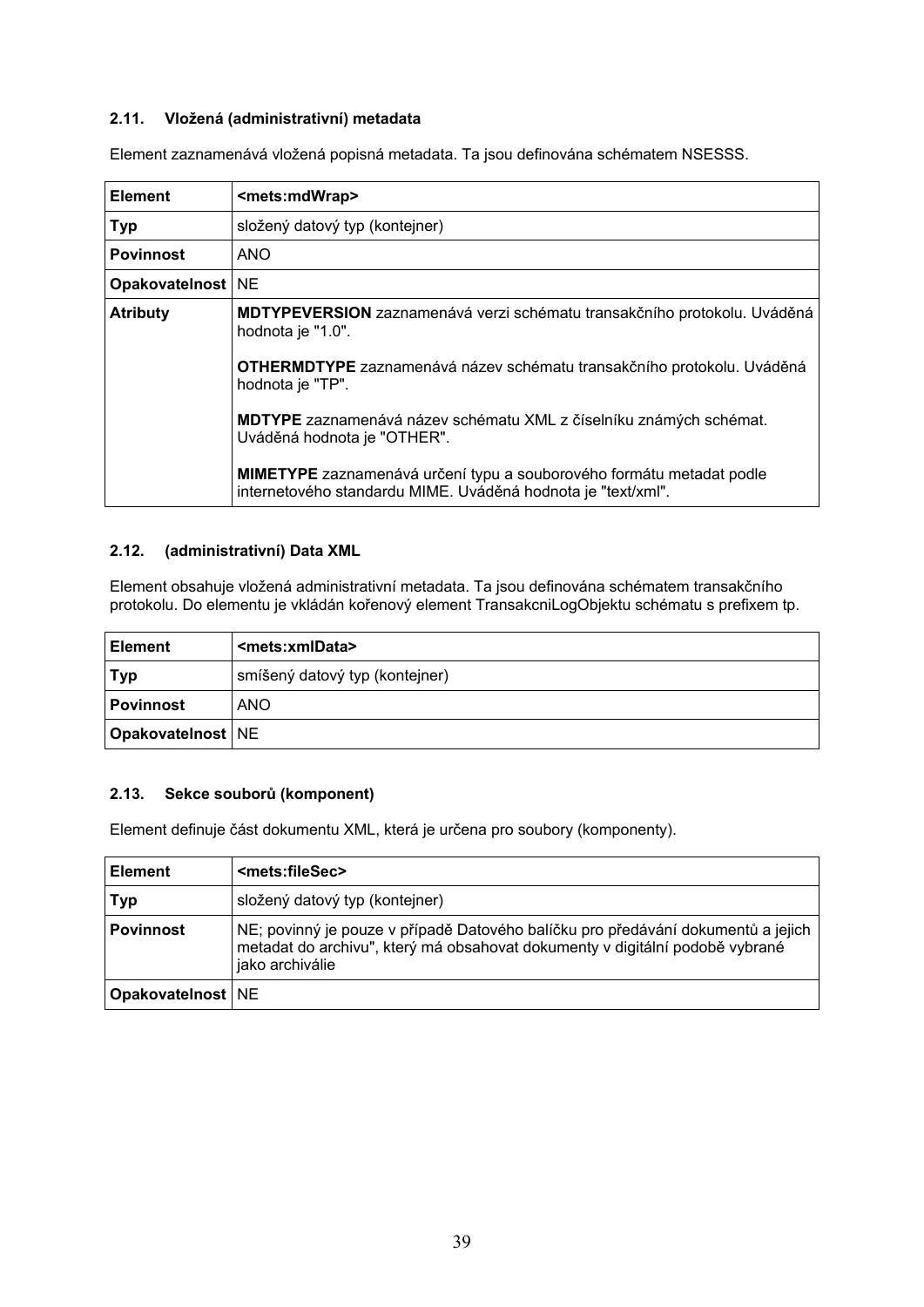# **2.14. Skupina souborů (komponent)**

Element zaznamenává soubory (komponenty).

| <b>Element</b>      | <mets:filegrp></mets:filegrp>  |
|---------------------|--------------------------------|
| Typ                 | složený datový typ (kontejner) |
| <b>Povinnost</b>    | <b>ANO</b>                     |
| Opakovatelnost   NE |                                |

# **2.15. Soubor (komponenta)**

Element zaznamenává jednotlivý soubor (komponentu).

| <b>Element</b>     | <mets:file></mets:file>                                                                                                                                                                     |
|--------------------|---------------------------------------------------------------------------------------------------------------------------------------------------------------------------------------------|
| Typ                | složený datový typ (kontejner)                                                                                                                                                              |
| <b>Povinnost</b>   | <b>ANO</b>                                                                                                                                                                                  |
| Opakovatelnost ANO |                                                                                                                                                                                             |
| <b>Atributy</b>    | ID identifikuje komponentu. Jde o jedinečný identifikátor komponenty v rámci<br>dokumentu XML. Jeho konstrukce není předepsána.                                                             |
|                    | <b>DMDID</b> zaznamenává vazbu mezi popisnými a administrativními metadaty<br>komponenty. Obsahuje hodnotu atributu ID elementu <nsesss: komponenta=""><br/>příslušné komponenty.</nsesss:> |
|                    | MIMETYPE zaznamenává určení typu a souborového formátu metadat podle<br>internetového standardu MIME.                                                                                       |
|                    | CHECKSUMTYPE zaznamenává šifrovací algoritmus pro tvorbu otisku (hash)<br>komponenty. Povolené hodnoty jsou SHA-256 a SHA-512.                                                              |
|                    | CHECKSUM zaznamenává otisk (hash) komponenty. Hodnota se zapisuje v rámci<br>hexadecimální soustavy.                                                                                        |
|                    | SIZE zaznamenává velikost komponenty v bytech.                                                                                                                                              |
|                    | <b>CREATED</b> zaznamenává datum vytvoření komponenty ve formě, která je dána<br>normou ISO 8601.                                                                                           |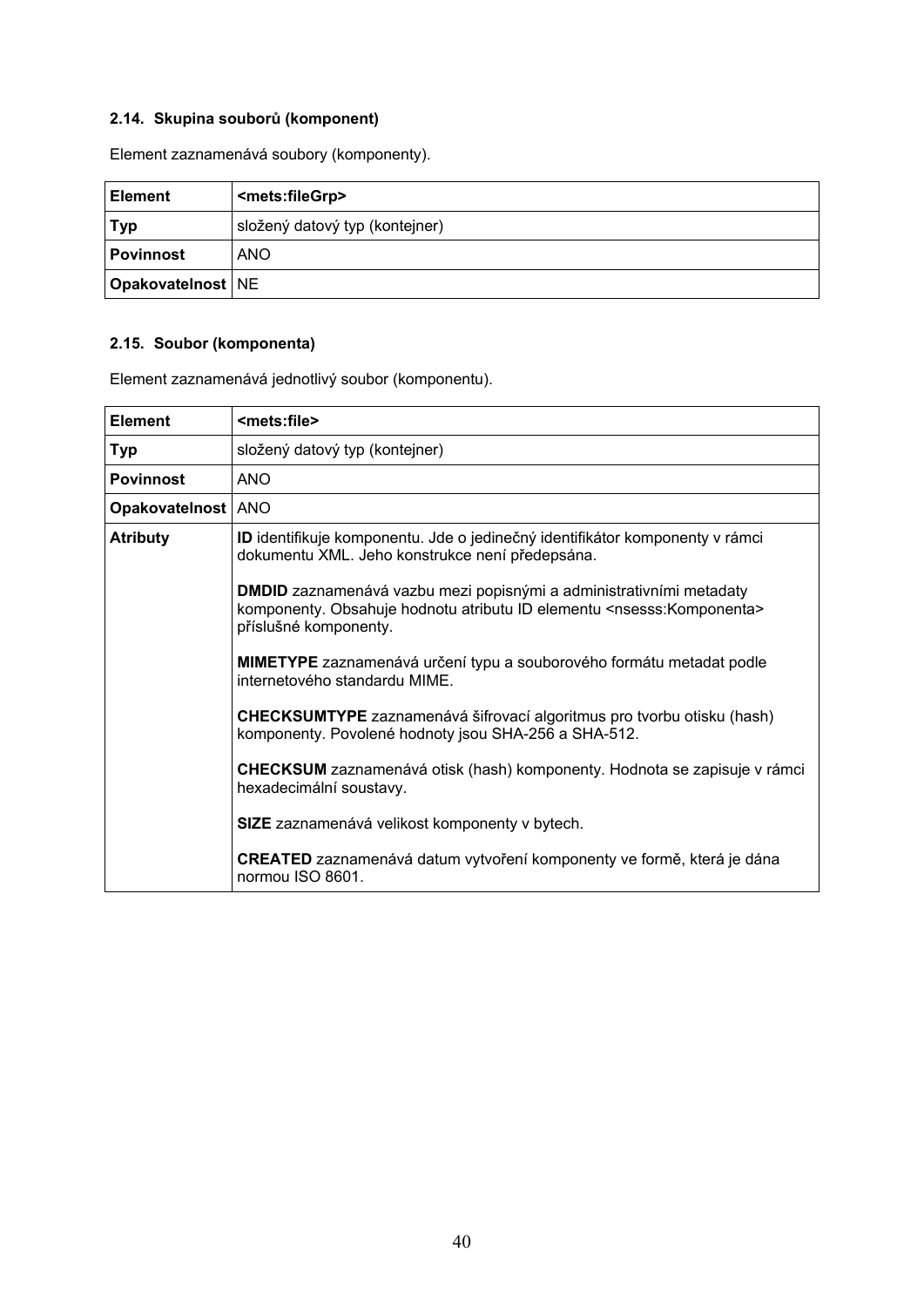### **2.16. Odkaz na soubor (komponentu)**

Element zaznamenává obsah souboru (komponenty).

| <b>Element</b>      | <mets:flocat></mets:flocat>                                                                                                                   |
|---------------------|-----------------------------------------------------------------------------------------------------------------------------------------------|
| <b>Typ</b>          | složený datový typ (kontejner)                                                                                                                |
| <b>Povinnost</b>    | <b>ANO</b>                                                                                                                                    |
| Opakovatelnost   NE |                                                                                                                                               |
| <b>Atributy</b>     | xlink:type zaznamenává typ použitého způsobu odkazování. Uváděná hodnota<br>atributu je "simple".                                             |
|                     | xlink:href zaznamenává URL souboru (komponenty). Soubory reprezentující<br>komponenty se ukládají do adresáře (složky) s názvem "komponenty". |
|                     | <b>LOCTYPE</b> zaznamenává typ umístění použitý v atributu xlink:href. Uváděná<br>hodnota je "URL".                                           |

#### **2.17. Strukturální mapa**

Element definuje strukturu objektů a entit podle schématu NSESSS v hierarchické struktuře od nejvýše umístěného spisového plánu až po nejníže umístěnou komponentu.

| <b>Element</b>      | <mets:structmap></mets:structmap> |
|---------------------|-----------------------------------|
| <b>Typ</b>          | složený datový typ (kontejner)    |
| l Povinnost         | <b>ANO</b>                        |
| Opakovatelnost   NE |                                   |

# **2.18. Objekt/entita**

Element zaznamenává jednotlivý objekt nebo entitu podle schématu NSESSS.

| <b>Element</b>       | <mets:div></mets:div>                                                                                                                                                                                                                                                                                                                                                                                                                                                                                                                                                                                                                                                                                                                                                                                                                                                                     |
|----------------------|-------------------------------------------------------------------------------------------------------------------------------------------------------------------------------------------------------------------------------------------------------------------------------------------------------------------------------------------------------------------------------------------------------------------------------------------------------------------------------------------------------------------------------------------------------------------------------------------------------------------------------------------------------------------------------------------------------------------------------------------------------------------------------------------------------------------------------------------------------------------------------------------|
| <b>Typ</b>           | složený datový typ (kontejner)                                                                                                                                                                                                                                                                                                                                                                                                                                                                                                                                                                                                                                                                                                                                                                                                                                                            |
| <b>Povinnost</b>     | <b>ANO</b>                                                                                                                                                                                                                                                                                                                                                                                                                                                                                                                                                                                                                                                                                                                                                                                                                                                                                |
| Opakovatelnost   ANO |                                                                                                                                                                                                                                                                                                                                                                                                                                                                                                                                                                                                                                                                                                                                                                                                                                                                                           |
| <b>Atributy</b>      | TYPE zaznamenává typ objektu nebo entity. Nejvyšší entitou je "spisový plán", dále<br>"věcná skupina", "typový spis", "součást", "díl", "spis", "dokument" a nejnižším<br>objektem je "komponenta".<br><b>DMDID</b> zaznamenává vazbu mezi popisnými a strukturálními metadaty<br>entit/objektů. Obsahuje hodnotu atributu ID elementu <nsesss:spisovyplan>,<br/><nsesss:vecnaskupina>, <nsesss:typovyspis>, <nsesss:soucast>, <nsesss:dil>,<br/><nsesss:spis>, <nsesss:dokument> nebo <nsesss:komponenta> příslušné<br/>entity/objektu.<br/>ADMID zaznamenává vazbu mezi administrativními a strukturálními metadaty<br/>entit/objektů. Obsahuje hodnotu atributu ID elementu <mets:amdsec> příslušné<br/>entity/objektu.</mets:amdsec></nsesss:komponenta></nsesss:dokument></nsesss:spis></nsesss:dil></nsesss:soucast></nsesss:typovyspis></nsesss:vecnaskupina></nsesss:spisovyplan> |